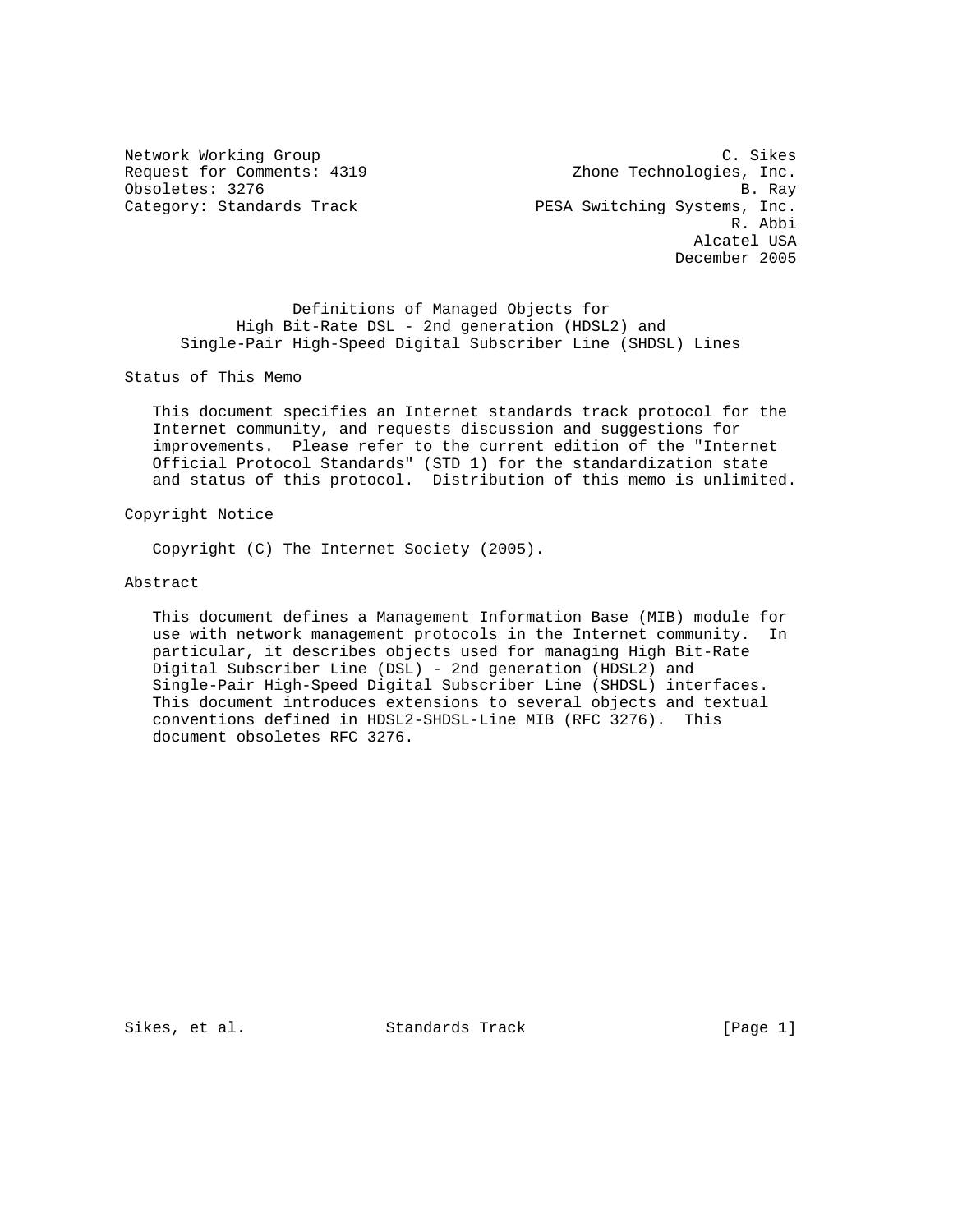# Table of Contents

|                | 1. The Internet-Standard Management Framework 2    |
|----------------|----------------------------------------------------|
|                |                                                    |
|                |                                                    |
|                | $2.1.1.$ General IF-MIB Integration (RFC 2863) 3   |
|                |                                                    |
|                |                                                    |
|                | 2.3. Conventions Used in the MIB Module 5          |
|                |                                                    |
|                |                                                    |
|                |                                                    |
|                |                                                    |
|                | 2.6. Counters, Interval Buckets, and Thresholds 10 |
|                |                                                    |
|                |                                                    |
|                |                                                    |
| 4.             |                                                    |
| 5 <sub>1</sub> |                                                    |
| б.             |                                                    |
|                |                                                    |
|                |                                                    |
|                |                                                    |
|                |                                                    |

1. The Internet-Standard Management Framework

 For a detailed overview of the documents that describe the current Internet-Standard Management Framework, please refer to Section 7 of RFC 3410 [RFC3410].

 Managed objects are accessed via a virtual information store, termed the Management Information Base or MIB. MIB objects are generally accessed through the Simple Network Management Protocol (SNMP). Objects in the MIB are defined using the mechanisms defined in the Structure of Management Information (SMI). This memo specifies a MIB module that is compliant to the SMIv2, which is described in STD 58, RFC 2578 [RFC2578], STD 58, RFC 2579 [RFC2579] and STD 58, RFC 2580 [RFC2580].

 The key words "MUST", "MUST NOT", "REQUIRED", "SHALL", "SHALL NOT", "SHOULD", "SHOULD NOT", "RECOMMENDED", "MAY", and "OPTIONAL" in this document are to be interpreted as described in RFC 2119 [RFC2119].

2. Overview

 This document defines a Management Information Base (MIB) module for use with network management protocols in the Internet community for the purpose of managing HDSL2/SHDSL lines.

Sikes, et al. Standards Track [Page 2]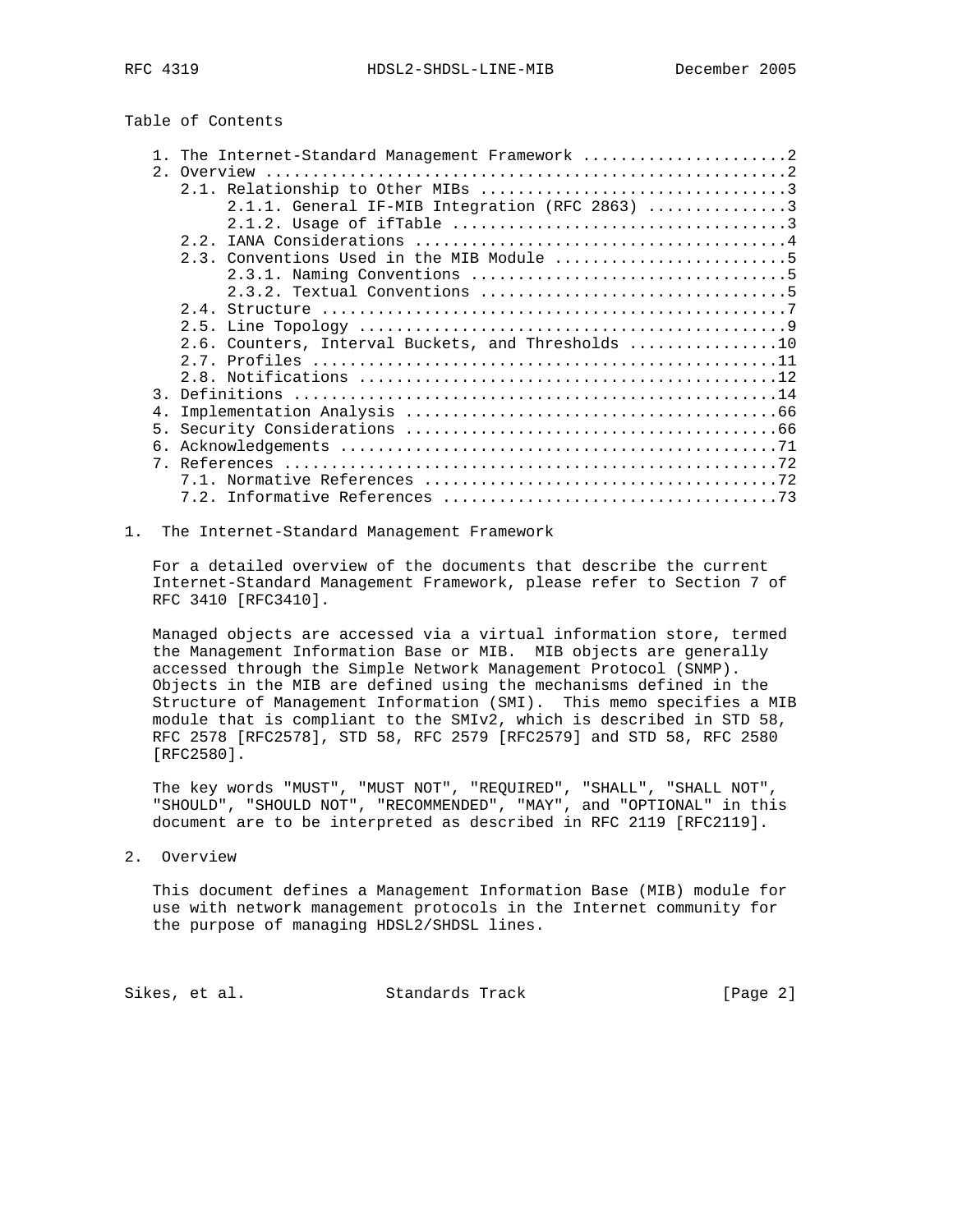The MIB module described in RFC 3276 [RFC3276] describes objects used for managing High Bit-Rate DSL - 2nd generation (HDSL2) [T1E1.4] and Single-Pair High-Speed Digital Subscriber Line (SHDSL) interfaces [G.991.2]. These object descriptions are based upon the specifications for the HDSL2 and SHDSL Embedded Operations Channel (EOC), as defined in the American National Standards Institute (ANSI) T1E1.4/2000-006 [T1E1.4] and International Telecommunication Union (ITU) G.991.2 [G.991.2].

 This document obsoletes RFC 3276 [RFC3276], which supports G.shdsl in that the MIB module described herein supports G.shdsl.bis as described in the G.991.2 [G.991.2]. In addition, objects have been added to improve the management of SHDSL lines.

 The MIB module is located in the MIB tree under MIB 2 transmission, as discussed in the MIB-2 Integration (RFC 2863 [RFC2863]) section of this document.

2.1. Relationship to Other MIBs

 This section outlines the relationship of this MIB module with other MIB modules described in RFCs. Specifically, the IF-MIB, as presented in RFC 2863 [RFC2863], is discussed.

2.1.1. General IF-MIB Integration (RFC 2863)

 The HDSL2/SHDSL line MIB specifies the detailed attributes of a data interface. As such, it needs to integrate with RFC 2863 [RFC2863]. The IANA has assigned the following ifTypes to HDSL2 and SHDSL:

```
 IANAifType ::= TEXTUAL-CONVENTION
 ...
      SYNTAX INTEGER {
 ...
          hdsl2 (168), -- High Bit-Rate DSL, 2nd generation
          shdsl (169), -- Multirate HDSL2
          ...
          }
```
 Note that the ifFixedLengthGroup from RFC 2863 [RFC2863] MUST be supported and that the ifRcvAddressGroup does not apply to this MIB module.

2.1.2. Usage of ifTable

 The MIB branch identified by this ifType contains tables appropriate for this interface type. Most such tables extend the ifEntry table and are indexed by ifIndex. For interfaces in systems implementing

Sikes, et al. Standards Track [Page 3]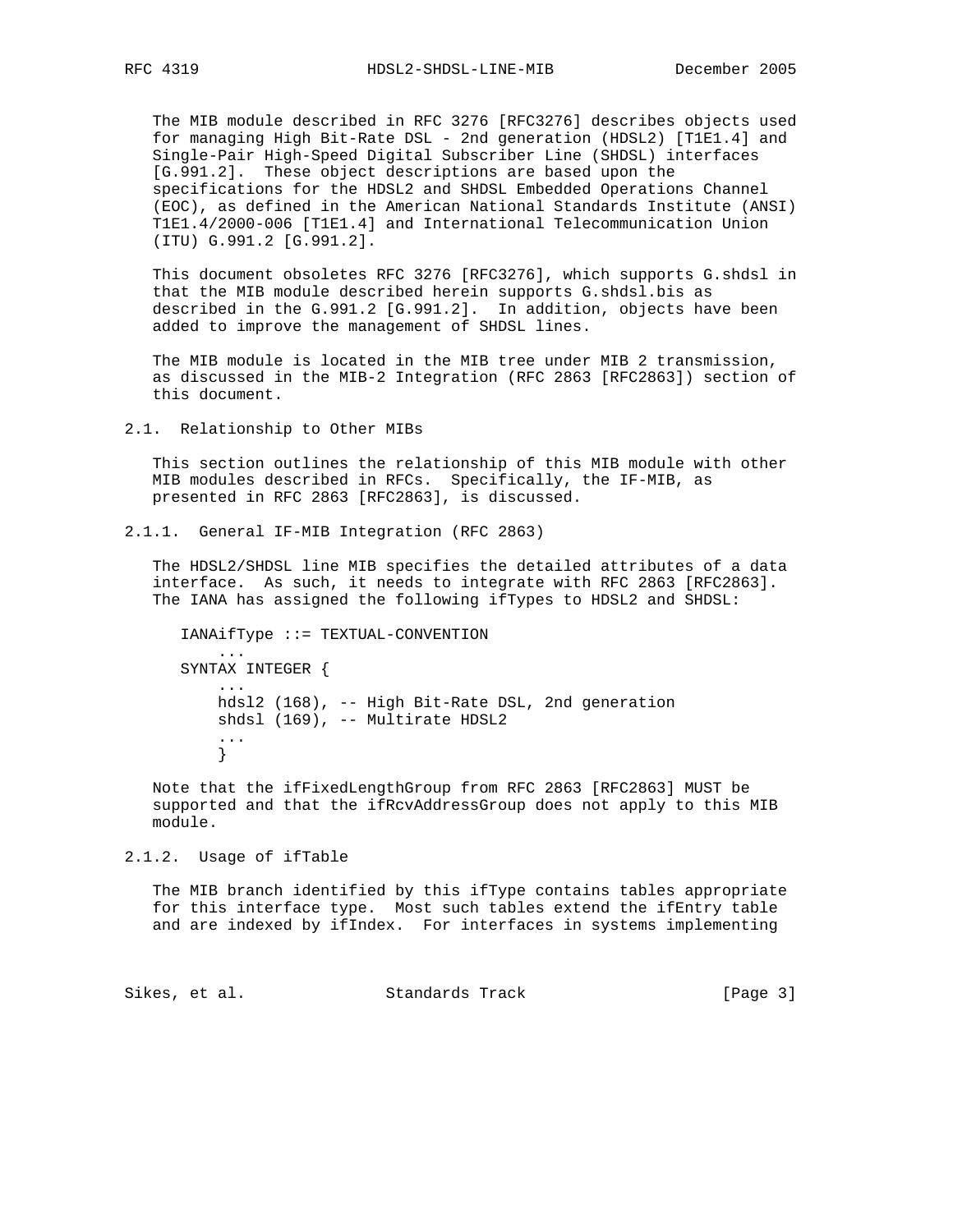this MIB module, those table entries indexed by ifIndex MUST be persistent.

 The following attributes are part of the mandatory ifGeneralInformationGroup in RFC 2863 [RFC2863] and are not duplicated in the HDSL2/SHDSL line MIB.

| ============================                  |                                                                      |
|-----------------------------------------------|----------------------------------------------------------------------|
| ifIndex                                       | Interface index.                                                     |
| ifDescr                                       | See interfaces MIB [RFC2863].                                        |
| ifType                                        | $hds12(168)$ or $shds1(169)$ .                                       |
| ifSpeed                                       | Set as appropriate.<br>(This is fixed at 1552000 for HDSL2<br>lines) |
| ifPhysAddress                                 | This object MUST have an octet string<br>with zero length.           |
| ifAdminStatus                                 | See interfaces MIB [RFC2863].                                        |
| <i>ifOperStatus</i>                           | See interfaces MIB [RFC2863].                                        |
| ifLastChange                                  | See interfaces MIB [RFC2863].                                        |
| ifName                                        | See interfaces MIB [RFC2863].                                        |
| ifAlias                                       | See interfaces MIB [RFC2863].                                        |
| ifLinkUpDownTrapEnable Default to enabled(1). |                                                                      |
| ifHighSpeed                                   | Set as appropriate.<br>(For HDSL2 lines, this is fixed at 2)         |
| ifConnectorPresent                            | Set as appropriate.                                                  |
|                                               | Figure 1: Use of ifTable Objects                                     |

2.2. IANA Considerations

 The HDSL2-SHDSL-LINE-MIB module requires the allocation of a single object identifier for its MODULE-IDENTITY. The IANA has allocated this object identifier in the transmission subtree (48), defined in the SNMPv2-SMI MIB module.

Sikes, et al. Standards Track [Page 4]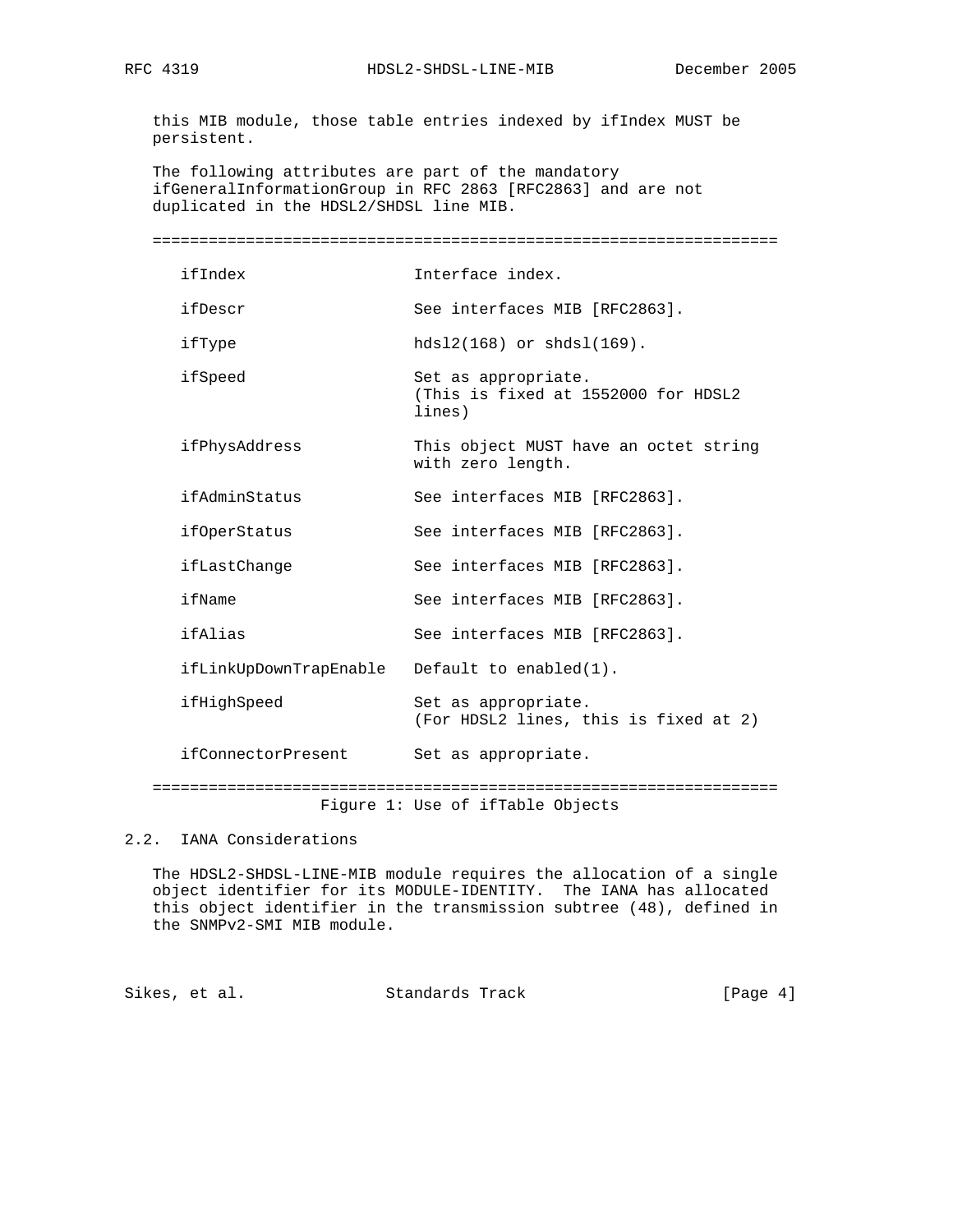The assignment was in fact done when RFC 3276 was published, and this revision of the RFC does not require any new action from IANA.

- 2.3. Conventions Used in the MIB Module
- 2.3.1. Naming Conventions
	- A. xtuC refers to a central site terminal unit; H2TU-C for HDSL2, or STU-C for SHDSL.
	- B. xtuR refers to a remote site terminal unit; H2TU-R for HDSL2, or STU-R for SHDSL.
	- C. xtu refers to a terminal unit; either an xtuC or xtuR.
	- D. xru refer to a regenerator unit; H2RU for HDSL2, or SRU for SHDSL.
	- E. xU refers to any HDSL2/SHDSL unit; either an xtu or xru.
	- F. CRC is Cyclic Redundancy Check [G.991.2].
	- G. ES means Errored Second [G.991.2].
	- J. LOSW means Loss of Sync Word [G.991.2].
	- I. LOSWS means LOSW Seconds [G.991.2].
	- J. SES means Severely Errored Second [G.991.2].
	- K. SNR means Signal-to-Noise Ratio [G.991.2].
	- L. UAS means Unavailable Second [G.991.2].

2.3.2. Textual Conventions

 The following textual conventions are defined to reflect the line topology in the MIB module (further discussed in the following section) and to define the behavior of the statistics to be maintained by an agent.

o Hdsl2ShdslUnitId:

 Attributes with this syntax uniquely identify each unit in an HDSL2/SHDSL span. It mirrors the EOC addressing mechanism:

| xtuC(1)              | - central office (CO) terminal unit |
|----------------------|-------------------------------------|
| xtuR(2)              | - customer premises equipment (CPE) |
|                      | terminal unit                       |
| $xru1(3)$ $xru8(10)$ | - regenerators, numbered from       |
|                      | central office side                 |

o Hdsl2ShdslUnitSide:

Attributes with this syntax reference the two sides of a unit:

 networkSide(1) - N in figure 2, below customerSide(2) - C in figure 2, below

Sikes, et al. Standards Track [Page 5]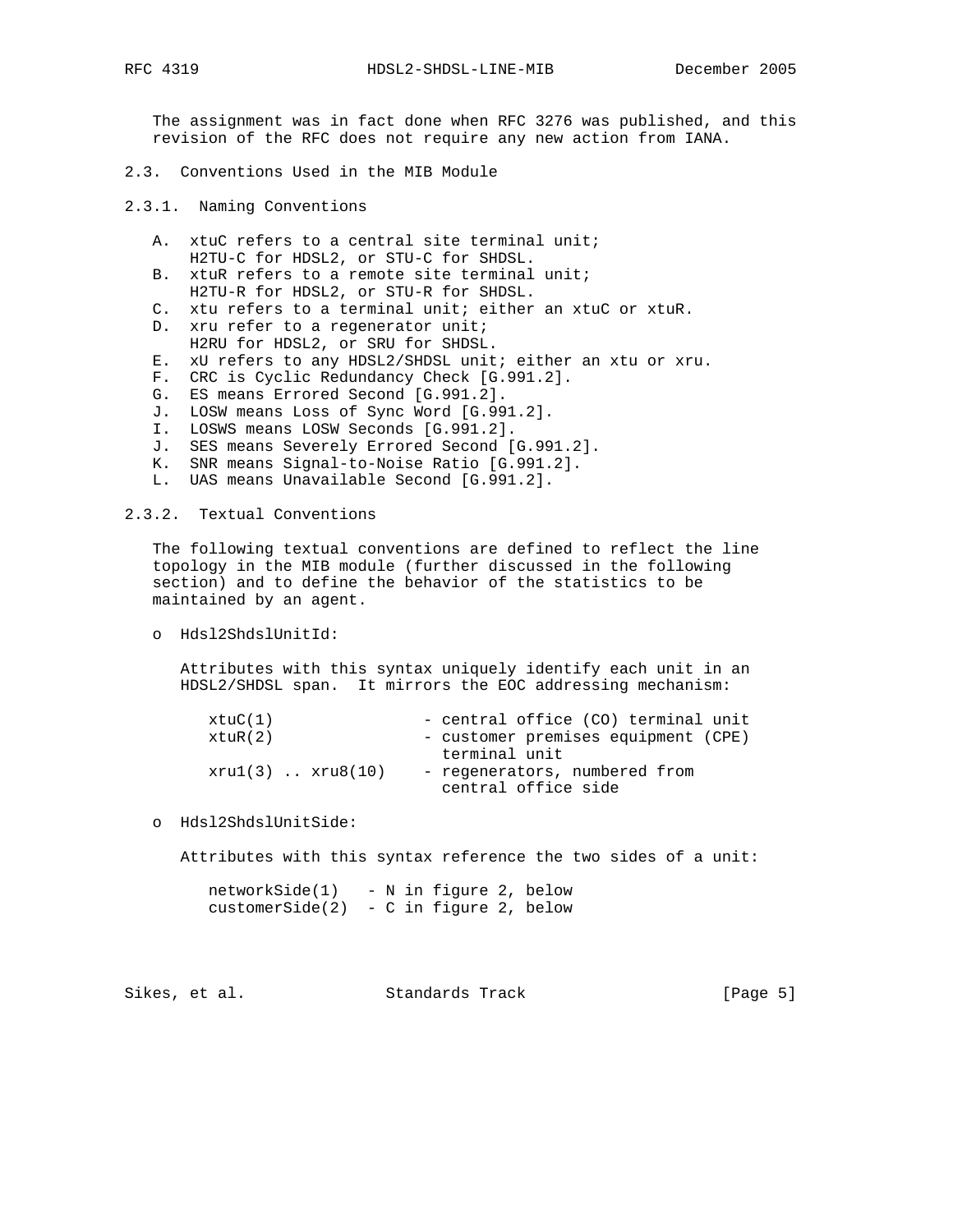o Hdsl2ShdslWirePair:

 Attributes with this syntax reference the wire pairs connecting the units:

 wirePair1(1) - First pair for HDSL2/SHDSL. wirePair2(2) - Optional second pair for SHDSL only. wirePair3(3) - Optional third pair for SHDSL.bis only.  $wirePair4(4)$  - Optional fourth pair for SHDSL.bis only.

o Hdsl2ShdslTransmissionModeType:

 Attributes with this syntax specify the regional setting for an SHDSL line. Specified as a BITS construct, the two mode types are:

 region1 - ITU-T G.991.2 Annex A region2 - ITU-T G.991.2 Annex B

o Hdsl2ShdslPerfCurrDayCount:

 Attributes with this syntax define the behavior of the 1-day (24 hour) gauges found in the MIB module.

o Hdsl2Shdsl1DayIntervalCount:

 Attributes with this syntax define the behavior of the 1-day (24 hour) interval counters found in the MIB module.

o Hdsl2ShdslPerfTimeElapsed:

 Attributes with this syntax define the behavior of the elapsed time counters found in the MIB module.

o Hdsl2ShdslPerfIntervalThreshold:

 Attributes with this syntax define the behavior of the alarm thresholds found in the MIB module.

o Hdsl2ShdslClockReferenceType:

 Attributes with this syntax define the clock references for the HDSL2/SHDSL span.

Sikes, et al. Standards Track [Page 6]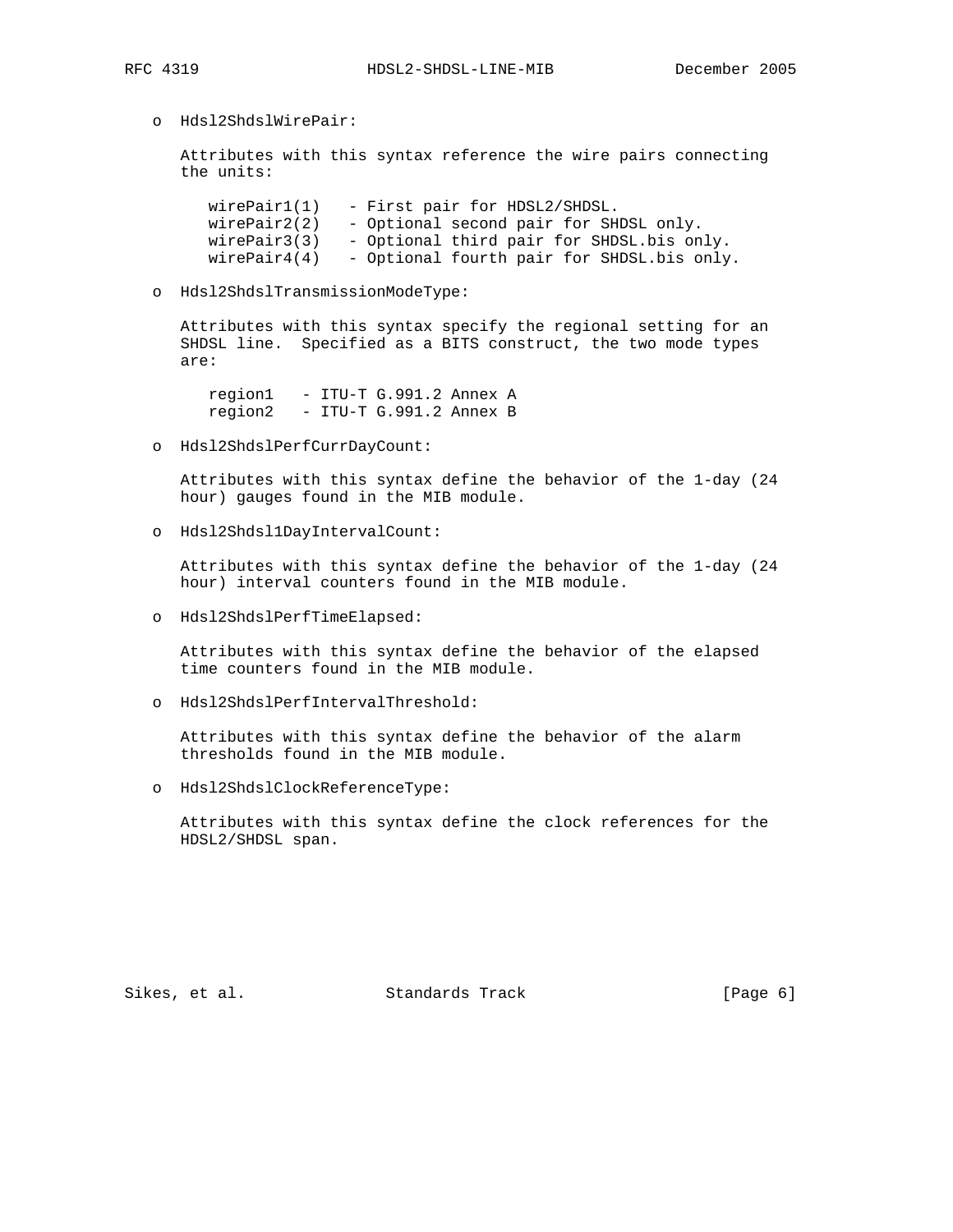## 2.4. Structure

The MIB module is structured into the following MIB groups:

o Span Configuration Group:

 This group supports MIB objects for configuring parameters for the HDSL2/SHDSL span. It contains the following table:

- hdsl2ShdslSpanConfTable
- o Span Status Group:

 This group supports MIB objects for retrieving span status information. It contains the following table:

- hdsl2ShdslSpanStatusTable
- o Unit Inventory Group:

 This group supports MIB objects for retrieving unit inventory information about units in HDSL2/SHDSL lines via the EOC. It contains the following table:

- hdsl2ShdslInventoryTable
- o Segment Endpoint Configuration Group:

 This group supports MIB objects for configuring parameters for the HDSL2/SHDSL segment endpoints. It contains the following table:

- hdsl2ShdslEndpointConfTable
- o Segment Endpoint Current Status/Performance Group:

 This group supports MIB objects that provide the current status/ performance information relating to segment endpoints. It contains the following table:

- hdsl2ShdslEndpointCurrTable
- o Segment Endpoint 15-Minute Interval Status/Performance Group:

 This group supports MIB objects that provide historic status/ performance information relating to segment endpoints in 15-minute intervals. It contains the following table:

- hdsl2Shdsl15MinIntervalTable

Sikes, et al. Standards Track [Page 7]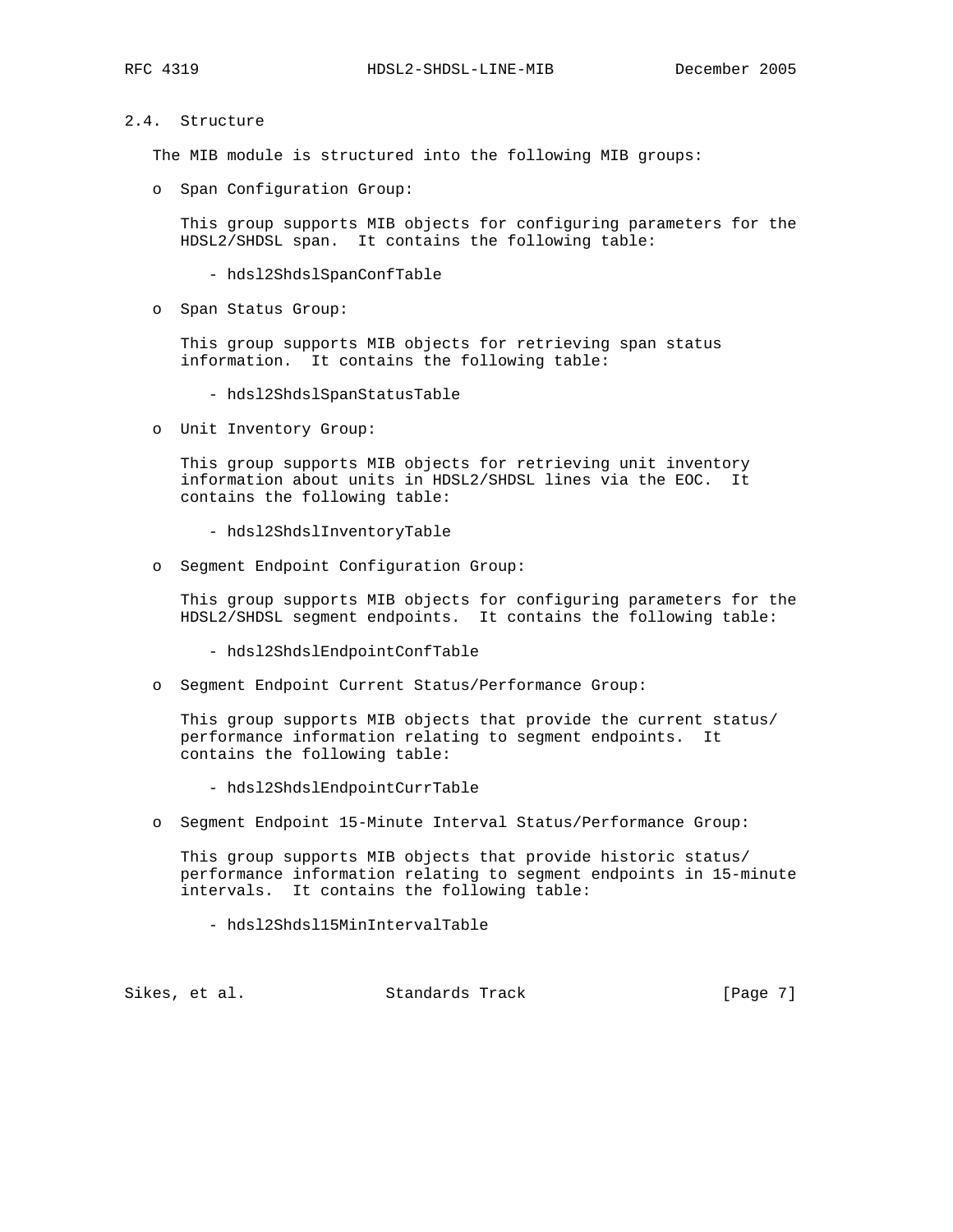o Segment Endpoint 1-Day Interval Status/Performance Group:

 This group supports MIB objects that provide historic status/ performance information relating to segment endpoints in 1-day intervals. It contains the following table:

- hdsl2Shdsl1DayIntervalTable
- o Maintenance Group:

 This group supports MIB objects for performing maintenance operations such as loopbacks for HDSL2/SHDSL lines. It contains the following table(s):

- hdsl2ShdslEndpointMaintTable
- hdsl2ShdslUnitMaintTable
- o Span Configuration Profile Group:

 This group supports MIB objects for defining configuration profiles for HDSL2/SHDSL spans. It contains the following table:

- hdsl2ShdslSpanConfProfileTable
- o Segment Endpoint Alarm Configuration Profile Group:

 This group supports MIB objects for defining alarm configuration profiles for HDSL2/SHDSL segment endpoints. It contains the following table:

- hdsl2ShdslEndpointAlarmConfProfileTable
- o Notifications Group:

 This group defines the notifications supported for HDSL2/SHDSL lines:

- hdsl2ShdslLoopAttenCrossing
- hdsl2ShdslSNRMarginCrossing
- hdsl2ShdslPerfESThresh
- hdsl2ShdslPerfSESThresh
- hdsl2ShdslPerfCRCanomaliesThresh
- hdsl2ShdslPerfLOSWSThresh
- hdsl2ShdslPerfUASThresh
- hdsl2ShdslSpanInvalidNumRepeaters
- hdsl2ShdslLoopbackFailure
- hdsl2ShdslpowerBackoff
- hdsl2ShdsldeviceFault

Sikes, et al. Standards Track [Page 8]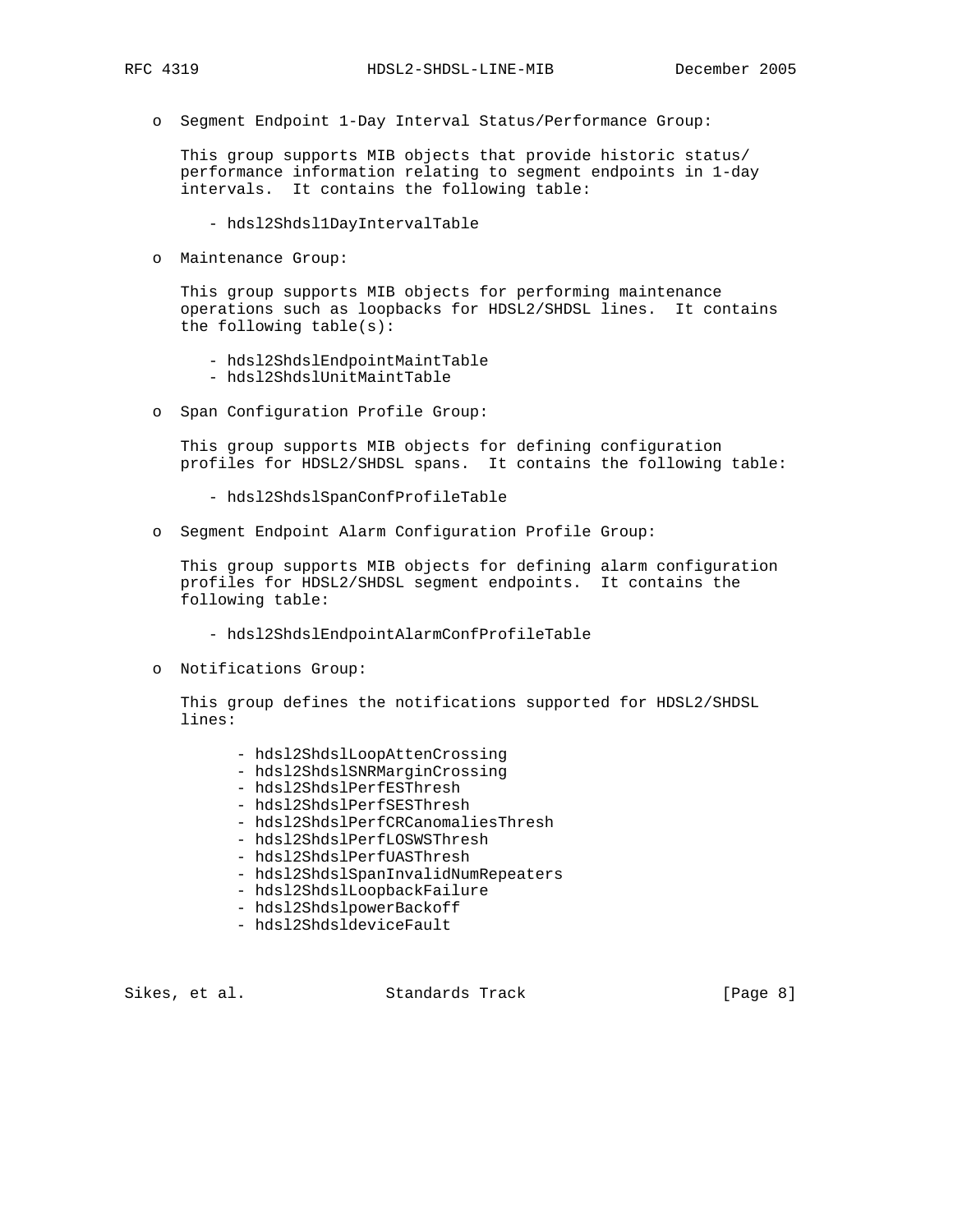- hdsl2ShdsldcContinuityFault
- hdsl2ShdslconfigInitFailure
- hdsl2ShdslprotocolInitFailure
- hdsl2ShdslnoNeighborPresent
- hdsl2ShdslLocalPowerLoss
- o SHDSL Wire Pair Group:

 This group supports MIB objects that provide status of the SHDSL specific wire pairs.

- hdsl2ShdslEndpointCurrTipRingReversal
- hdsl2ShdslEndpointCurrActivationState
- o Payload Group:

 This group supports MIB objects for retrieving payload rates that exclude any framing overhead.

- hdsl2ShdslStatusMaxAttainablePayloadRate
- hdsl2ShdslStatusActualPayloadRate

## 2.5. Line Topology

 An HDSL2/SHDSL line consists of a minimum of two units: xtuC (the central termination unit) and an xtuR (the remote termination unit). The line may optionally support up to 8 repeater/regenerator units (xru) as shown in the figure below.

Sikes, et al. Standards Track [Page 9]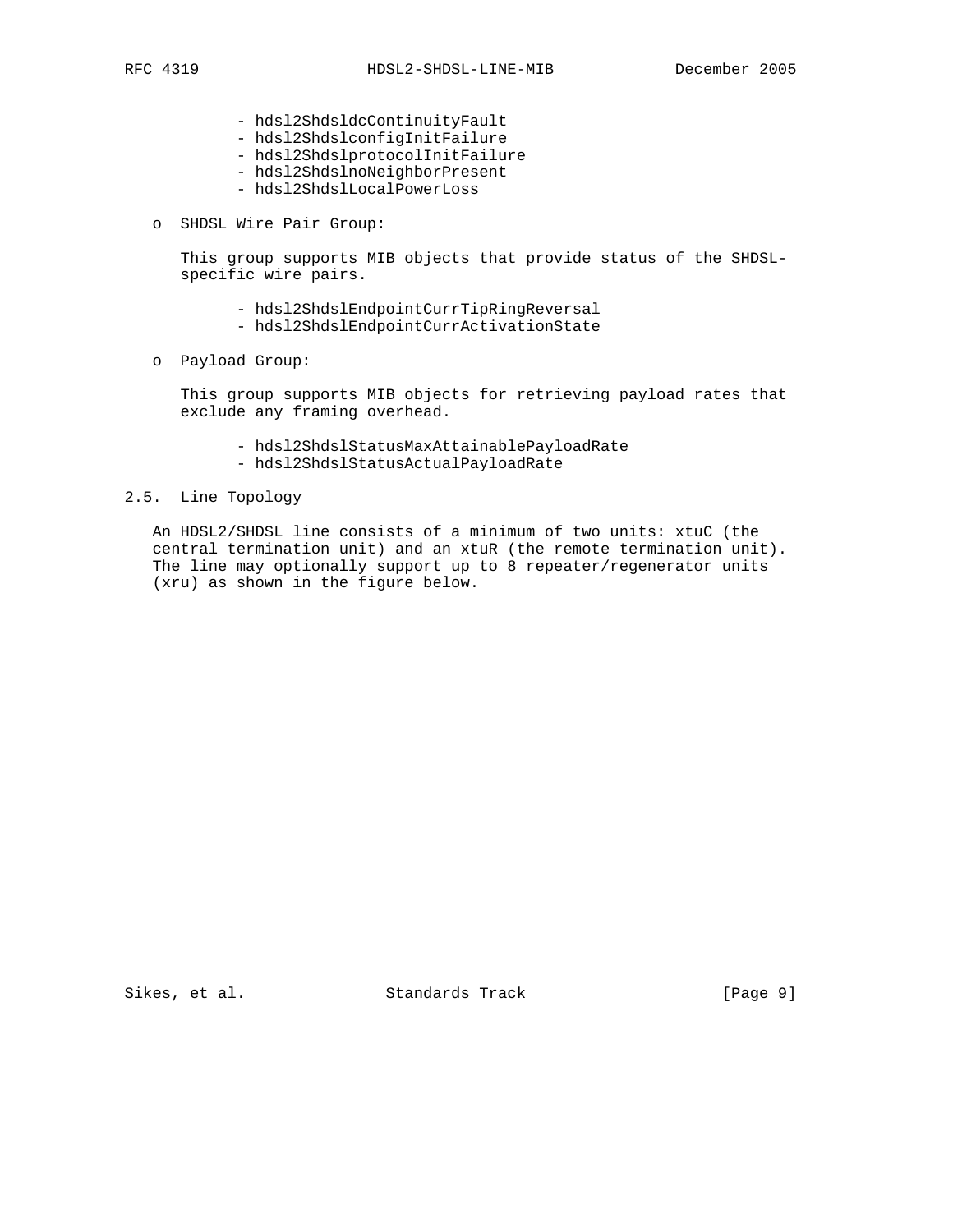<-- Network Side Customer Side --> |</////////////////// HDSL2/SHDSL Span ////////////////////>| <˜˜˜> <˜˜˜> HDSL2/SHDSL Segments <˜˜˜> +-------+ +-------+ +-------+ +-------+ +-------+ + C=1=N C=1=N C=..1..=N C=1=N + | xtuC | | xru1 | | xru2 | | xru8 | | xtuR | + C=2=N C=2=N C=..2..=N C=2=N + +-------+ +-------+ +-------+ +-------+ +-------+ Key: <////> HDSL2/SHDSL span <˜˜˜˜> HDSL2/SHDSL segment =1= HDSL2/SHDSL wire-pair-1 =2= SHDSL optional wire-pair-2 (Not applicable to HDSL2) C Customer side segment endpoint (modem) N Network side segment endpoint (modem)

Figure 2: General Topology for an HDSL2/SHDSL Line

2.6. Counters, Interval Buckets, and Thresholds

 For SNR Margin, Loop Attenuation, ES, SES, CRC anomalies, LOSW, and UAS, there are event counters, current 15-minute and 0 to 96 15 minute history bucket(s) of "interval-counters", as well as current and 0 to 30 previous 1-day interval-counter(s). Each current 15 minute event bucket has an associated threshold notification.

 Unlike RFC 3593 [RFC3593] and RFC 2662 [RFC2662], there is no representation in the MIB module for invalid buckets. In those cases where the data for an interval is suspect or known to be invalid, the agent MUST NOT report the interval. If the current 15-minute event bucket is determined to be invalid, notifications based upon the value of the event bucket MUST NOT be generated.

 Not reporting an interval will result in holes in the associated table. For example, the table hdsl2Shdsl15MinIntervalTable is indexed by { ifIndex, hdsl2ShdslInvIndex, hdsl2ShdslEndpointSide, hdsl2ShdslEndpointWirePair, hdsl2Shdsl15MinIntervalNumber}. If interval 12 is determined to be invalid but intervals 11 and 13 are valid, a Get Next operation on the indices .1.1.1.1.11 would return indices .1.1.1.1.13.

 There is no requirement for an agent to ensure a fixed relationship between the start of a 15-minute interval and any wall clock; however, some implementations may align the 15-minute intervals with

Sikes, et al. Standards Track [Page 10]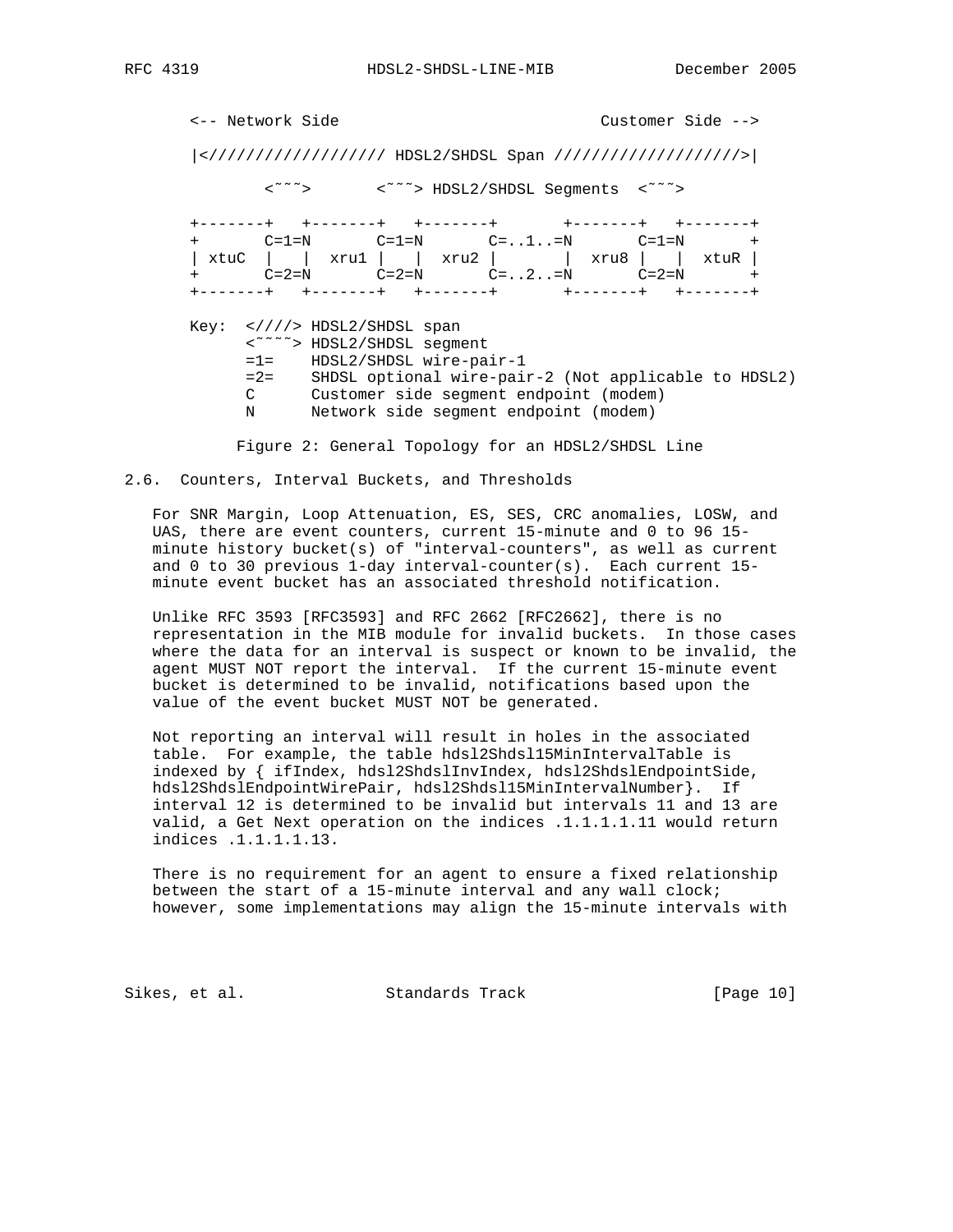quarter hours. Likewise, an implementation may choose to align 1-day intervals with the start of a day.

 Counters are not reset when an xU is reinitialized, only when the agent is reset or reinitialized (or under specific request outside the scope of this MIB module).

2.7. Profiles

 As a managed node can handle a large number of xUs (e.g., hundreds or perhaps thousands of lines), provisioning every parameter on every xU may become burdensome. Moreover, most lines are provisioned identically with the same set of parameters. To simplify the provisioning process, this MIB module makes use of profiles. A profile is a set of parameters that can be shared by multiple lines using the same configuration.

The following profiles are used in this MIB module:

 o Span Configuration Profiles - Span configuration profiles contain parameters for configuring HDSL2/SHDSL spans. They are defined in the hdsl2ShdslSpanConfProfileTable. Since span configuration parameters are only applicable for SHDSL, the support for span configuration profiles is optional for HDSL2 interfaces.

 Note that the configuration of the span dictates the behavior for each individual segment endpoint in the span. If a different configuration is provisioned for any given segment endpoint within the span, the new configuration for this segment endpoint will override the span configuration for this segment endpoint only.

 o Segment Endpoint Alarm Configuration Profiles - These profiles contain parameters for configuring alarm thresholds for HDSL2/ SHDSL segment endpoints. These profiles are defined in the hdsl2ShdslEndpointAlarmConfProfileTable.

 The index value for this profile is a locally-unique administratively-assigned name for the profile having the textual convention 'SnmpAdminString' (RFC 3411 [RFC3411]).

 One or more lines may be configured to share parameters of a single profile (e.g., hdsl2ShdslEndpointAlarmConfProfile = 'silver') by setting its hdsl2ShdslEndpointAlarmConfProfile objects to the value of this profile. If a change is made to the profile, all lines that refer to it will be reconfigured to the changed parameters. Before a profile can be deleted or taken out of service, it must be first unreferenced from all associated lines.

Sikes, et al. Standards Track [Page 11]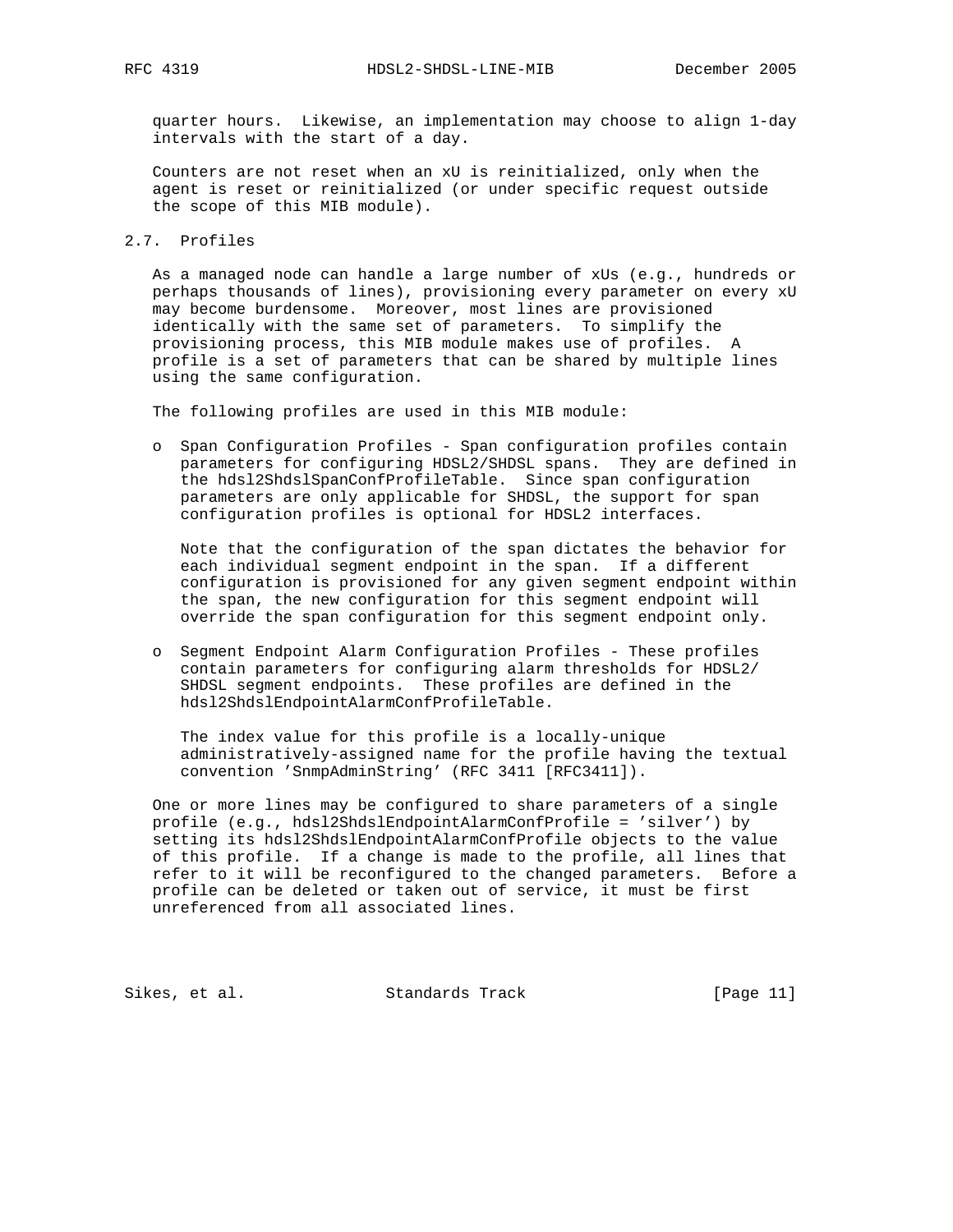Implementations MUST provide a default profile whose name is 'DEFVAL' for each profile type. The values of the associated parameters will be vendor specific unless otherwise indicated in this document. Before a line's profiles have been set, these profiles will be automatically used by setting hdsl2ShdslEndpointAlarmConfProfile and hdsl2ShdslSpanConfProfile to 'DEFVAL' where appropriate. This default profile name, 'DEFVAL', is considered reserved in the context of profiles defined in this MIB module.

 Profiles are created, assigned, and deleted dynamically using the profile name and profile row status in each of the four profile tables.

 Profile changes MUST take effect immediately. These changes MAY result in a restart (hard reset or soft restart) of the units on the line.

## 2.8. Notifications

The ability to generate the SNMP notifications coldStart/warmStart (per [RFC3418]), which are per agent (e.g., per Digital Subscriber Line Access Multiplexer, or DSLAM, in such a device), and linkUp/ linkDown (per [RFC2863]), which are per interface (i.e., HDSL2/SHDSL line) is required.

 A linkDown notification MAY be generated whenever any ES, SES, CRC anomaly, LOSW, or UAS event occurs. The corresponding linkUp notification MAY be sent when all link failure conditions are cleared.

 The notifications defined in this MIB module are for initialization failure and for the threshold crossings associated with the following events: ES, SES, CRC anomaly, LOSW, and UAS. Each threshold has its own enable/threshold value. When that value is 0, the notification is disabled.

 The hdsl2ShdslEndpointCurrStatus is a bitmask representing all outstanding error conditions associated with a particular segment endpoint. Note that since the status of remote endpoints is obtained via the EOC, this information may be unavailable for units that are unreachable via EOC during a line error condition. Therefore, not all conditions may always be included in its current status. Notifications corresponding to the bit fields in this object are defined.

 Two alarm conditions, SNR Margin Alarm and Loop Attenuation Alarm, are organized in a manner slightly different from that implied in the EOC specifications. In the MIB module, these alarm conditions are

Sikes, et al. Standards Track [Page 12]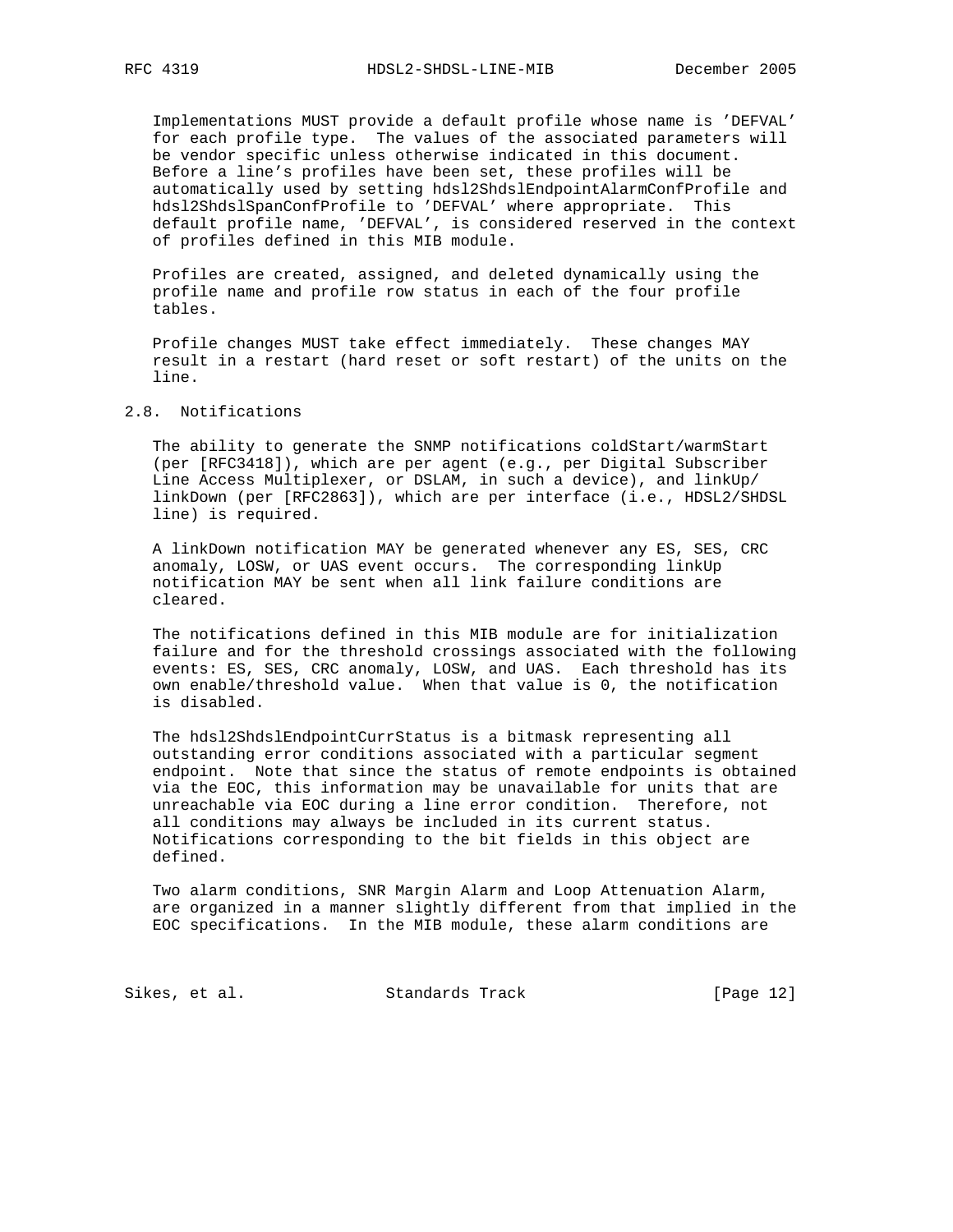tied to the two thresholds, hdsl2ShdslEndpointThreshSNRMargin and hdsl2ShdslEndpointThreshLoopAttenuation, found in the hdsl2ShdslEndpointAlarmConfProfileTable. In the EOC, the alarm conditions associated with these thresholds are per unit. In the MIB module, these alarm conditions are per endpoint. For terminal units, this has no impact. For repeaters, this implies an implementation variance where the agent in the terminal unit is responsible for detecting a threshold crossing. As the reporting of a repeater detected alarm condition to the polling terminal unit occurs in the same EOC message as the reporting of the current SNR Margin and Loop Attenuation values, it is anticipated that this will have very little impact on agent implementation.

 A threshold notification occurs whenever the corresponding current 15-minute interval error counter becomes equal to, or exceeds, the threshold value. Only one notification SHOULD be sent per interval per interface. Since the current 15-minute counter is reset to 0 every 15 minutes, and if the condition persists, the notification may recur as often as every 15 minutes. For example, to get a notification whenever a "loss of" event occurs (but at most once every 15 minutes), set the corresponding threshold to 1. The agent will generate a notification when the event originally occurs.

 Notifications, other than the threshold notifications listed above, SHOULD be rate limited (throttled) such that there is at least a 1-minute gap between the generation of consecutive notifications of the same event. When notifications are rate limited, they are dropped and not queued for sending at a future time. This is intended to be a general rate-limiting statement for notifications that have no explicit rate-limiting assertions in this document otherwise.

 Note that the Network Management System, or NMS, may receive a linkDown notification as well, if enabled (via ifLinkUpDownTrapEnable [RFC2863]). At the beginning of the next 15-minute interval, the counter is reset. When the first second goes by and the event occurs, the current interval bucket will be 1, which equals the threshold, and the notification will be sent again.

 An hdsl2ShdslSpanInvalidNumRepeaters notification may be generated following completion of the discovery phase if the number of repeaters discovered on the line differs from the number of repeaters specified in hdsl2ShdslSpanConfNumRepeaters. For those conditions where the number of provisioned repeaters is greater than those encountered during span discovery, all table entries associated with the nonexistent repeaters are to be discarded. For those conditions where the number of provisioned repeaters is less than those

Sikes, et al. Standards Track [Page 13]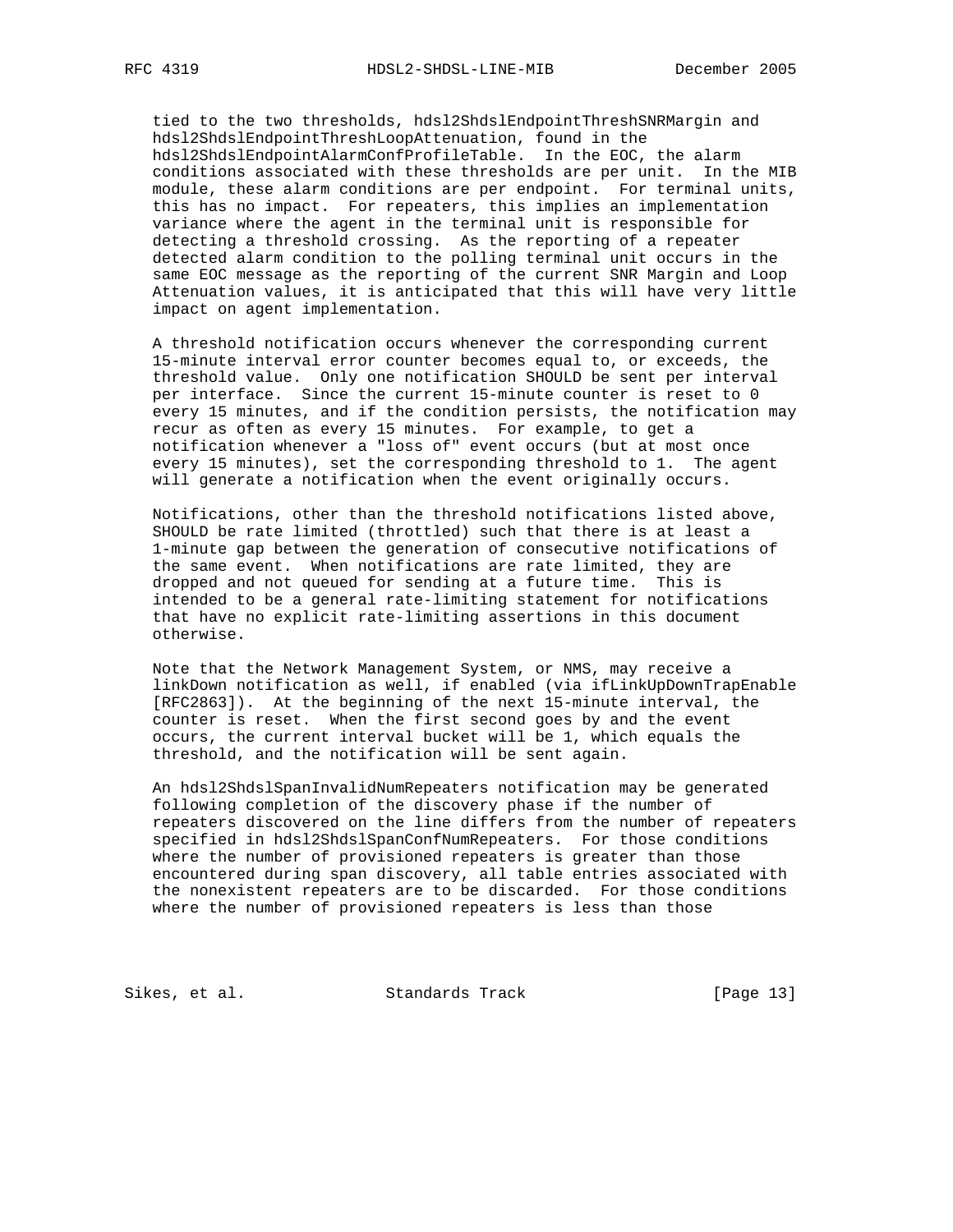encountered during span discovery, additional table entries are to be created using the default span configuration profile.

3. Definitions

HDSL2-SHDSL-LINE-MIB DEFINITIONS ::= BEGIN

```
 IMPORTS
```

```
 MODULE-IDENTITY,
      OBJECT-TYPE,
      Counter32,
      Unsigned32,
      Gauge32,
      NOTIFICATION-TYPE,
      Integer32,
      transmission
         FROM SNMPv2-SMI
      RowStatus,
      TEXTUAL-CONVENTION
         FROM SNMPv2-TC
      ifIndex
         FROM IF-MIB
      PerfCurrentCount,
      PerfIntervalCount
         FROM PerfHist-TC-MIB
      SnmpAdminString
         FROM SNMP-FRAMEWORK-MIB
      MODULE-COMPLIANCE,
      OBJECT-GROUP,
      NOTIFICATION-GROUP
         FROM SNMPv2-CONF;
   hdsl2ShdslMIB MODULE-IDENTITY
      LAST-UPDATED "200512070000Z" -- December 7, 2005
      ORGANIZATION "ADSLMIB Working Group"
      CONTACT-INFO "WG-email: adslmib@ietf.org
         WG-URL:
            http://www.ietf.org/html.charters/adslmib-charter.html
         Info: https://www1.ietf.org/mailman/listinfo/adslmib
         Chair: Mike Sneed
        Sand Channel Systems<br>Postal: 1210-203 Westview Ln
                    1210-203 Westview Ln
                    Raleigh NC 27605 USA
 Email: sneedmike@hotmail.com
 Phone: +1 206 600 7022
         Co-Chair Bob Ray
                     PESA Switching Systems, Inc.
```
Sikes, et al. Standards Track [Page 14]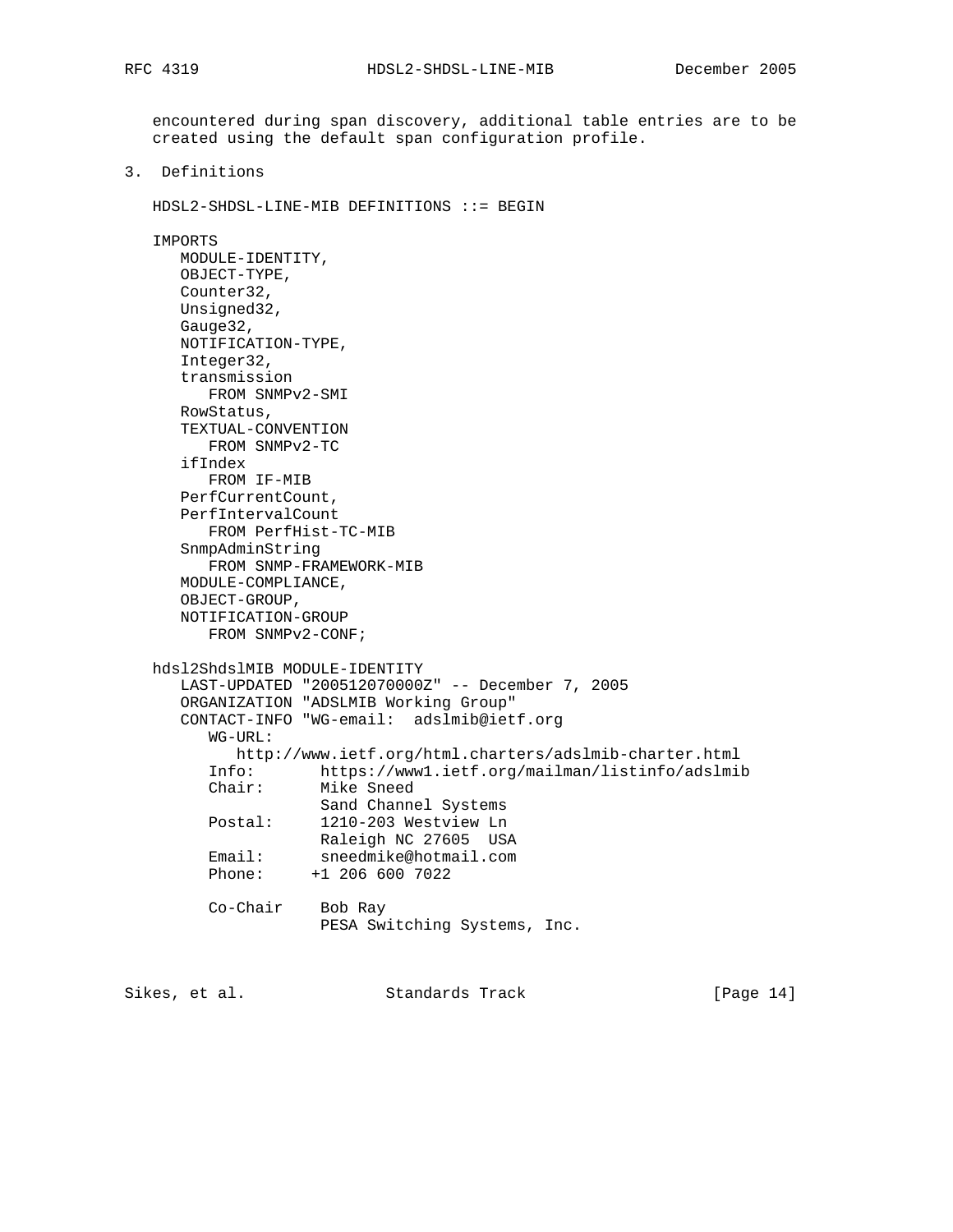|  | RFM | . . |
|--|-----|-----|
|--|-----|-----|

| Postal<br>Phone  | 330-A Wynn Drive<br>Huntsville, AL 35805 USA<br>$+1$ 256 726 9200 ext. 142 |
|------------------|----------------------------------------------------------------------------|
|                  | Co-editor: Clay Sikes<br>Zhone Technologies, Inc.                          |
| Postal:          | 8545 126th Ave. N.<br>Largo, FL 33772 USA                                  |
| Phone:           | Email: csikes@zhone.com<br>+1 727 530 8257                                 |
|                  | Co-editor: Bob Ray                                                         |
| Postal:          | PESA Switching Systems, Inc.<br>330-A Wynn Drive                           |
| Email:<br>Phone: | Huntsville, AL 35805 USA<br>rray@pesa.com<br>$+1$ 256 726 9200 ext. 142    |
|                  | Co-editor: Rajesh Abbi<br>Alcatel USA                                      |
| Postal:          | 2301 Sugar Bush Road<br>Raleigh, NC 27612-3339 USA                         |
| Email:<br>Phone: | Rajesh.Abbi@alcatel.com<br>$+1$ 919 850 6194"                              |

#### DESCRIPTION

 "This MIB module defines a collection of objects for managing HDSL2/SHDSL lines. An agent may reside at either end of the line; however, the MIB module is designed to require no management communication between the modems beyond that inherent in the low-level EOC line protocol as defined in ANSI T1E1.4/2000-006 (for HDSL2 lines) or in ITU G.991.2 (for SHDSL lines).

 Copyright (C) The Internet Society (2005). This version of this MIB module is part of RFC 4319; see the RFC itself for full legal notices."

 REVISION "200512070000Z" -- December 7, 2005 DESCRIPTION "This version, published as RFC 4319. The following changes have been made in this version:

- 1. Added a 3rd and 4th wire pair.
- 2. Modified all rates such that their rates are only constrained by an unsigned 32-bit value and not by what today's perceived technology limitations are.

Sikes, et al. Standards Track [Page 15]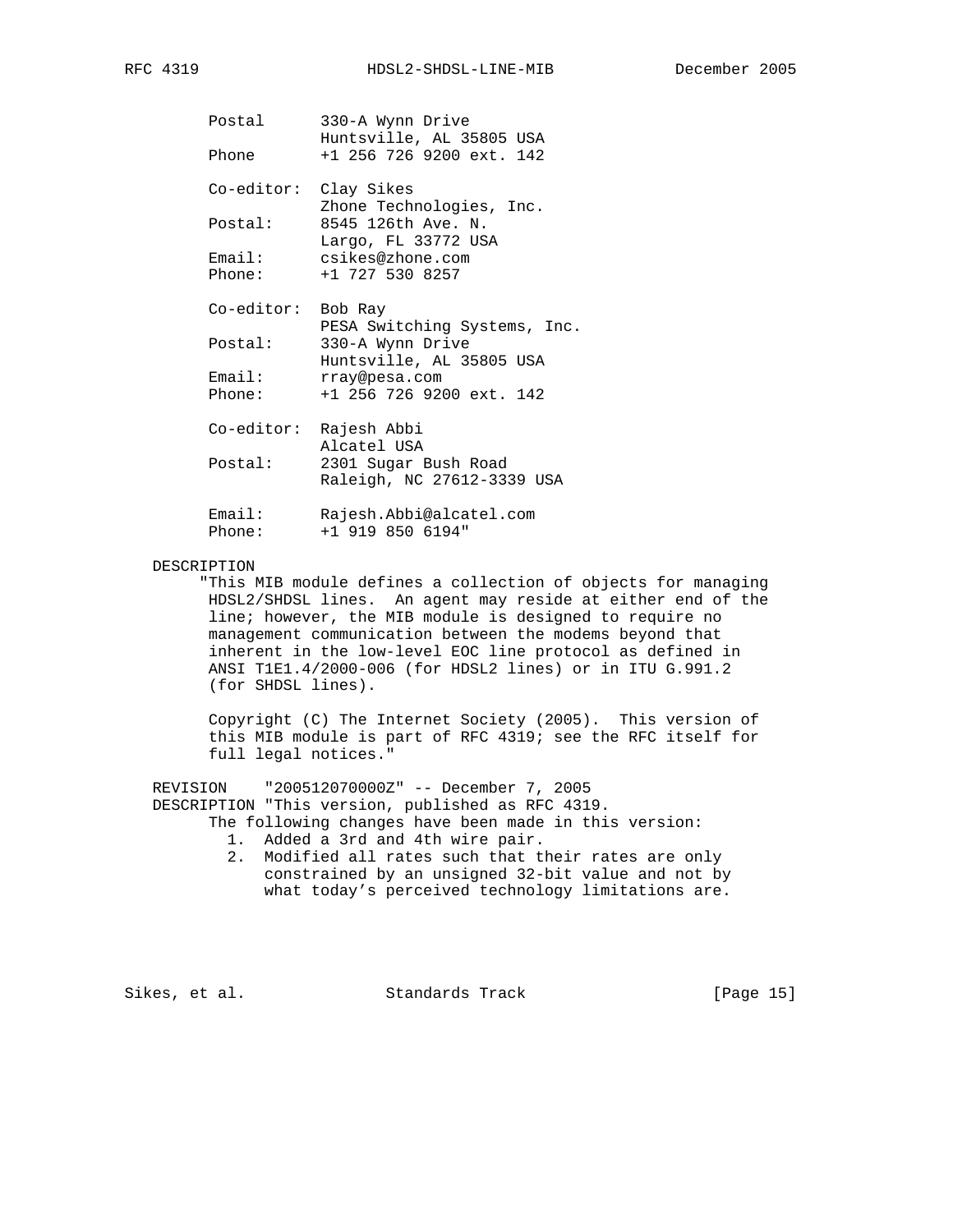RFC 4319 HDSL2-SHDSL-LINE-MIB December 2005

 3. Clarified that the rates from RFC 3276 include payload and any applicable framing and added objects for payload-only rates. 4. Added an object to indicate whether the tip and ring are reversed on a wire pair. 5. Added an object to display the activation state of a wire pair. 6. Added references as necessary for clarification. 7. Added display hints to textual conventions as necessary. 8. Updated conformance statements as necessary. 9. Some changes were due to IETF requirements and RFC generation tools." REVISION "200205090000Z" -- May 9, 2002 DESCRIPTION "Initial version, published as RFC 3276."  $::=$  { transmission 48 } hdsl2ShdslMibObjects OBJECT IDENTIFIER ::= { hdsl2ShdslMIB 1 } -- Textual Conventions used in this MIB module  $- -$  Hdsl2ShdslPerfCurrDayCount ::= TEXTUAL-CONVENTION DISPLAY-HINT "d" STATUS current DESCRIPTION "A gauge associated with interface performance measurements in a current 1-day (24 hour) measurement interval. The value of this gauge starts at zero at the beginning of an interval and is increased when associated events occur, until the end of the 1-day interval. At that time, the value of the gauge is stored in the previous 1-day history interval, as defined in a companion object of type Hdsl2Shdsl1DayIntevalCount, and the current interval gauge is restarted at zero. In the case where the agent has no valid data available for this interval, the corresponding object instance is not available, and upon a retrieval request, a corresponding error message shall be returned to indicate that this instance does not exist. Please note that zero is a valid value." SYNTAX Gauge32 Hdsl2Shdsl1DayIntervalCount ::= TEXTUAL-CONVENTION DISPLAY-HINT "d"

Sikes, et al. Standards Track [Page 16]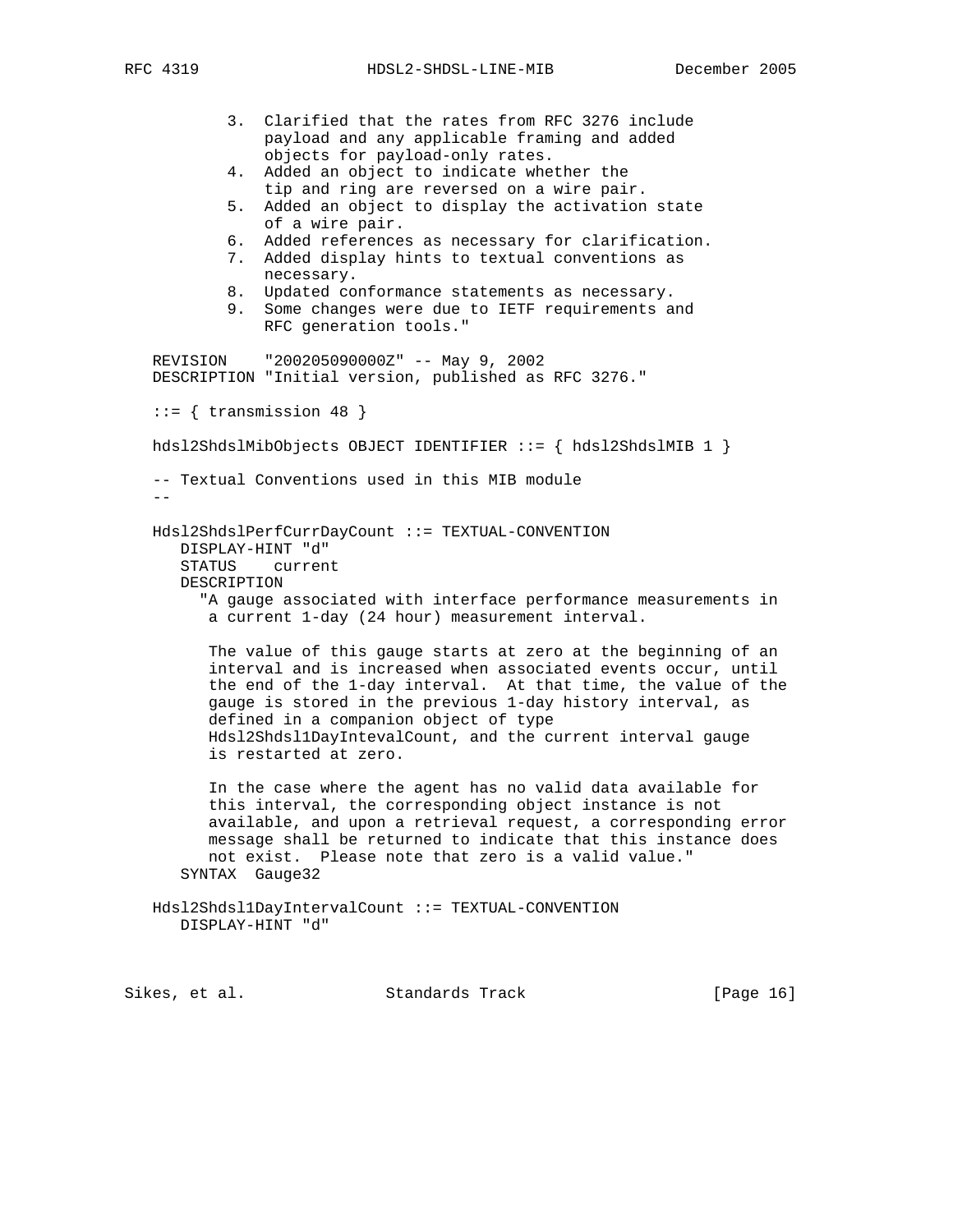STATUS current DESCRIPTION "A counter associated with interface performance measurements during the most previous 1-day (24 hour) measurement interval. The value of this gauge is equal to the value of the current day gauge, as defined in a companion object of type Hdsl2ShdslPerfCurrDayCount, at the end of its most recent interval. In the case where the agent has no valid data available for this interval, the corresponding object instance is not available, and upon a retrieval request, a corresponding error message shall be returned to indicate that this instance does not exist." SYNTAX Gauge32 Hdsl2ShdslPerfTimeElapsed ::= TEXTUAL-CONVENTION DISPLAY-HINT "d" STATUS current DESCRIPTION "The number of seconds that have elapsed since the beginning of the current measurement period. If, for some reason, such as an adjustment in the system's time-of-day clock or the addition of a leap second, the current interval exceeds the maximum value, the agent will return the maximum value. For 15-minute intervals, the range is limited to (0..899). For 24-hour intervals, the range is limited to (0..86399)." SYNTAX Unsigned32(0..86399) Hdsl2ShdslPerfIntervalThreshold ::= TEXTUAL-CONVENTION DISPLAY-HINT "d" STATUS current DESCRIPTION "This convention defines a range of values that may be set in a fault threshold alarm control. As the number of seconds in a 15-minute interval numbers at most 900, objects of this type may have a range of 0...900, where the value of 0 disables the alarm." SYNTAX Unsigned32(0..900) Hdsl2ShdslUnitId ::= TEXTUAL-CONVENTION STATUS current DESCRIPTION "This is the unique identification for all units in an HDSL2/SHDSL span. It is based on the EOC unit addressing scheme with reference to the xtuC." SYNTAX INTEGER

Sikes, et al. Standards Track [Page 17]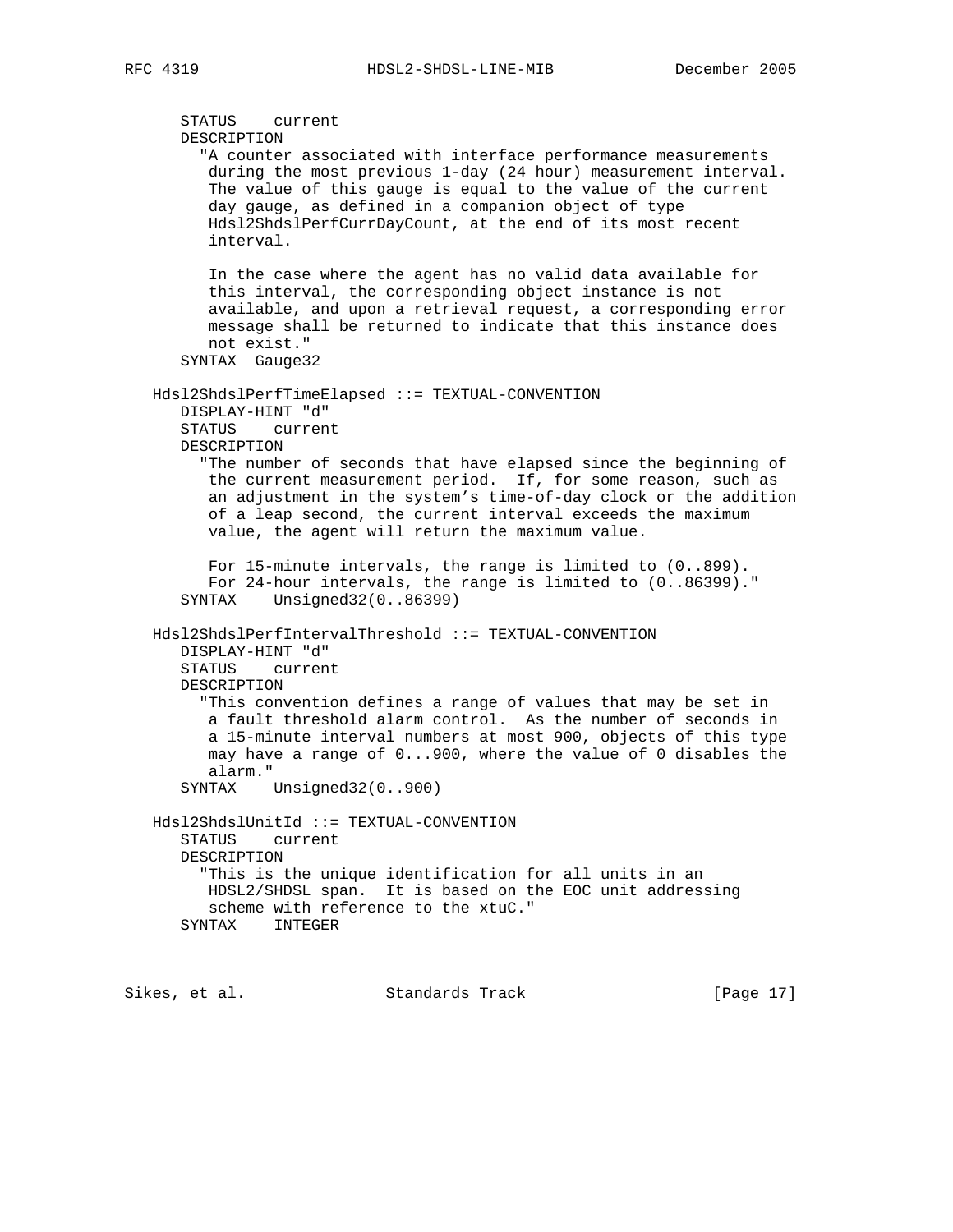```
\{xtuC(1),
            xtuR(2),
            xru1(3),
             xru2(4),
             xru3(5),
             xru4(6),
             xru5(7),
             xru6(8),
             xru7(9),
             xru8(10)
 }
   Hdsl2ShdslUnitSide ::= TEXTUAL-CONVENTION
      STATUS current
      DESCRIPTION
        "This is the referenced side of an HDSL2/SHDSL unit - Network
        or Customer side. The side facing the Network is the Network
        side, while the side facing the Customer is the Customer side."
      SYNTAX INTEGER
 {
             networkSide(1),
             customerSide(2)
 }
   Hdsl2ShdslWirePair ::= TEXTUAL-CONVENTION
      STATUS current
      DESCRIPTION
        "This is the referenced pair of wires in an HDSL2/SHDSL segment.
        HDSL2 only supports a single pair (wirePair1 or two wire),
       SHDSL lines support an optional second pair (wirePair2 or four
        wire), and G.shdsl.bis support an optional third pair
        (wirePair3 or six wire) and an optional fourth pair
        (wirePair4 or eight wire)."
      SYNTAX INTEGER
 {
wirePair1(1), -- two wire
 wirePair2(2), -- four wire
wirePair3(3), -- six wire
 wirePair4(4) -- eight wire
 }
   Hdsl2ShdslTransmissionModeType ::= TEXTUAL-CONVENTION
      STATUS current
      DESCRIPTION
        "Contains the regional setting of the HDSL2/SHDSL span,
        represented as a bit-map of possible settings. The various
        bit positions are as follows:
Sikes, et al. Standards Track [Page 18]
```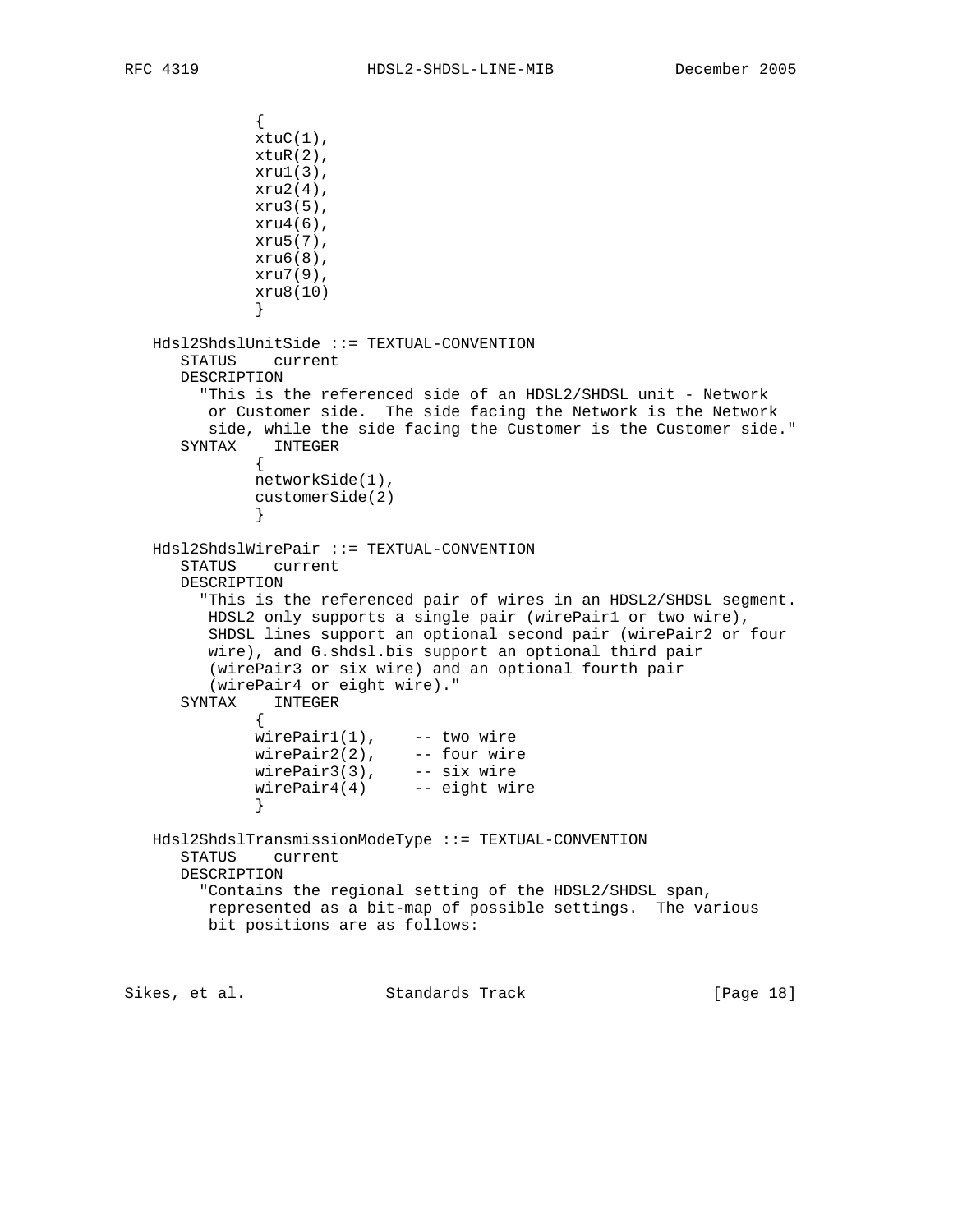```
 Bit Meaning Description
 1 region 1 Indicates ITU-T G.991.2 Annex A.
 2 region 2 Indicates ITU-T G.991.2 Annex B."
 SYNTAX BITS
\{ region1(0),
             region2(1)
 }
   Hdsl2ShdslClockReferenceType ::= TEXTUAL-CONVENTION
      STATUS current
     DESCRIPTION
        "The various STU-C symbol clock references for the
        HDSL2/SHDSL span, represented as an enumeration."
      SYNTAX INTEGER
\{ localClk(1), -- Mode-1 per G991.2
 networkClk(2), -- Mode-2 per G991.2
            dataOrNetworkClk(3), -- Mode-3a per G991.2
           dataClk(4) -- Mode-3b per G991.2
 }
   -- Span Configuration Group
- hdsl2ShdslSpanConfTable OBJECT-TYPE
      SYNTAX SEQUENCE OF Hdsl2ShdslSpanConfEntry
      MAX-ACCESS not-accessible
     STATUS current
     DESCRIPTION
       "This table supports overall configuration of HDSL2/SHDSL
       spans. Entries in this table MUST be maintained in a
        persistent manner."
      ::= { hdsl2ShdslMibObjects 1 }
   hdsl2ShdslSpanConfEntry OBJECT-TYPE
      SYNTAX Hdsl2ShdslSpanConfEntry
      MAX-ACCESS not-accessible
      STATUS current
     DESCRIPTION
       "An entry in the hdsl2ShdslSpanConfTable. Each entry
        represents the complete span in a single HDSL2/SHDSL line.
        It is indexed by the ifIndex of the associated HDSL2/SHDSL
        line."
      INDEX { ifIndex }
      ::= { hdsl2ShdslSpanConfTable 1 }
```
Sikes, et al. Standards Track [Page 19]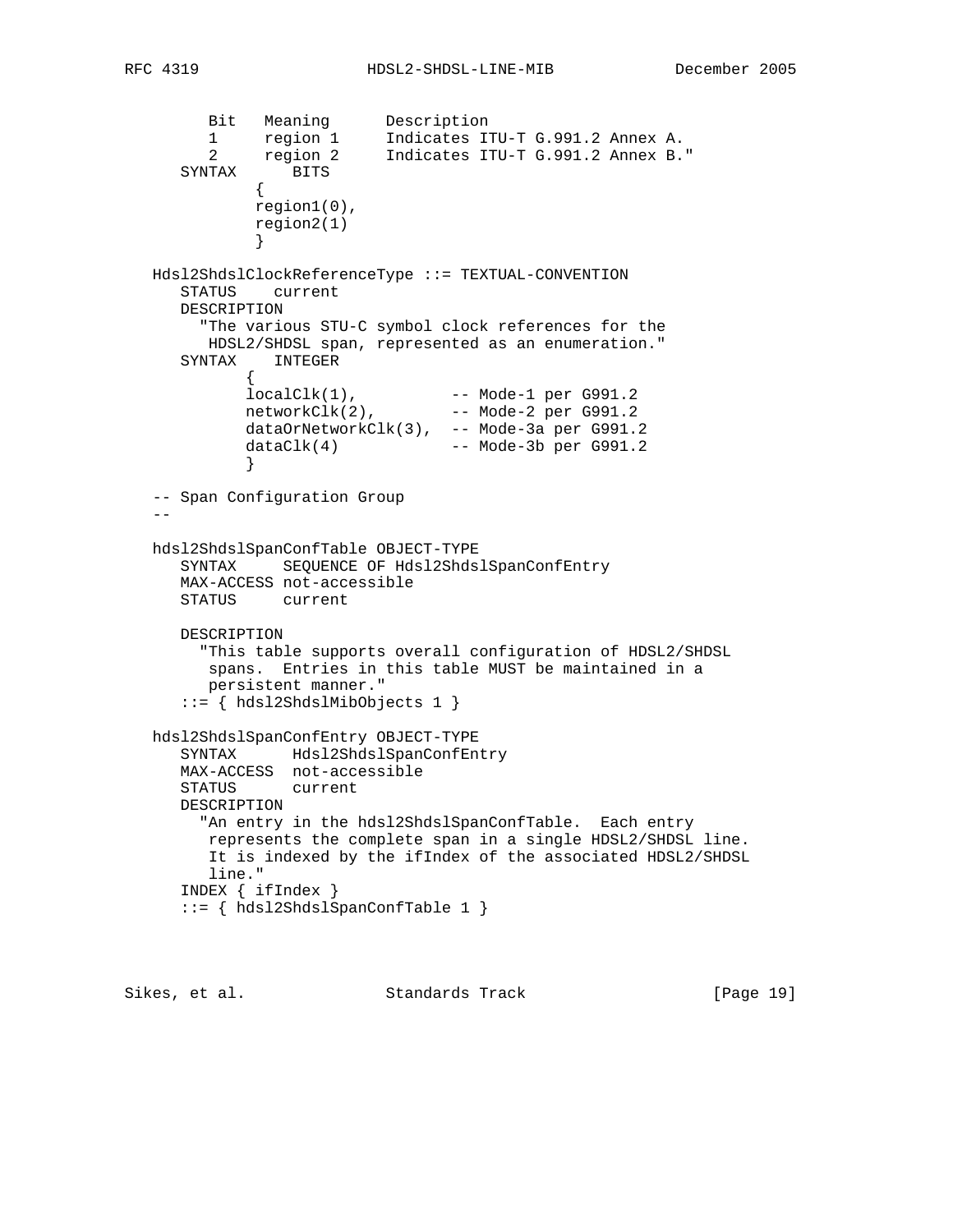```
 Hdsl2ShdslSpanConfEntry ::=
      SEQUENCE
      {
     hdsl2ShdslSpanConfNumRepeaters Unsigned32,<br>hdsl2ShdslSpanConfProfile SnmpAdminString,
 hdsl2ShdslSpanConfProfile SnmpAdminString,
 hdsl2ShdslSpanConfAlarmProfile SnmpAdminString
      }
      hdsl2ShdslSpanConfNumRepeaters OBJECT-TYPE
     SYNTAX Unsigned32(0..8)
      UNITS "repeaters"
      MAX-ACCESS read-write
      STATUS current
      DESCRIPTION
        "This object provisions the number of repeaters/regenerators
         in this HDSL2/SHDSL span."
      ::= { hdsl2ShdslSpanConfEntry 1 }
   hdsl2ShdslSpanConfProfile OBJECT-TYPE
     SYNTAX SnmpAdminString (SIZE(1..32))
      MAX-ACCESS read-write
      STATUS current
      DESCRIPTION
        "This object is a pointer to a span configuration profile in
         the hdsl2ShdslSpanConfProfileTable, which applies to this
         span. The value of this object is the index of the referenced
         profile in the hdsl2ShdslSpanConfProfileTable. Note that span
         configuration profiles are only applicable to SHDSL lines.
         HDSL2 lines MUST reference the default profile, 'DEFVAL'.
         By default, this object will have the value 'DEFVAL'
         (the index of the default profile).
         Any attempt to set this object to a value that is not the value
         of the index for an active entry in the profile table,
         hdsl2ShdslSpanConfProfileTable, MUST be rejected."
       ::= { hdsl2ShdslSpanConfEntry 2 }
   hdsl2ShdslSpanConfAlarmProfile OBJECT-TYPE
     SYNTAX SnmpAdminString (SIZE(1..32))
      MAX-ACCESS read-write
     STATUS
      DESCRIPTION
        "This object is a pointer to an alarm configuration profile in
         the hdsl2ShdslEndpointAlarmConfProfileTable. The value of
         this object is the index of the referenced profile in the
         hdsl2ShdslEndpointAlarmConfProfileTable. The alarm
         threshold configuration in the referenced profile will be
```
Sikes, et al. Standards Track [Page 20]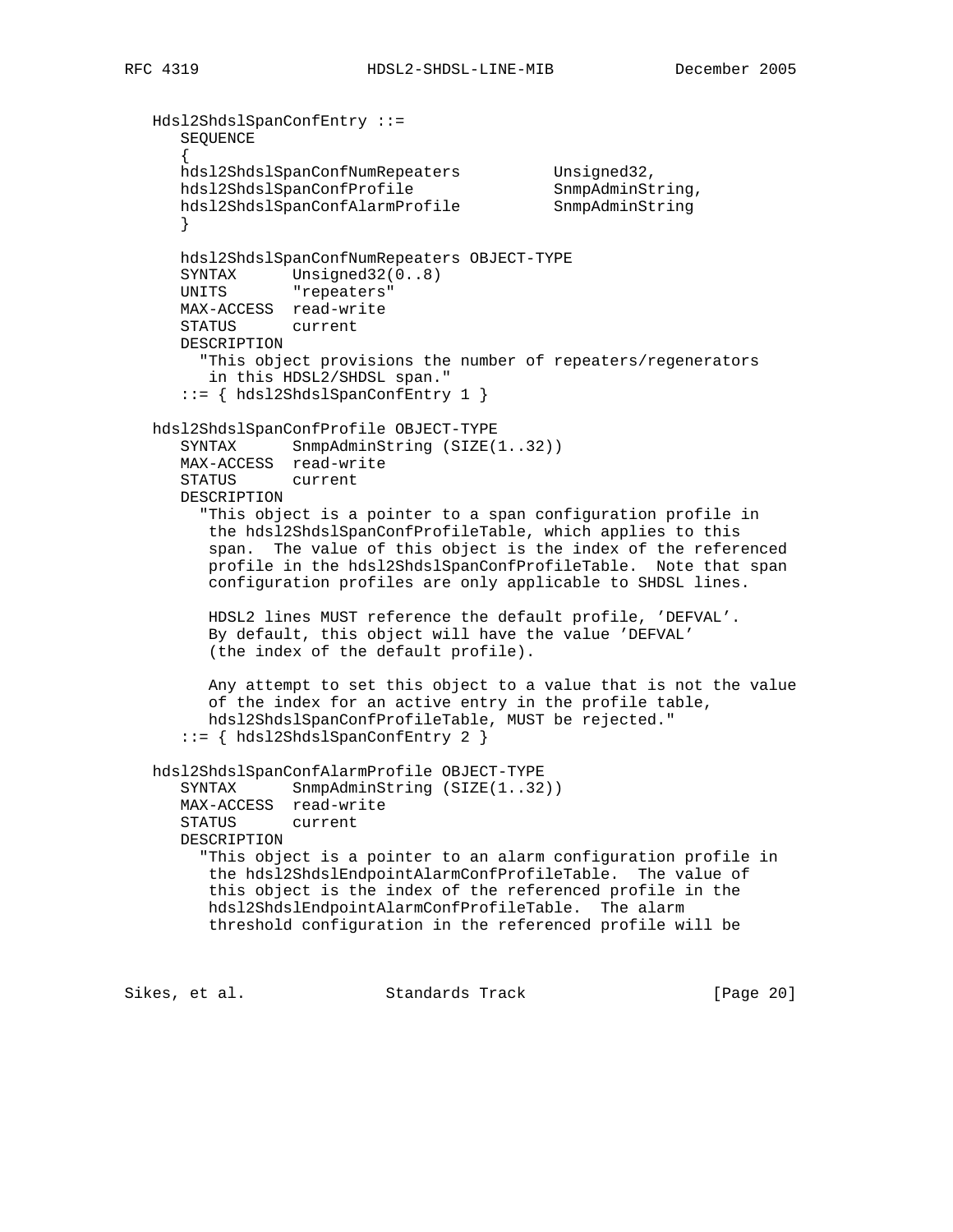```
 used by default for all segment endpoints in this span.
         Individual endpoints may override this profile by explicitly
         specifying some other profile in the
         hdsl2ShdslEndpointConfTable. By default, this object will
         have the value 'DEFVAL' (the index of the default
         profile).
         Any attempt to set this object to a value that is not the value
         of the index for an active entry in the profile table,
         hdsl2ShdslEndpointAlarmConfProfileTable, MUST be rejected."
      ::= { hdsl2ShdslSpanConfEntry 3 }
   -- Span Status Group
 --
   hdsl2ShdslSpanStatusTable OBJECT-TYPE
      SYNTAX SEQUENCE OF Hdsl2ShdslSpanStatusEntry
      MAX-ACCESS not-accessible
      STATUS current
      DESCRIPTION
        "This table provides overall status information of
        HDSL2/SHDSL spans. This table contains live data from
         equipment. As such, it is NOT persistent."
      ::= { hdsl2ShdslMibObjects 2 }
   hdsl2ShdslSpanStatusEntry OBJECT-TYPE
 SYNTAX Hdsl2ShdslSpanStatusEntry
 MAX-ACCESS not-accessible
      STATUS current
      DESCRIPTION
       "An entry in the hdsl2ShdslSpanStatusTable. Each entry
         represents the complete span in a single HDSL2/SHDSL line.
         It is indexed by the ifIndex of the associated HDSL2/SHDSL
         line."
      INDEX { ifIndex }
      ::= { hdsl2ShdslSpanStatusTable 1 }
   Hdsl2ShdslSpanStatusEntry ::=
      SEQUENCE
\{hdsl2ShdslStatusNumAvailRepeaters Unsigned32,
      hdsl2ShdslStatusMaxAttainableLineRate Unsigned32,
     hdsl2ShdslStatusActualLineRate Unsigned32,
      hdsl2ShdslStatusTransmissionModeCurrent
                          Hdsl2ShdslTransmissionModeType,
      hdsl2ShdslStatusMaxAttainablePayloadRate Unsigned32,
     hdsl2ShdslStatusActualPayloadRate Unsigned32
      }
```
Sikes, et al. Standards Track [Page 21]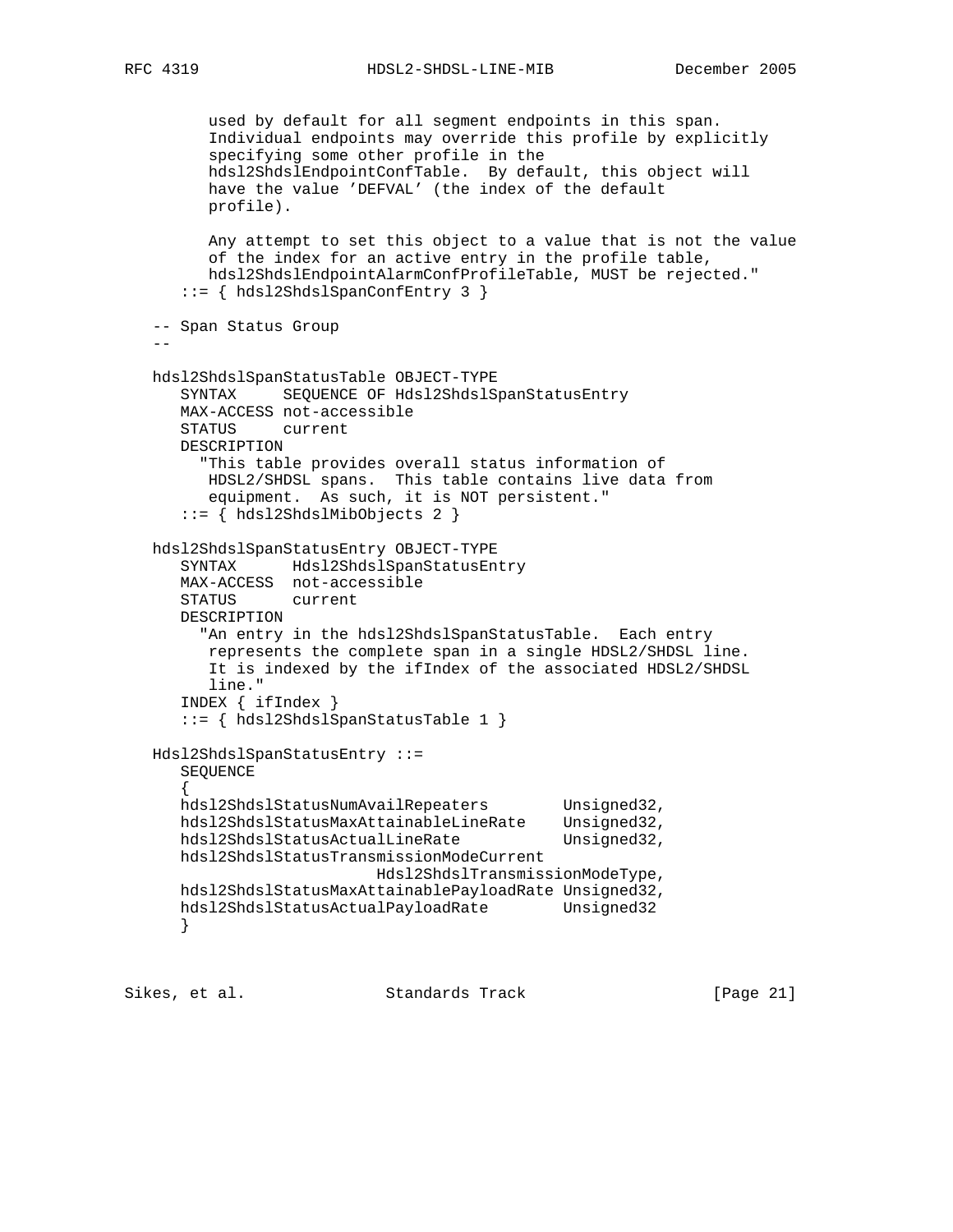```
 hdsl2ShdslStatusNumAvailRepeaters OBJECT-TYPE
 SYNTAX Unsigned32(0..8)
 MAX-ACCESS read-only
      STATUS current
      DESCRIPTION
        "Contains the actual number of repeaters/regenerators
         discovered in this HDSL2/SHDSL span."
      ::= { hdsl2ShdslSpanStatusEntry 1 }
   hdsl2ShdslStatusMaxAttainableLineRate OBJECT-TYPE
 SYNTAX Unsigned32(0..4294967295)
 UNITS "bps"
      MAX-ACCESS read-only
      STATUS current
      DESCRIPTION
        "Contains the maximum attainable line rate in this HDSL2/SHDSL
         span. This object provides the maximum rate the line is
         capable of achieving. This is based upon measurements made
         during line probing. This rate includes payload (user data)
         and any applicable framing overhead."
      ::= { hdsl2ShdslSpanStatusEntry 2 }
   hdsl2ShdslStatusActualLineRate OBJECT-TYPE
 SYNTAX Unsigned32(0..4294967295)
 UNITS "bps"
      MAX-ACCESS read-only
      STATUS current
      DESCRIPTION
        "Contains the actual line rate in this HDSL2/SHDSL span. This
         SHOULD equal ifSpeed. This rate includes payload (user data)
         and any applicable framing overhead"
      ::= { hdsl2ShdslSpanStatusEntry 3 }
   hdsl2ShdslStatusTransmissionModeCurrent OBJECT-TYPE
      SYNTAX Hdsl2ShdslTransmissionModeType
      MAX-ACCESS read-only
      STATUS current
      DESCRIPTION
        "Contains the current Power Spectral Density (PSD) regional
         setting of the HDSL2/SHDSL span."
      ::= { hdsl2ShdslSpanStatusEntry 4 }
   hdsl2ShdslStatusMaxAttainablePayloadRate OBJECT-TYPE
      SYNTAX Unsigned32(0..4294967295)
      UNITS "bps"
      MAX-ACCESS read-only
      STATUS current
      DESCRIPTION
```
Sikes, et al. Standards Track [Page 22]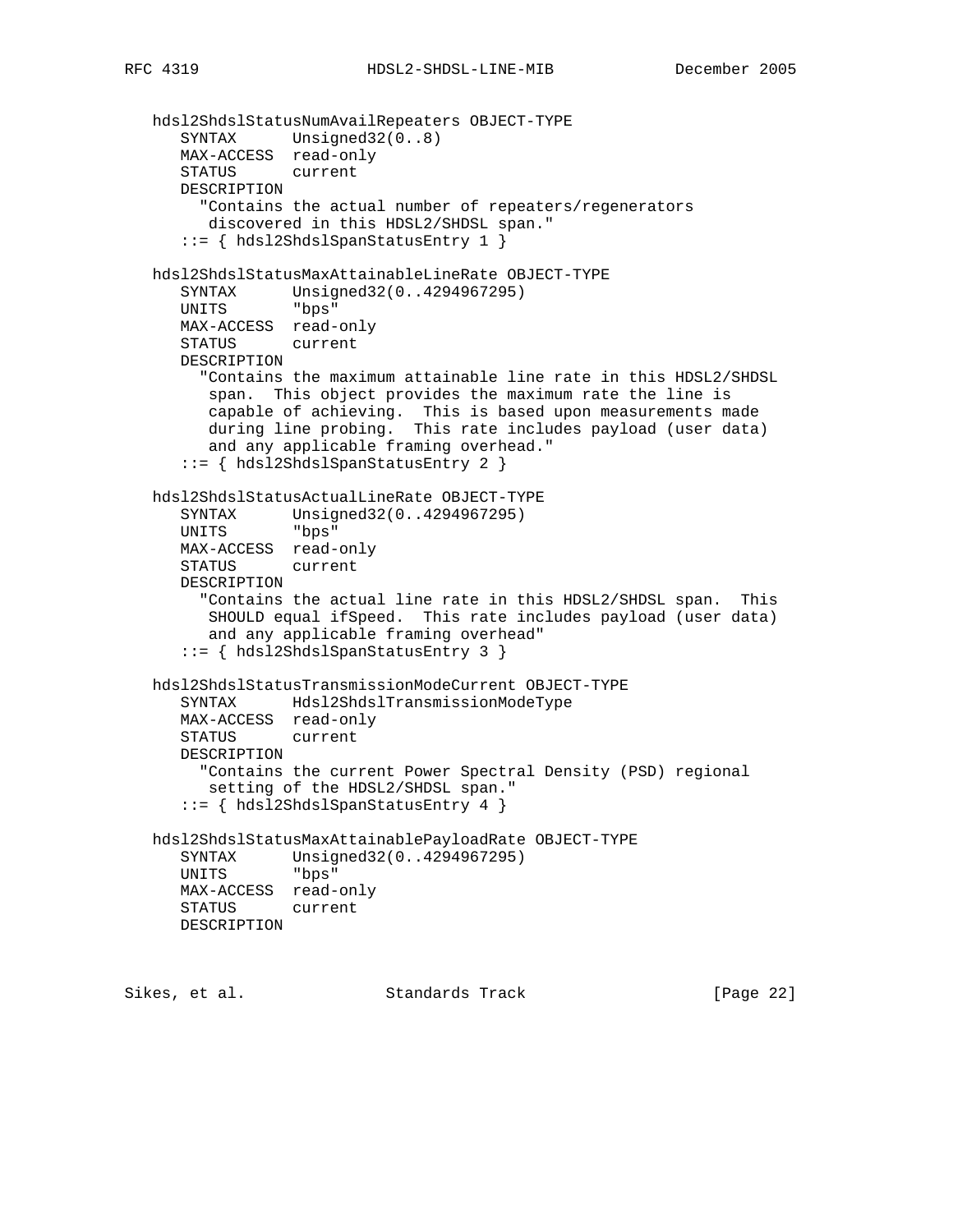"Contains the maximum attainable payload (user data) line rate in this HDSL2/SHDSL span. This object provides the maximum rate the line is capable of achieving. This is based upon measurements made during line probing. Any framing overhead is not included." ::= { hdsl2ShdslSpanStatusEntry 5 } hdsl2ShdslStatusActualPayloadRate OBJECT-TYPE SYNTAX Unsigned32(0..4294967295) UNITS "bps" MAX-ACCESS read-only STATUS current DESCRIPTION "Contains the actual line rate in this HDSL2/SHDSL span. Any framing overhead is not included." ::= { hdsl2ShdslSpanStatusEntry 6 } -- Unit Inventory Group  $-$  hdsl2ShdslInventoryTable OBJECT-TYPE SYNTAX SEQUENCE OF Hdsl2ShdslInventoryEntry MAX-ACCESS not-accessible STATUS current DESCRIPTION "This table supports retrieval of unit inventory information available via the EOC from units in an HDSL2/SHDSL line. Entries in this table are dynamically created during the line discovery process. The life cycle for these entries is as follows: - xtu discovers a device, either a far-end xtu or an xru - an inventory table entry is created for the device - the line goes down for whatever reason - inventory table entries for unreachable devices are destroyed As these entries are created/destroyed dynamically, they are NOT persistent." ::= { hdsl2ShdslMibObjects 3 } hdsl2ShdslInventoryEntry OBJECT-TYPE

```
 SYNTAX Hdsl2ShdslInventoryEntry
 MAX-ACCESS not-accessible
 STATUS current
 DESCRIPTION
   "An entry in the hdsl2ShdslInventoryTable. Each entry
```
Sikes, et al. Standards Track [Page 23]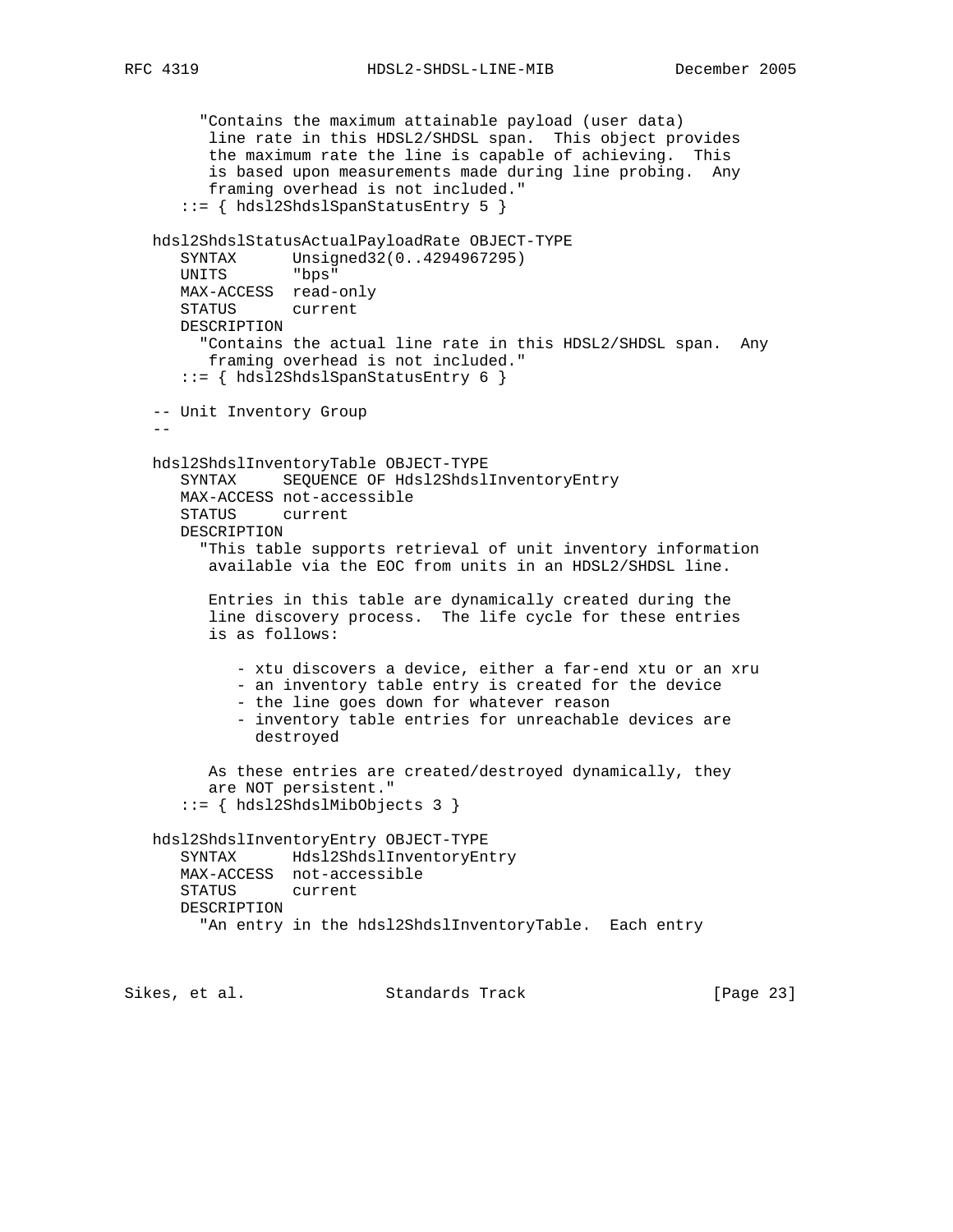represents inventory information for a single unit in an HDSL2/SHDSL line. It is indexed by the ifIndex of the HDSL2/SHDSL line and the Hdsl2ShdslUnitId of the associated unit." INDEX { ifIndex, hdsl2ShdslInvIndex } ::= { hdsl2ShdslInventoryTable 1 } Hdsl2ShdslInventoryEntry ::= SEQUENCE  $\{$  hdsl2ShdslInvIndex Hdsl2ShdslUnitId, hdsl2ShdslInvVendorID OCTET STRING, hdsl2ShdslInvVendorModelNumber OCTET STRING, hdsl2ShdslInvVendorSerialNumber OCTET STRING, hdsl2ShdslInvVendorEOCSoftwareVersion Integer32, hdsl2ShdslInvStandardVersion 1nteger32, hdsl2ShdslInvVendorListNumber OCTET STRING, hdsl2ShdslInvVendorIssueNumber OCTET STRING, hdsl2ShdslInvVendorSoftwareVersion OCTET STRING, hdsl2ShdslInvEquipmentCode OCTET STRING, hdsl2ShdslInvVendorOther OCTET STRING, hdsl2ShdslInvTransmissionModeCapability Hdsl2ShdslTransmissionModeType } hdsl2ShdslInvIndex OBJECT-TYPE SYNTAX Hdsl2ShdslUnitId MAX-ACCESS not-accessible STATUS current DESCRIPTION "Each entry in this table corresponds to a physical element in an HDSL2/SHDSL span. It is based on the EOC unit addressing scheme with reference to the xtuC." ::= { hdsl2ShdslInventoryEntry 1 } hdsl2ShdslInvVendorID OBJECT-TYPE SYNTAX OCTET STRING(SIZE(8)) MAX-ACCESS read-only STATUS current DESCRIPTION "Vendor ID as reported in an Inventory Response message." REFERENCE "G.991.2, Section 9.5.5.7.4, Inventory response - Message ID 130, Octets 25-32." ::= { hdsl2ShdslInventoryEntry 2 } hdsl2ShdslInvVendorModelNumber OBJECT-TYPE SYNTAX OCTET STRING(SIZE(12))

Sikes, et al. Standards Track [Page 24]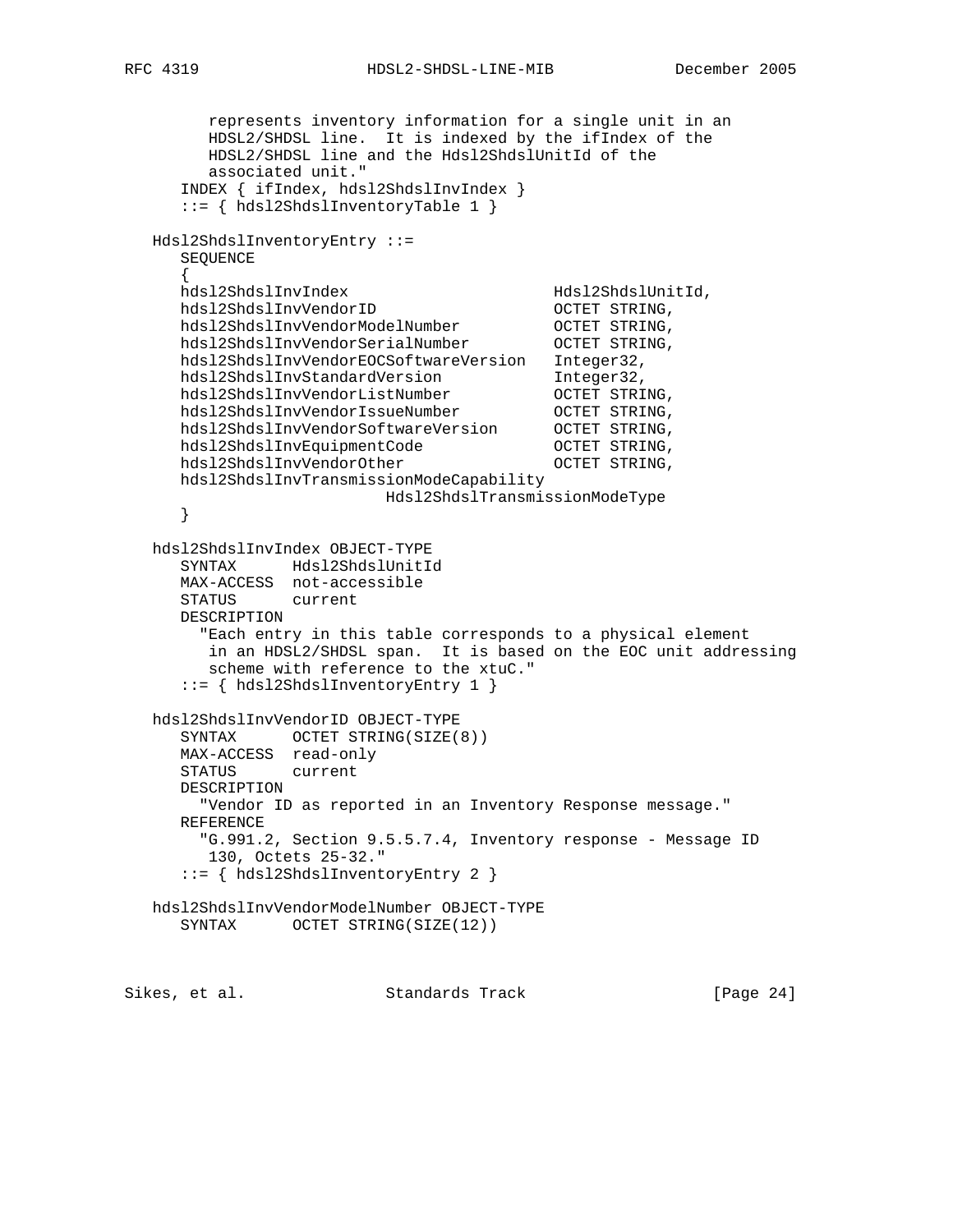MAX-ACCESS read-only STATUS current DESCRIPTION "Vendor model number as reported in an Inventory Response message." REFERENCE "G.991.2, Section 9.5.5.7.4, Inventory response - Message ID 130, Octets 33-44." ::= { hdsl2ShdslInventoryEntry 3 } hdsl2ShdslInvVendorSerialNumber OBJECT-TYPE SYNTAX OCTET STRING(SIZE(12)) MAX-ACCESS read-only STATUS current DESCRIPTION "Vendor serial number as reported in an Inventory Response message." REFERENCE "G.991.2, Section 9.5.5.7.4, Inventory response - Message ID 130, Octets 45-56." ::= { hdsl2ShdslInventoryEntry 4 } hdsl2ShdslInvVendorEOCSoftwareVersion OBJECT-TYPE SYNTAX Integer32 MAX-ACCESS read-only STATUS current DESCRIPTION "Vendor EOC version as reported in a Discovery Response message." REFERENCE "G.991.2, Section 9.5.5.7.2, Discovery response - Message ID 129, Octet 12." ::= { hdsl2ShdslInventoryEntry 5 } hdsl2ShdslInvStandardVersion OBJECT-TYPE SYNTAX Integer32 MAX-ACCESS read-only STATUS current DESCRIPTION "Version of the HDSL2/SHDSL standard implemented, as reported in an Inventory Response message." REFERENCE "G.991.2, Section 9.5.5.7.4, Inventory response - Message ID 130, Octet 2." ::= { hdsl2ShdslInventoryEntry 6 } hdsl2ShdslInvVendorListNumber OBJECT-TYPE SYNTAX OCTET STRING(SIZE(3))

Sikes, et al. Standards Track [Page 25]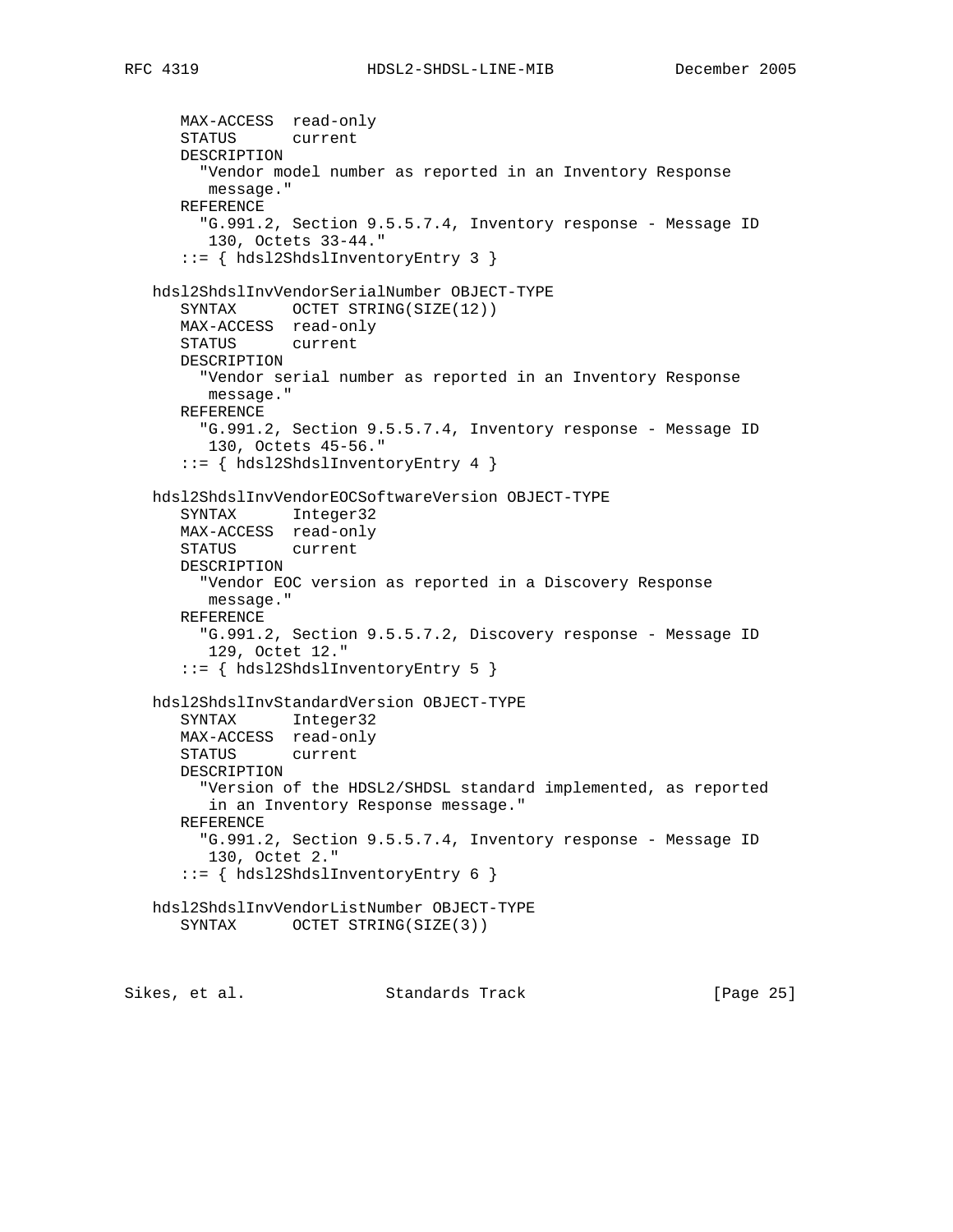```
 MAX-ACCESS read-only
      STATUS current
      DESCRIPTION
        "Vendor list number as reported in an Inventory Response
         message."
      REFERENCE
        "G.991.2, Section 9.5.5.7.4, Inventory response - Message ID
         130, Octets 3-5."
       ::= { hdsl2ShdslInventoryEntry 7 }
   hdsl2ShdslInvVendorIssueNumber OBJECT-TYPE
     SYNTAX OCTET STRING(SIZE(2))
      MAX-ACCESS read-only
      STATUS current
      DESCRIPTION
        "Vendor issue number as reported in an Inventory Response
         message."
      REFERENCE
        "G.991.2, Section 9.5.5.7.4, Inventory response - Message ID
         130, Octets 6-7."
      ::= { hdsl2ShdslInventoryEntry 8 }
   hdsl2ShdslInvVendorSoftwareVersion OBJECT-TYPE
     SYNTAX OCTET STRING(SIZE(6))
      MAX-ACCESS read-only
      STATUS current
      DESCRIPTION
        "Vendor software version as reported in an Inventory Response
         message."
      REFERENCE
        "G.991.2, Section 9.5.5.7.4, Inventory response - Message ID
         130, Octets 8-13."
       ::= { hdsl2ShdslInventoryEntry 9 }
   hdsl2ShdslInvEquipmentCode OBJECT-TYPE
     SYNTAX OCTET STRING(SIZE(10))
      MAX-ACCESS read-only
      STATUS current
      DESCRIPTION
        "Equipment code conforming to ANSI T1.213, Coded Identification
         of Equipment Entities."
      REFERENCE
        "G.991.2, Section 9.5.5.7.4, Inventory response - Message ID
         130, Octets 14-23."
       ::= { hdsl2ShdslInventoryEntry 10 }
   hdsl2ShdslInvVendorOther OBJECT-TYPE
     SYNTAX OCTET STRING(SIZE(12))
Sikes, et al. Standards Track [Page 26]
```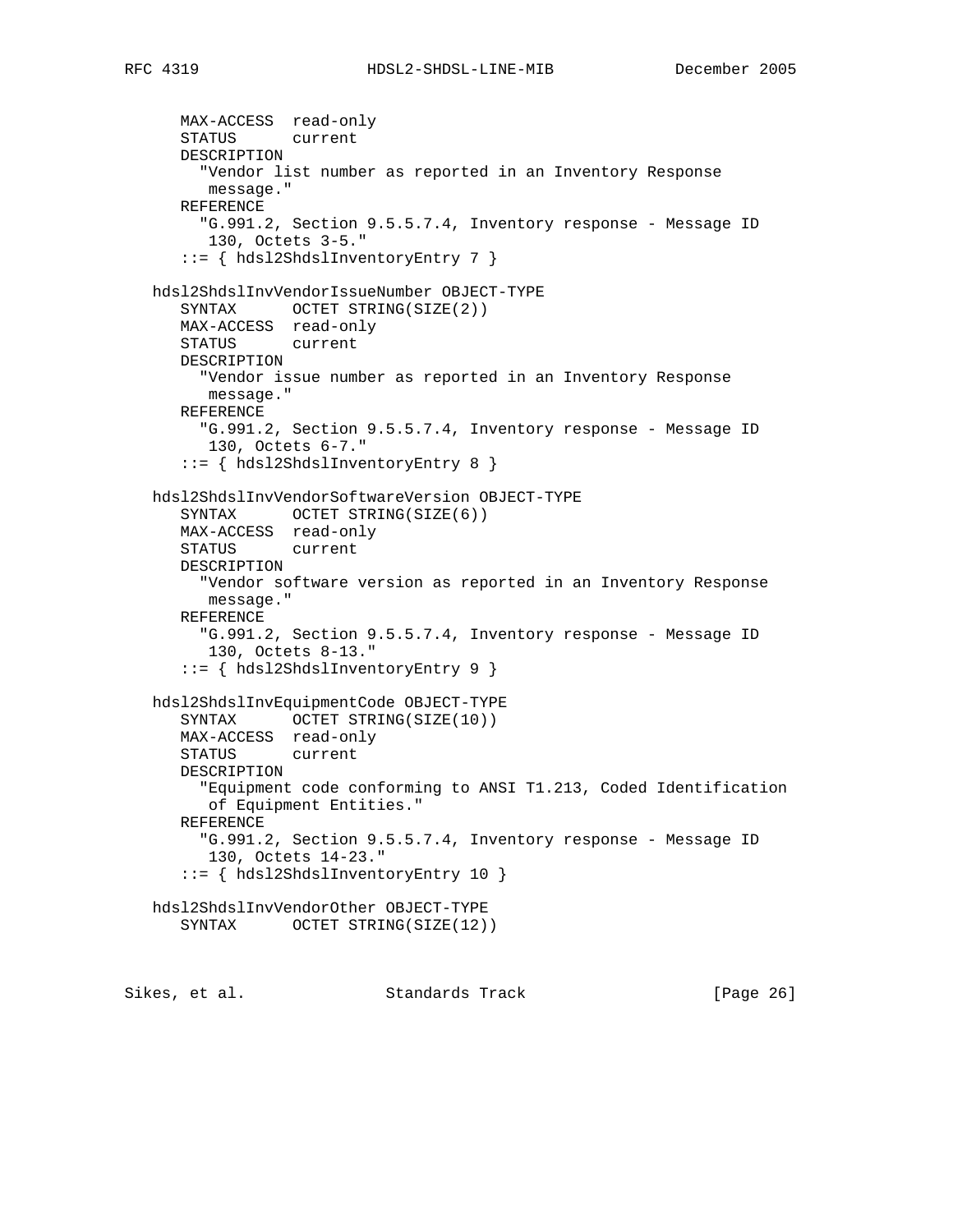```
 MAX-ACCESS read-only
      STATUS current
      DESCRIPTION
         "Other vendor information as reported in an Inventory Response
         message."
      REFERENCE
        "G.991.2, Section 9.5.5.7.4, Inventory response - Message ID
         130, Octets 57-68."
      ::= { hdsl2ShdslInventoryEntry 11 }
   hdsl2ShdslInvTransmissionModeCapability OBJECT-TYPE
      SYNTAX Hdsl2ShdslTransmissionModeType
      MAX-ACCESS read-only
      STATUS current
      DESCRIPTION
        "Contains the transmission mode capability of the SHDSL unit."
      ::= { hdsl2ShdslInventoryEntry 12 }
   -- Segment Endpoint Configuration Group
 --
   hdsl2ShdslEndpointConfTable OBJECT-TYPE
      SYNTAX SEQUENCE OF Hdsl2ShdslEndpointConfEntry
      MAX-ACCESS not-accessible
      STATUS current
      DESCRIPTION
         "This table supports configuration parameters for segment
         endpoints in an HDSL2/SHDSL line. As this table is indexed
         by ifIndex, it MUST be maintained in a persistent manner."
      ::= { hdsl2ShdslMibObjects 4 }
   hdsl2ShdslEndpointConfEntry OBJECT-TYPE
      SYNTAX Hdsl2ShdslEndpointConfEntry
      MAX-ACCESS not-accessible
      STATUS current
      DESCRIPTION
        "An entry in the hdsl2ShdslEndpointConfTable. Each entry
         represents a single segment endpoint in an HDSL2/SHDSL line.
         It is indexed by the ifIndex of the HDSL2/SHDSL line, the
         UnitId of the associated unit, the side of the unit, and the
         wire pair of the associated modem."
      INDEX { ifIndex, hdsl2ShdslInvIndex, hdsl2ShdslEndpointSide,
              hdsl2ShdslEndpointWirePair}
      ::= { hdsl2ShdslEndpointConfTable 1 }
   Hdsl2ShdslEndpointConfEntry ::=
      SEQUENCE
      {
```
Sikes, et al. Standards Track [Page 27]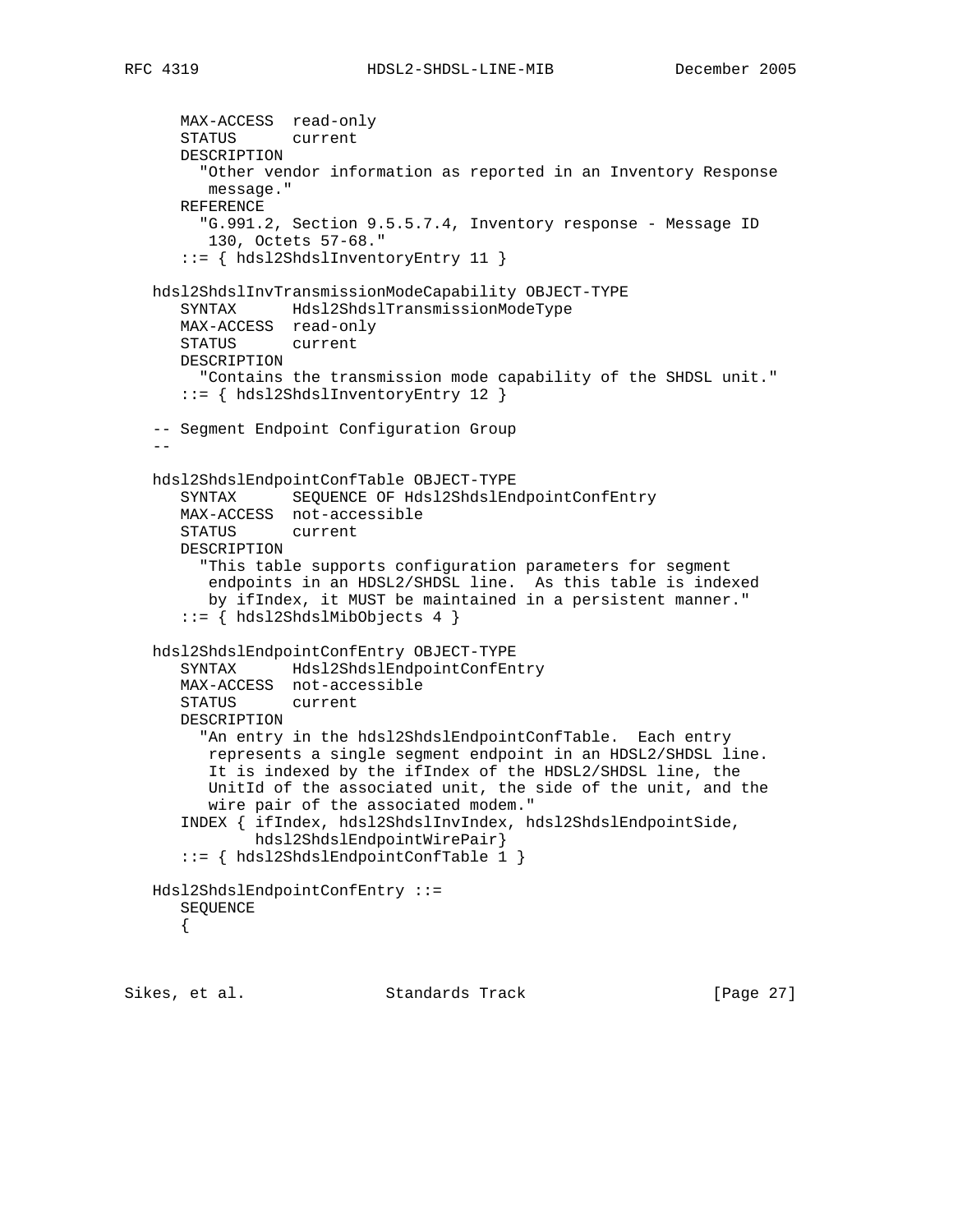```
hdsl2ShdslEndpointSide Hdsl2ShdslUnitSide, hdsl2ShdslEndpointWirePair Hdsl2ShdslWirePair,
hdsl2ShdslEndpointWirePair Hdsl2ShdslWirePair,
 hdsl2ShdslEndpointAlarmConfProfile SnmpAdminString
      }
   hdsl2ShdslEndpointSide OBJECT-TYPE
      SYNTAX Hdsl2ShdslUnitSide
      MAX-ACCESS not-accessible
      STATUS current
      DESCRIPTION
        "The side of the unit associated with this segment endpoint --
        Network/Customer side -- as per the Hdsl2ShdslUnitSide textual
         convention."
      ::= { hdsl2ShdslEndpointConfEntry 1 }
   hdsl2ShdslEndpointWirePair OBJECT-TYPE
      SYNTAX Hdsl2ShdslWirePair
      MAX-ACCESS not-accessible
      STATUS current
      DESCRIPTION
        "The wire pair of the modem associated with this segment
         endpoint as per the Hdsl2ShdslWirePair textual convention."
      ::= { hdsl2ShdslEndpointConfEntry 2 }
   hdsl2ShdslEndpointAlarmConfProfile OBJECT-TYPE
SYNTAX SnmpAdminString (SIZE(0..32))
 MAX-ACCESS read-write
      STATUS current
      DESCRIPTION
        "This object configures the alarm threshold values to be used
         for this segment endpoint. The values are obtained from the
         alarm configuration profile referenced by this object. The
         value of this object is the index of the referenced profile in
         the hdsl2ShdslEndpointAlarmConfProfileTable, or NULL (a
         zero-length SnmpAdminString). If the value is a zero-length
         SnmpAdminString, the endpoint uses the default Alarm
         Configuration Profile for the associated span as per the
         hdsl2ShdslSpanConfAlarmProfile object in the
         hdsl2ShdslSpanConfTable. The default value of this object is
         a zero-length SnmpAdminString.
         Any attempt to set this object to a value that is not the value
         of the index for an active entry in the profile table,
         hdsl2ShdslEndpointAlarmConfProfileTable, MUST be rejected."
      ::= { hdsl2ShdslEndpointConfEntry 3 }
   -- Segment Endpoint Current Status/Performance Group
```
 $-$ 

Sikes, et al. Standards Track [Page 28]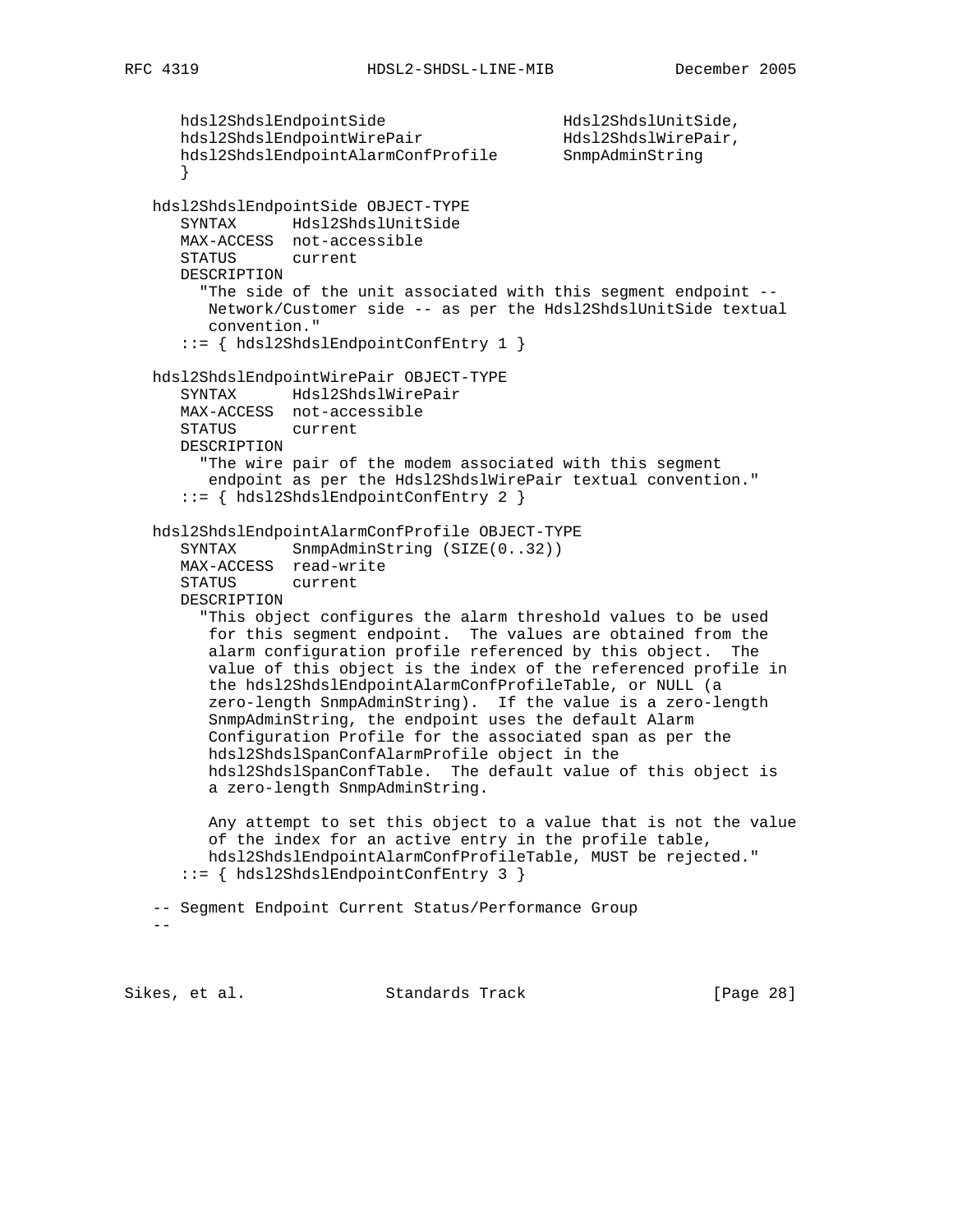hdsl2ShdslEndpointCurrTable OBJECT-TYPE SYNTAX SEQUENCE OF Hdsl2ShdslEndpointCurrEntry MAX-ACCESS not-accessible STATUS current DESCRIPTION "This table contains current status and performance information for segment endpoints in HDSL2/SHDSL lines. As with other tables in this MIB module indexed by ifIndex, entries in this table MUST be maintained in a persistent manner." ::= { hdsl2ShdslMibObjects 5 } hdsl2ShdslEndpointCurrEntry OBJECT-TYPE SYNTAX Hdsl2ShdslEndpointCurrEntry MAX-ACCESS not-accessible STATUS current DESCRIPTION "An entry in the hdsl2ShdslEndpointCurrTable. Each entry contains status and performance information relating to a single segment endpoint. It is indexed by the ifIndex of the HDSL2/SHDSL line, the UnitId of the associated unit, the side of the unit, and the wire pair of the associated modem." INDEX { ifIndex, hdsl2ShdslInvIndex, hdsl2ShdslEndpointSide, hdsl2ShdslEndpointWirePair } ::= { hdsl2ShdslEndpointCurrTable 1 } Hdsl2ShdslEndpointCurrEntry ::= SEQUENCE  $\{$ hdsl2ShdslEndpointCurrAtn Integer32, hdsl2ShdslEndpointCurrSnrMgn 1nteger32, hdsl2ShdslEndpointCurrStatus BITS, hdsl2ShdslEndpointES Counter32, hdsl2ShdslEndpointSES Counter32, hdsl2ShdslEndpointCRCanomalies Counter32, hdsl2ShdslEndpointLOSWS Counter32, hdsl2ShdslEndpointUAS Counter32, hdsl2ShdslEndpointCurr15MinTimeElapsed Hdsl2ShdslPerfTimeElapsed, hdsl2ShdslEndpointCurr15MinES PerfCurrentCount, hdsl2ShdslEndpointCurr15MinSES PerfCurrentCount, hdsl2ShdslEndpointCurr15MinCRCanomalies PerfCurrentCount, hdsl2ShdslEndpointCurr15MinLOSWS PerfCurrentCount, hdsl2ShdslEndpointCurr15MinUAS PerfCurrentCount, hdsl2ShdslEndpointCurr1DayTimeElapsed Hdsl2ShdslPerfTimeElapsed, hdsl2ShdslEndpointCurr1DayES Hdsl2ShdslPerfCurrDayCount, hdsl2ShdslEndpointCurr1DaySES

Sikes, et al. Standards Track [Page 29]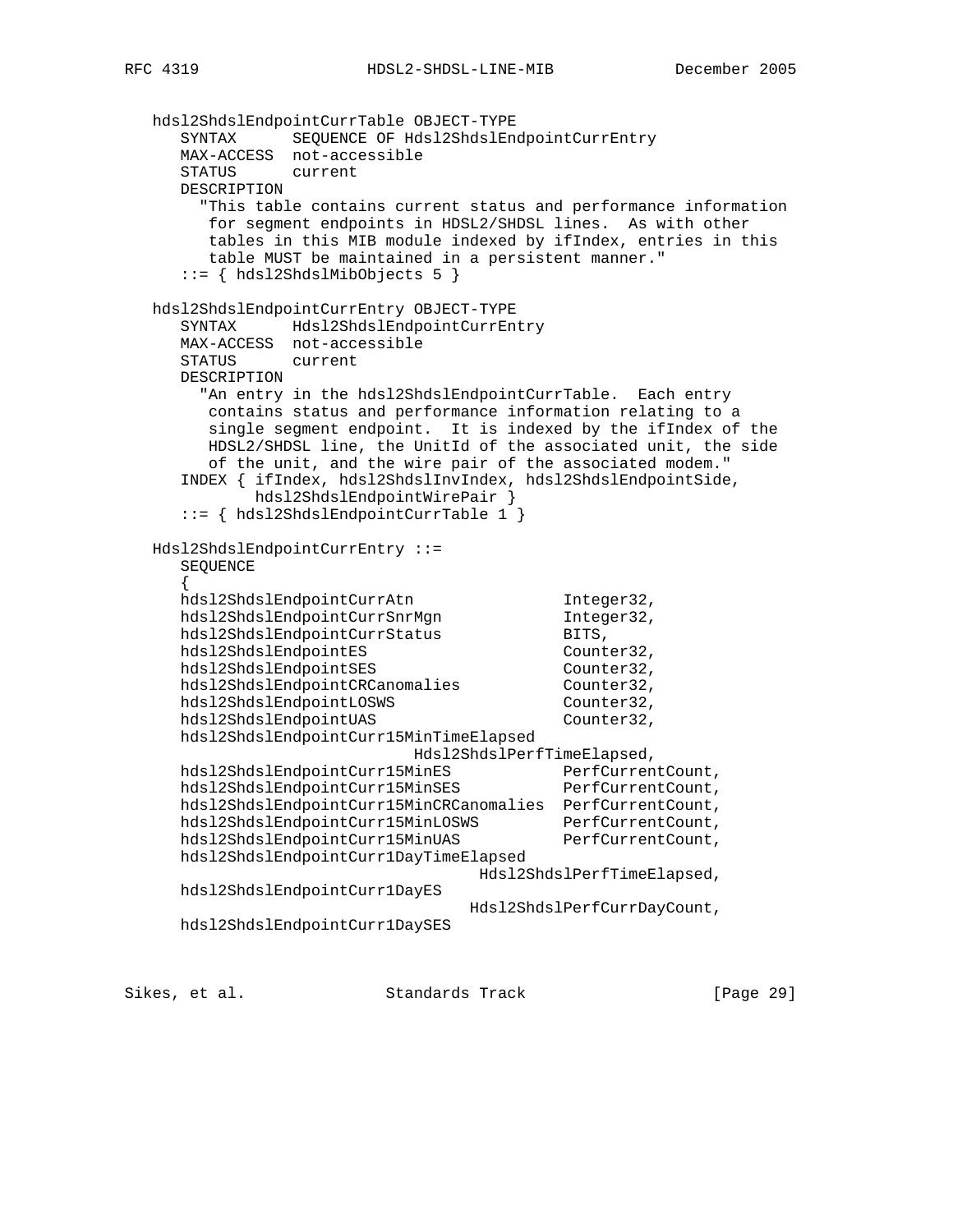```
 Hdsl2ShdslPerfCurrDayCount,
      hdsl2ShdslEndpointCurr1DayCRCanomalies
                                    Hdsl2ShdslPerfCurrDayCount,
      hdsl2ShdslEndpointCurr1DayLOSWS
                                    Hdsl2ShdslPerfCurrDayCount,
      hdsl2ShdslEndpointCurr1DayUAS
                                    Hdsl2ShdslPerfCurrDayCount,
      hdsl2ShdslEndpointCurrTipRingReversal INTEGER,
      hdsl2ShdslEndpointCurrActivationState INTEGER
      }
   hdsl2ShdslEndpointCurrAtn OBJECT-TYPE
     SYNTAX Integer32(-127..128)
      UNITS "dB"
      MAX-ACCESS read-only
      STATUS current
      DESCRIPTION
        "The current loop attenuation for this endpoint as reported in
        a Network or Customer Side Performance Status message."
      REFERENCE "HDSL2 Section 7.5.3.7; SHDSL Section 9.5.5.7"
      ::= { hdsl2ShdslEndpointCurrEntry 1 }
   hdsl2ShdslEndpointCurrSnrMgn OBJECT-TYPE
 SYNTAX Integer32(-127..128)
 UNITS "dB"
      MAX-ACCESS read-only
      STATUS current
      DESCRIPTION
        "The current SNR margin for this endpoint as reported in a
         Status Response/SNR message."
      REFERENCE "HDSL2 Section 7.5.3.7; SHDSL Section 9.5.5.7"
      ::= { hdsl2ShdslEndpointCurrEntry 2 }
   hdsl2ShdslEndpointCurrStatus OBJECT-TYPE
      SYNTAX BITS
\{ noDefect(0),
                  powerBackoff(1),
                  deviceFault(2),
                 dcContinuityFault(3),
                 snrMarginAlarm(4),
                 loopAttenuationAlarm(5),
                 loswFailureAlarm(6),
                 configInitFailure(7),
                 protocolInitFailure(8),
                 noNeighborPresent(9),
                  loopbackActive(10)
 }
```
Sikes, et al. Standards Track [Page 30]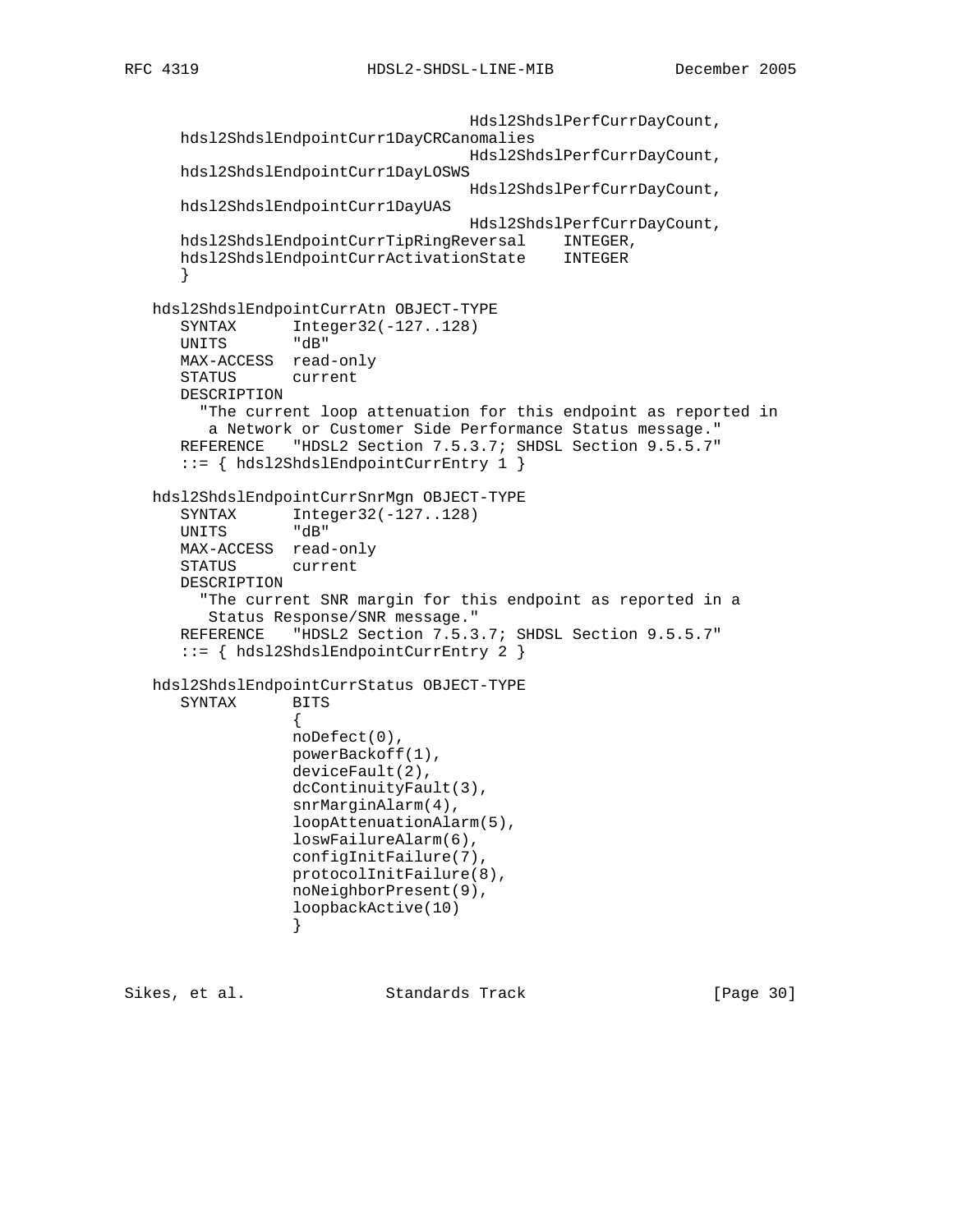| MAX-ACCESS read-only<br>STATUS<br>current<br>DESCRIPTION<br>are as follows: | "Contains the current state of the endpoint. This is a<br>bit-map of possible conditions. The various bit positions |
|-----------------------------------------------------------------------------|---------------------------------------------------------------------------------------------------------------------|
| noDefect                                                                    | There are no defects on the line.                                                                                   |
| powerBackoff                                                                | Indicates enhanced Power Backoff.                                                                                   |
| deviceFault                                                                 | Indicates that a vendor-dependent<br>diagnostic or self-test fault<br>has been detected.                            |
| dcContinuityFault                                                           | Indicates vendor-dependent<br>conditions that interfere with<br>span powering such as short and<br>open circuits.   |
| snrMarginAlarm                                                              | Indicates that the SNR margin<br>has dropped below the alarm threshold.                                             |
| loopAttenuationAlarm                                                        | Indicates that the loop attenuation<br>exceeds the alarm threshold.                                                 |
| loswFailureAlarm                                                            | Indicates a forward LOSW alarm.                                                                                     |
| configInitFailure                                                           | Endpoint failure during initialization<br>due to paired endpoint not able to<br>support requested configuration.    |
| protocolInitFailure                                                         | Endpoint failure during initialization<br>due to incompatible protocol used by<br>the paired endpoint.              |
| noNeighborPresent                                                           | Endpoint failure during initialization<br>due to no activation sequence detected<br>from paired endpoint.           |
| loopbackActive                                                              | A loopback is currently active at this<br>segment endpoint.                                                         |

 This is intended to supplement ifOperStatus. Note that there is a 1:1 relationship between the status bits defined in this object and the notification thresholds defined elsewhere in this MIB module." REFERENCE "HDSL2 Section 7.5.3.7; SHDSL Section 9.5.5.7"

Sikes, et al. Standards Track [Page 31]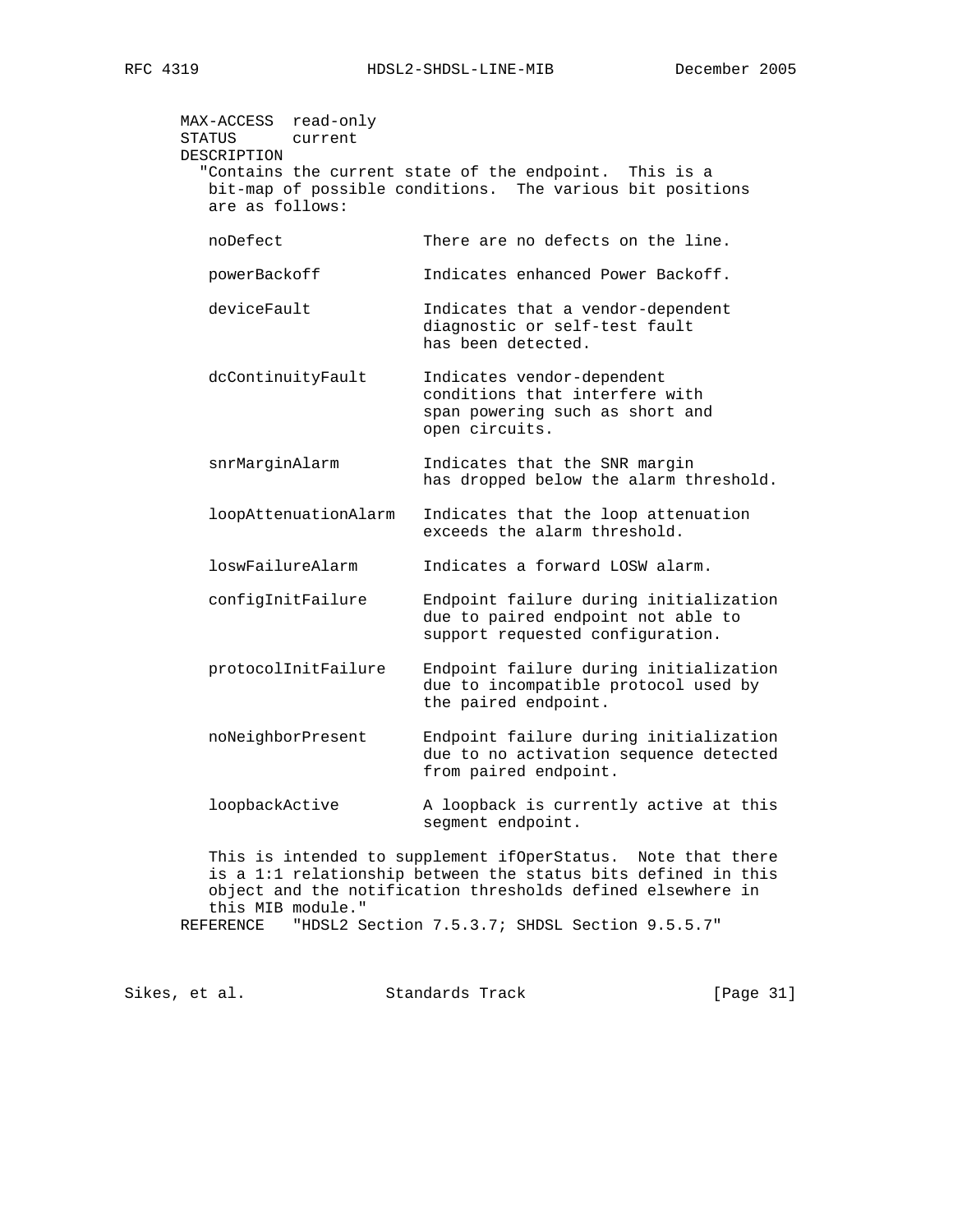::= { hdsl2ShdslEndpointCurrEntry 3 } hdsl2ShdslEndpointES OBJECT-TYPE SYNTAX Counter32 UNITS "seconds" MAX-ACCESS read-only STATUS current DESCRIPTION "Count of Errored Seconds (ES) on this endpoint since the xU was last restarted." REFERENCE "HDSL2 Section 7.5.3.7; SHDSL Section 9.5.5.7" ::= { hdsl2ShdslEndpointCurrEntry 4 } hdsl2ShdslEndpointSES OBJECT-TYPE SYNTAX Counter32 UNITS "seconds" MAX-ACCESS read-only STATUS current DESCRIPTION "Count of Severely Errored Seconds (SES) on this endpoint since the xU was last restarted." REFERENCE "HDSL2 Section 7.5.3.7; SHDSL Section 9.5.5.7" ::= { hdsl2ShdslEndpointCurrEntry 5 } hdsl2ShdslEndpointCRCanomalies OBJECT-TYPE SYNTAX Counter32 UNITS "detected CRC Anomalies" MAX-ACCESS read-only STATUS current DESCRIPTION "Count of CRC anomalies on this endpoint since the xU was last restarted." REFERENCE "HDSL2 Section 7.5.3.7; SHDSL Section 9.5.5.7" ::= { hdsl2ShdslEndpointCurrEntry 6 } hdsl2ShdslEndpointLOSWS OBJECT-TYPE SYNTAX Counter32 UNITS "seconds" MAX-ACCESS read-only STATUS current DESCRIPTION "Count of Loss of Sync Word (LOSW) Seconds on this endpoint since the xU was last restarted." REFERENCE "HDSL2 Section 7.5.3.7; SHDSL Section 9.5.5.7" ::= { hdsl2ShdslEndpointCurrEntry 7 } hdsl2ShdslEndpointUAS OBJECT-TYPE SYNTAX Counter32

Sikes, et al. Standards Track [Page 32]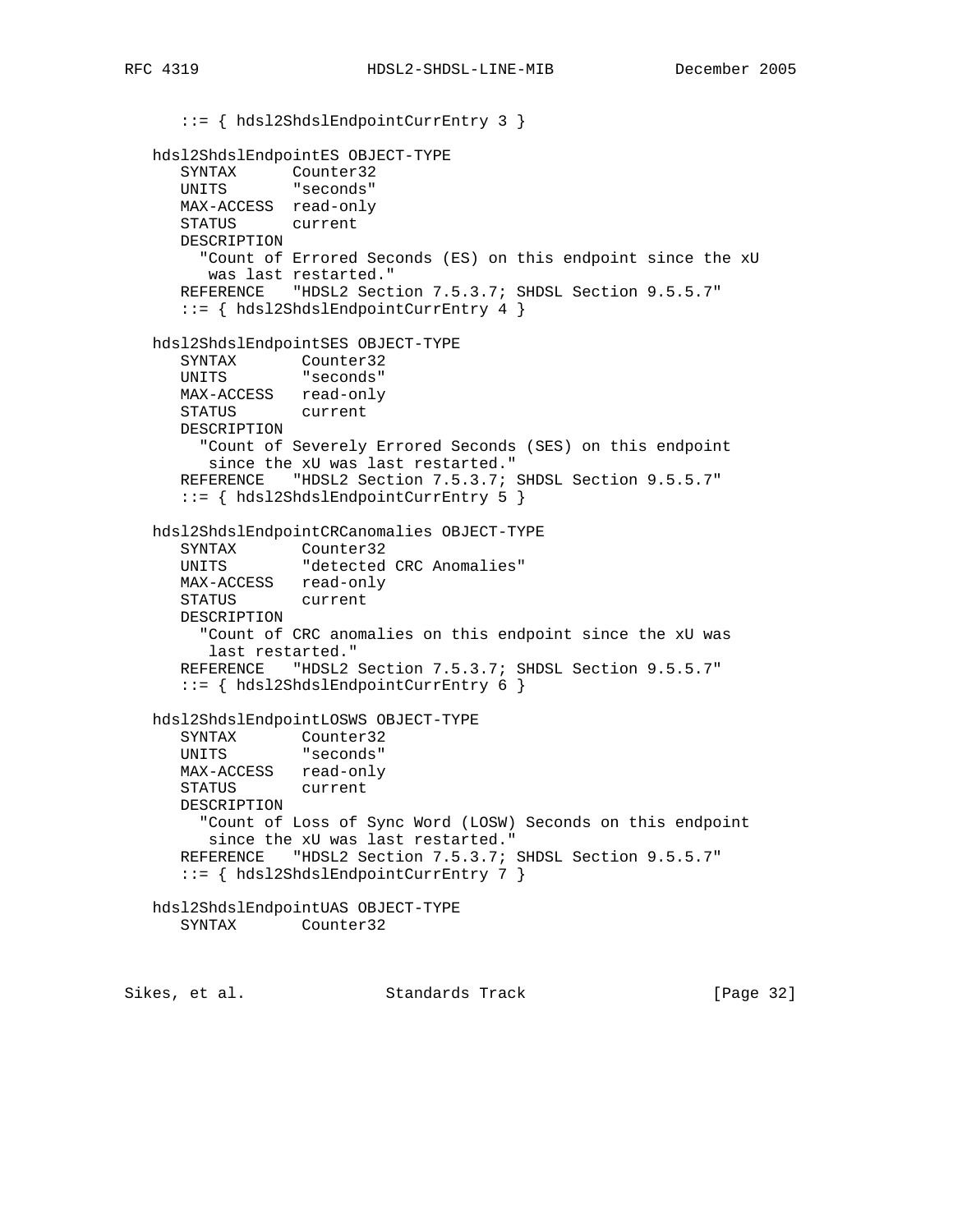```
 UNITS "seconds"
     MAX-ACCESS read-only
      STATUS current
      DESCRIPTION
        "Count of Unavailable Seconds (UAS) on this endpoint since
        the xU was last restarted."
      REFERENCE "HDSL2 Section 7.5.3.7; SHDSL Section 9.5.5.7"
      ::= { hdsl2ShdslEndpointCurrEntry 8 }
   hdsl2ShdslEndpointCurr15MinTimeElapsed OBJECT-TYPE
 SYNTAX Hdsl2ShdslPerfTimeElapsed
 UNITS "seconds"
      MAX-ACCESS read-only
      STATUS current
      DESCRIPTION
       "Total elapsed seconds in the current 15-minute interval."
      ::= { hdsl2ShdslEndpointCurrEntry 9 }
   hdsl2ShdslEndpointCurr15MinES OBJECT-TYPE
      SYNTAX PerfCurrentCount
      UNITS "seconds"
      MAX-ACCESS read-only
      STATUS current
      DESCRIPTION
        "Count of Errored Seconds (ES) in the current 15-minute
         interval."
     REFERENCE "HDSL2 Section 7.5.3.7; SHDSL Section 9.5.5.7"
      ::= { hdsl2ShdslEndpointCurrEntry 10 }
   hdsl2ShdslEndpointCurr15MinSES OBJECT-TYPE
 SYNTAX PerfCurrentCount
 UNITS "seconds"
      MAX-ACCESS read-only
      STATUS current
      DESCRIPTION
        "Count of Severely Errored Seconds (SES) in the current
        15-minute interval."
      REFERENCE "HDSL2 Section 7.5.3.7; SHDSL Section 9.5.5.7"
      ::= { hdsl2ShdslEndpointCurrEntry 11 }
   hdsl2ShdslEndpointCurr15MinCRCanomalies OBJECT-TYPE
      SYNTAX PerfCurrentCount
      UNITS "detected CRC Anomalies"
      MAX-ACCESS read-only
      STATUS current
      DESCRIPTION
        "Count of CRC anomalies in the current 15-minute interval."
      REFERENCE "HDSL2 Section 7.5.3.7; SHDSL Section 9.5.5.7"
Sikes, et al. Standards Track [Page 33]
```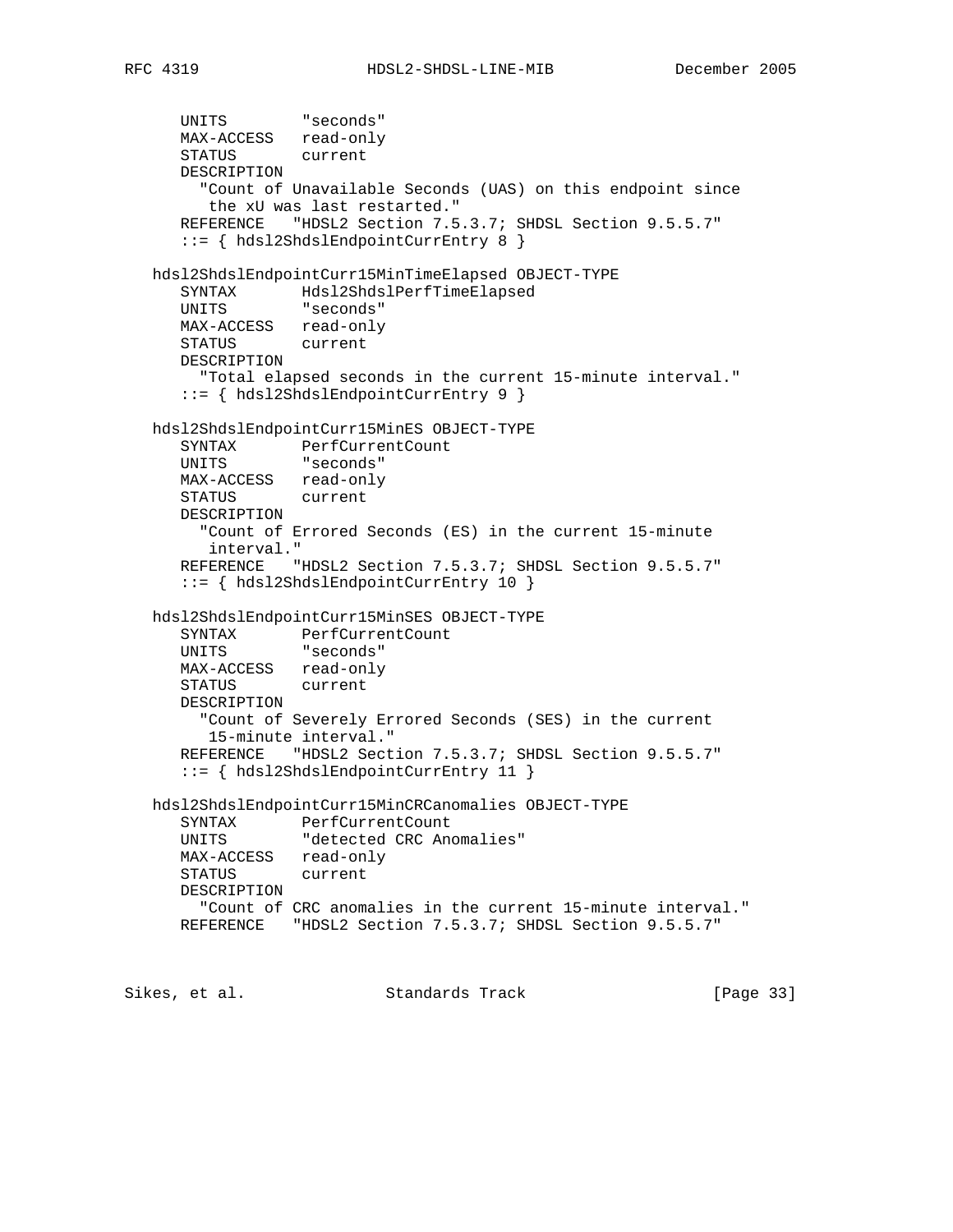```
 ::= { hdsl2ShdslEndpointCurrEntry 12 }
   hdsl2ShdslEndpointCurr15MinLOSWS OBJECT-TYPE
 SYNTAX PerfCurrentCount
 UNITS "seconds"
      MAX-ACCESS read-only
      STATUS current
      DESCRIPTION
        "Count of Loss of Sync Word (LOSW) Seconds in the current
        15-minute interval."
      REFERENCE "HDSL2 Section 7.5.3.7; SHDSL Section 9.5.5.7"
      ::= { hdsl2ShdslEndpointCurrEntry 13 }
   hdsl2ShdslEndpointCurr15MinUAS OBJECT-TYPE
 SYNTAX PerfCurrentCount
 UNITS "seconds"
      MAX-ACCESS read-only
      STATUS current
      DESCRIPTION
        "Count of Unavailable Seconds (UAS) in the current 15-minute
        interval."
      REFERENCE "HDSL2 Section 7.5.3.7; SHDSL Section 9.5.5.7"
      ::= { hdsl2ShdslEndpointCurrEntry 14 }
   hdsl2ShdslEndpointCurr1DayTimeElapsed OBJECT-TYPE
 SYNTAX Hdsl2ShdslPerfTimeElapsed
 UNITS "seconds"
      MAX-ACCESS read-only
      STATUS current
      DESCRIPTION
        "Number of seconds that have elapsed since the beginning of
         the current 1-day interval."
      ::= { hdsl2ShdslEndpointCurrEntry 15 }
   hdsl2ShdslEndpointCurr1DayES OBJECT-TYPE
      SYNTAX Hdsl2ShdslPerfCurrDayCount
      UNITS "seconds"
      MAX-ACCESS read-only
      STATUS current
      DESCRIPTION
        "Count of Errored Seconds (ES) during the current day as
        measured by hdsl2ShdslEndpointCurr1DayTimeElapsed."
      REFERENCE "HDSL2 Section 7.5.3.7; SHDSL Section 9.5.5.7"
      ::= { hdsl2ShdslEndpointCurrEntry 16 }
   hdsl2ShdslEndpointCurr1DaySES OBJECT-TYPE
     SYNTAX Hdsl2ShdslPerfCurrDayCount<br>UNITS "seconds"
                "seconds"
Sikes, et al. Standards Track [Page 34]
```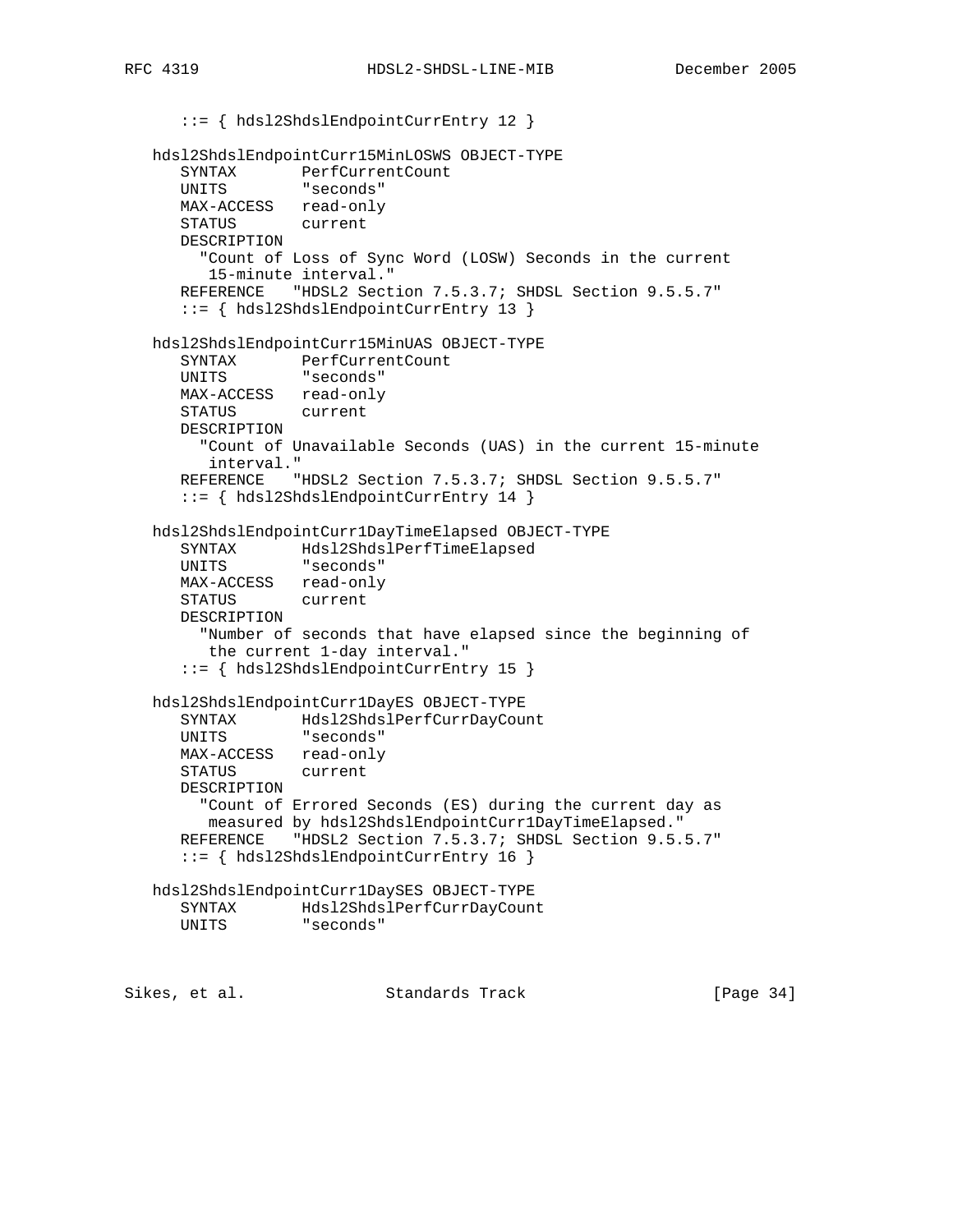```
 MAX-ACCESS read-only
      STATUS current
      DESCRIPTION
        "Count of Severely Errored Seconds (SES) during the current
         day as measured by hdsl2ShdslEndpointCurr1DayTimeElapsed."
      REFERENCE "HDSL2 Section 7.5.3.7; SHDSL Section 9.5.5.7"
      ::= { hdsl2ShdslEndpointCurrEntry 17 }
   hdsl2ShdslEndpointCurr1DayCRCanomalies OBJECT-TYPE
      SYNTAX Hdsl2ShdslPerfCurrDayCount
      UNITS "detected CRC Anomalies"
      MAX-ACCESS read-only
      STATUS current
      DESCRIPTION
        "Count of CRC anomalies during the current day as measured
        by hdsl2ShdslEndpointCurr1DayTimeElapsed."
      REFERENCE "HDSL2 Section 7.5.3.7; SHDSL Section 9.5.5.7"
      ::= { hdsl2ShdslEndpointCurrEntry 18 }
   hdsl2ShdslEndpointCurr1DayLOSWS OBJECT-TYPE
      SYNTAX Hdsl2ShdslPerfCurrDayCount
      UNITS "seconds"
      MAX-ACCESS read-only
      STATUS current
      DESCRIPTION
        "Count of Loss of Sync Word (LOSW) Seconds during the current
        day as measured by hdsl2ShdslEndpointCurr1DayTimeElapsed."
      REFERENCE "HDSL2 Section 7.5.3.7; SHDSL Section 9.5.5.7"
      ::= { hdsl2ShdslEndpointCurrEntry 19 }
   hdsl2ShdslEndpointCurr1DayUAS OBJECT-TYPE
 SYNTAX Hdsl2ShdslPerfCurrDayCount
 UNITS "seconds"
      MAX-ACCESS read-only
      STATUS current
      DESCRIPTION
        "Count of Unavailable Seconds (UAS) during the current day as
        measured by hdsl2ShdslEndpointCurr1DayTimeElapsed."
      REFERENCE "HDSL2 Section 7.5.3.7; SHDSL Section 9.5.5.7"
      ::= { hdsl2ShdslEndpointCurrEntry 20 }
   hdsl2ShdslEndpointCurrTipRingReversal OBJECT-TYPE
      SYNTAX INTEGER
\{ normal(1),
                 reversed(2)
 }
      MAX-ACCESS read-only
Sikes, et al. Standards Track [Page 35]
```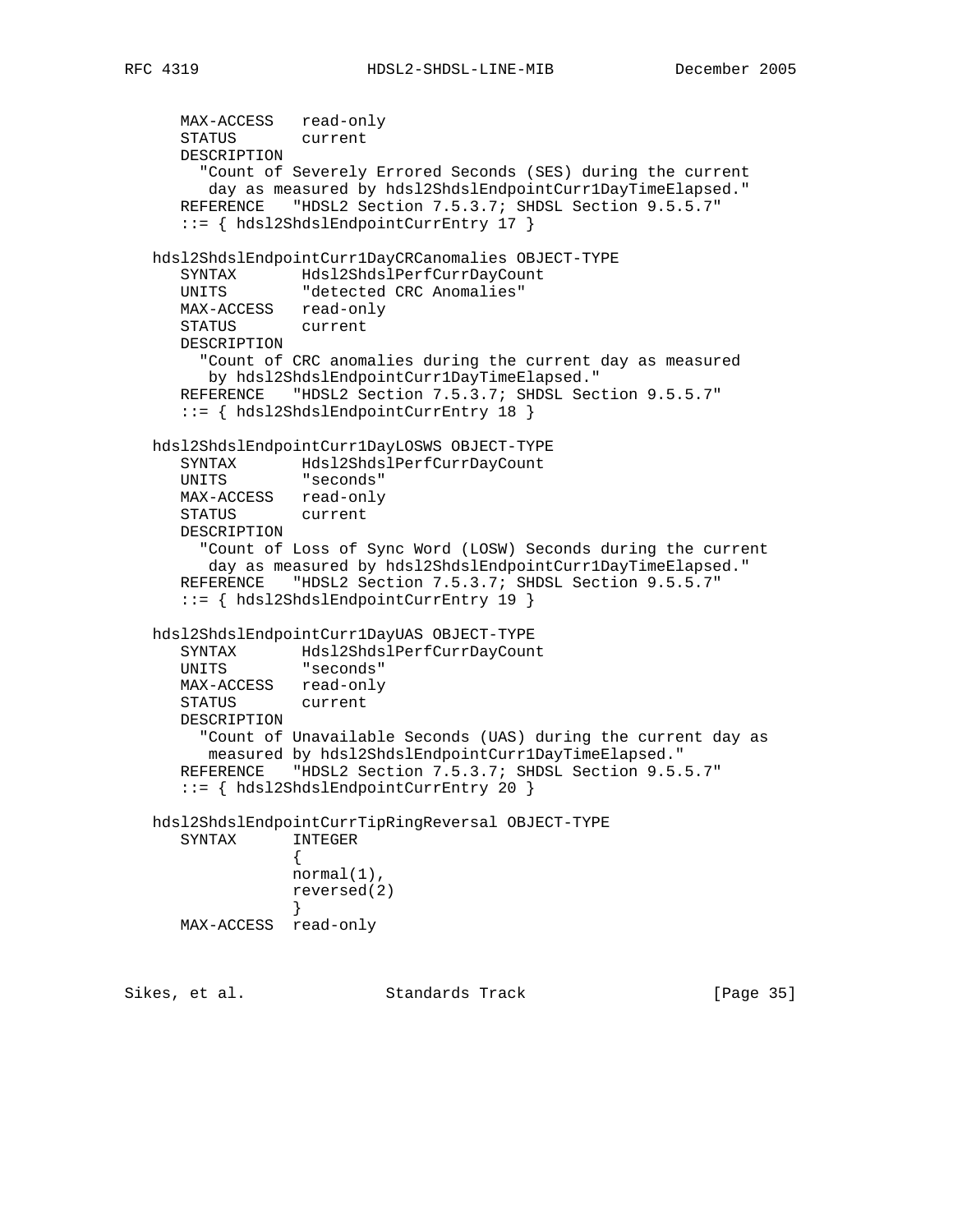```
 STATUS current
      DESCRIPTION
        "This object indicates the state of the tip/ring for the
        wire pair."
      ::= { hdsl2ShdslEndpointCurrEntry 21 }
   hdsl2ShdslEndpointCurrActivationState OBJECT-TYPE
      SYNTAX INTEGER
\{ preActivation(1), -- PreTrain
 activation(2), -- Training
 data(3) -- Trained
 }
      MAX-ACCESS read-only
      STATUS current
      DESCRIPTION
        "This object indicates the activation or training state of
        the wire pair."
      REFERENCE "ITU-T G.991.2, Section 6.2 PMD Activation Sequence"
      ::= { hdsl2ShdslEndpointCurrEntry 22 }
   -- Segment Endpoint 15-Minute Interval Status/Performance Group
  - - hdsl2Shdsl15MinIntervalTable OBJECT-TYPE
 SYNTAX SEQUENCE OF Hdsl2Shdsl15MinIntervalEntry
 MAX-ACCESS not-accessible
      STATUS current
      DESCRIPTION
        "This table provides one row for each HDSL2/SHDSL endpoint
        performance data collection interval. This table contains
        live data from equipment. As such, it is NOT persistent."
      ::= { hdsl2ShdslMibObjects 6 }
   hdsl2Shdsl15MinIntervalEntry OBJECT-TYPE
      SYNTAX Hdsl2Shdsl15MinIntervalEntry
      MAX-ACCESS not-accessible
      STATUS current
      DESCRIPTION
       "An entry in the hdsl2Shdsl15MinIntervalTable."
      INDEX { ifIndex, hdsl2ShdslInvIndex, hdsl2ShdslEndpointSide,
             hdsl2ShdslEndpointWirePair, hdsl2Shdsl15MinIntervalNumber}
      ::= { hdsl2Shdsl15MinIntervalTable 1 }
   Hdsl2Shdsl15MinIntervalEntry ::=
      SEQUENCE
\{hdsl2Shdsl15MinIntervalNumber Unsigned32,
```
Sikes, et al. Standards Track [Page 36]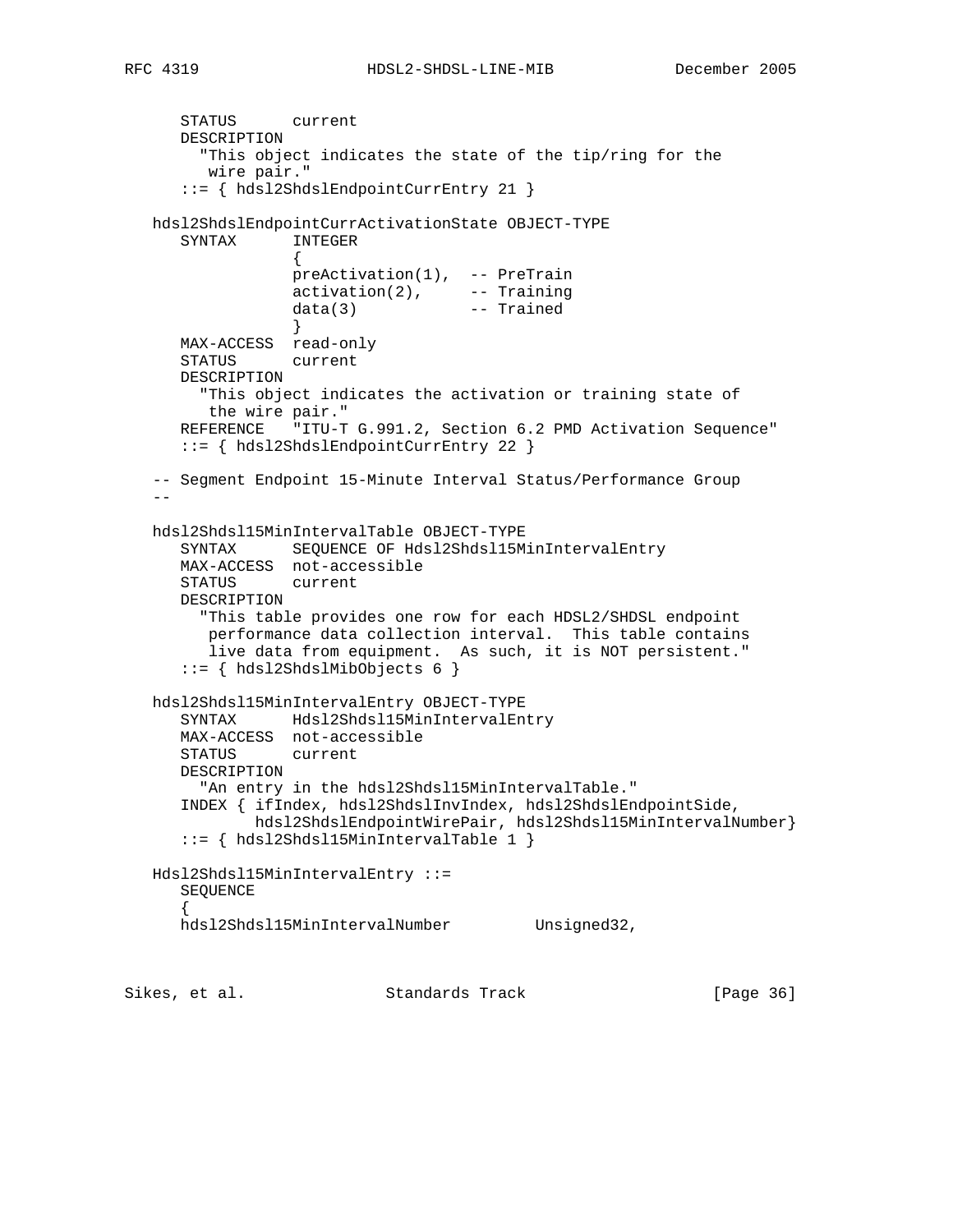```
 hdsl2Shdsl15MinIntervalES PerfIntervalCount,
 hdsl2Shdsl15MinIntervalSES PerfIntervalCount,
 hdsl2Shdsl15MinIntervalCRCanomalies PerfIntervalCount,
 hdsl2Shdsl15MinIntervalLOSWS PerfIntervalCount,
hdsl2Shdsl15MinIntervalUAS PerfIntervalCount
      }
   hdsl2Shdsl15MinIntervalNumber OBJECT-TYPE
      SYNTAX Unsigned32(1..96)
      MAX-ACCESS not-accessible
      STATUS current
      DESCRIPTION
       "Performance Data Interval number. Interval 1 is the most
        recent previous interval; interval 96 is 24 hours ago.
        Intervals 2..96 are optional."
      ::= { hdsl2Shdsl15MinIntervalEntry 1 }
   hdsl2Shdsl15MinIntervalES OBJECT-TYPE
      SYNTAX PerfIntervalCount
      UNITS "seconds"
      MAX-ACCESS read-only
      STATUS current
      DESCRIPTION
        "Count of Errored Seconds (ES) during the interval."
     REFERENCE "HDSL2 Section 7.5.3.7; SHDSL Section 9.5.5.7"
      ::= { hdsl2Shdsl15MinIntervalEntry 2 }
   hdsl2Shdsl15MinIntervalSES OBJECT-TYPE
 SYNTAX PerfIntervalCount
 UNITS "seconds"
      MAX-ACCESS read-only
      STATUS current
      DESCRIPTION
        "Count of Severely Errored Seconds (SES) during the interval."
      REFERENCE "HDSL2 Section 7.5.3.7; SHDSL Section 9.5.5.7"
      ::= { hdsl2Shdsl15MinIntervalEntry 3 }
   hdsl2Shdsl15MinIntervalCRCanomalies OBJECT-TYPE
 SYNTAX PerfIntervalCount
 UNITS "detected CRC Anomalies"
      MAX-ACCESS read-only
      STATUS current
      DESCRIPTION
       "Count of CRC anomalies during the interval."
      REFERENCE "HDSL2 Section 7.5.3.7; SHDSL Section 9.5.5.7"
      ::= { hdsl2Shdsl15MinIntervalEntry 4 }
   hdsl2Shdsl15MinIntervalLOSWS OBJECT-TYPE
```
Sikes, et al. Standards Track [Page 37]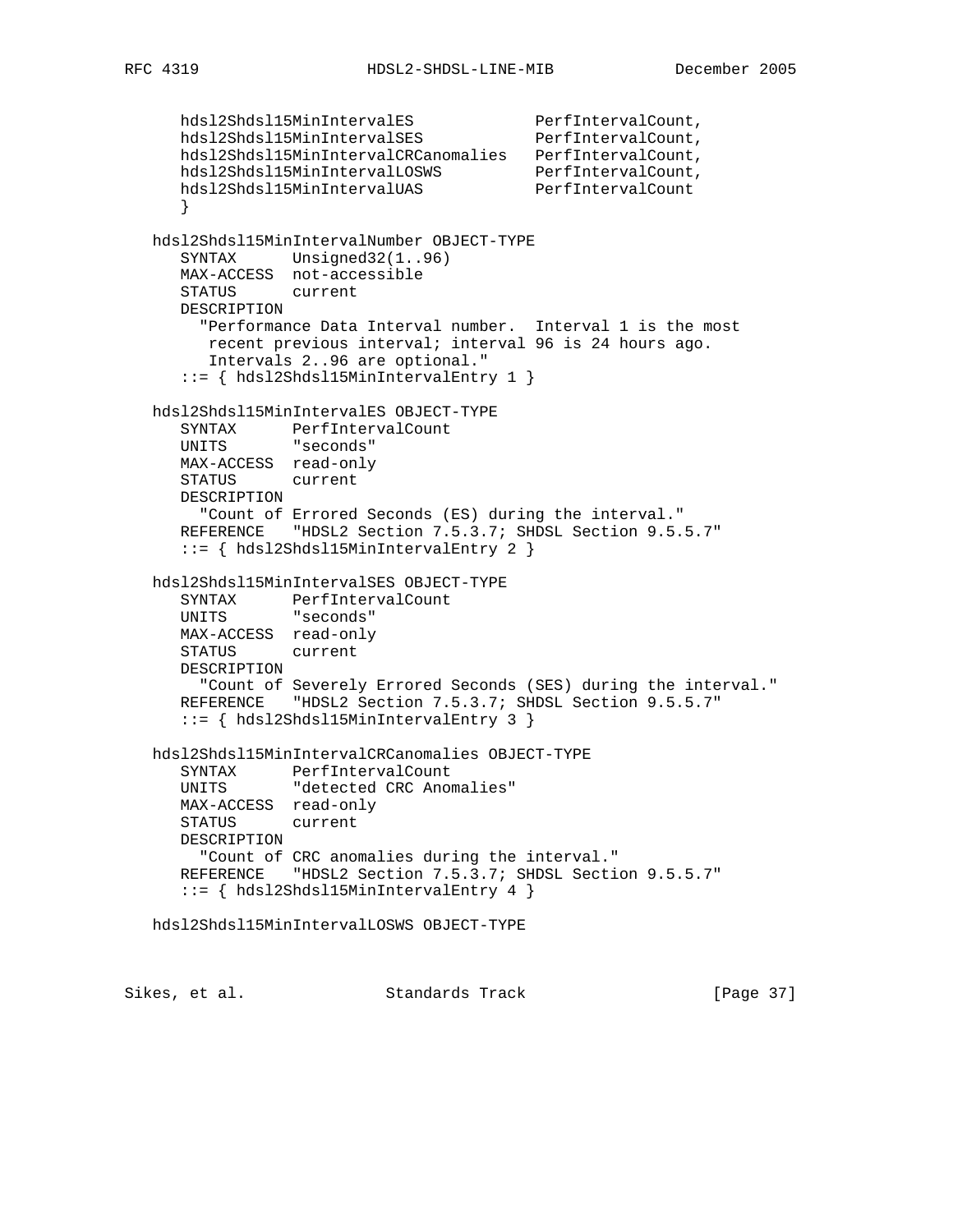```
 SYNTAX PerfIntervalCount
 UNITS "seconds"
      MAX-ACCESS read-only
      STATUS current
      DESCRIPTION
        "Count of Loss of Sync Word (LOSW) Seconds during the
         interval."
      REFERENCE "HDSL2 Section 7.5.3.7; SHDSL Section 9.5.5.7"
      ::= { hdsl2Shdsl15MinIntervalEntry 5 }
   hdsl2Shdsl15MinIntervalUAS OBJECT-TYPE
     SYNTAX PerfIntervalCount
      UNITS "seconds"
      MAX-ACCESS read-only
      STATUS current
      DESCRIPTION
        "Count of Unavailable Seconds (UAS) during the interval."
     REFERENCE "HDSL2 Section 7.5.3.7; SHDSL Section 9.5.5.7"
      ::= { hdsl2Shdsl15MinIntervalEntry 6 }
   -- Segment Endpoint 1-Day Interval Status/Performance Group
 --
   hdsl2Shdsl1DayIntervalTable OBJECT-TYPE
      SYNTAX SEQUENCE OF Hdsl2Shdsl1DayIntervalEntry
      MAX-ACCESS not-accessible
      STATUS current
      DESCRIPTION
        "This table provides one row for each HDSL2/SHDSL endpoint
         performance data collection interval. This table contains
         live data from equipment. As such, it is NOT persistent."
      ::= { hdsl2ShdslMibObjects 7 }
   hdsl2Shdsl1DayIntervalEntry OBJECT-TYPE
      SYNTAX Hdsl2Shdsl1DayIntervalEntry
      MAX-ACCESS not-accessible
      STATUS current
      DESCRIPTION
        "An entry in the hdsl2Shdsl1DayIntervalTable."
      INDEX { ifIndex, hdsl2ShdslInvIndex, hdsl2ShdslEndpointSide,
              hdsl2ShdslEndpointWirePair, hdsl2Shdsl1DayIntervalNumber }
      ::= { hdsl2Shdsl1DayIntervalTable 1 }
   Hdsl2Shdsl1DayIntervalEntry ::=
      SEQUENCE
\{hdsl2Shdsl1DayIntervalNumber Unsigned32,
 hdsl2Shdsl1DayIntervalMoniSecs Hdsl2ShdslPerfTimeElapsed,
Sikes, et al.                 Standards Track                 [Page 38]
```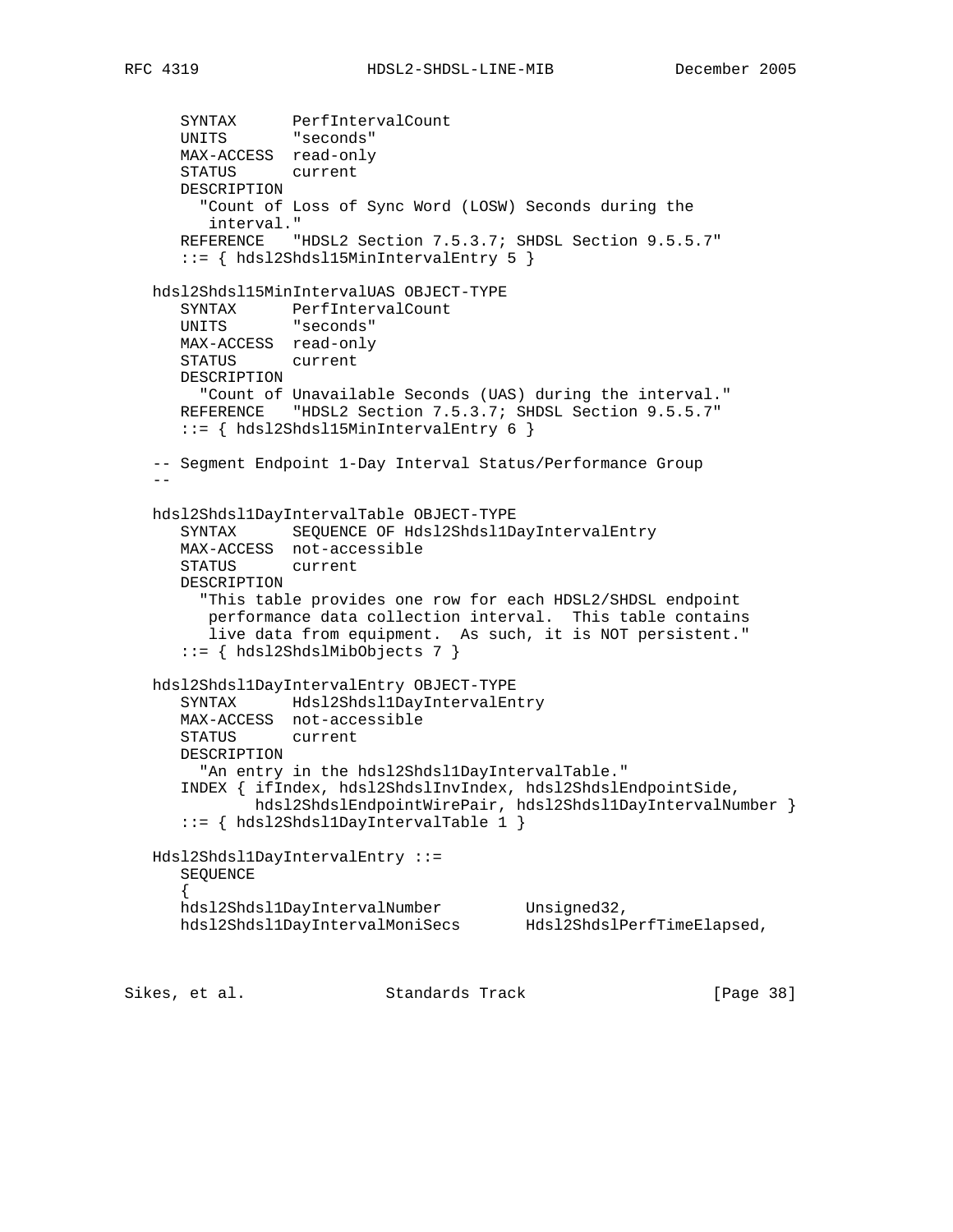```
 hdsl2Shdsl1DayIntervalES Hdsl2Shdsl1DayIntervalCount,
 hdsl2Shdsl1DayIntervalSES Hdsl2Shdsl1DayIntervalCount,
 hdsl2Shdsl1DayIntervalCRCanomalies Hdsl2Shdsl1DayIntervalCount,
 hdsl2Shdsl1DayIntervalLOSWS Hdsl2Shdsl1DayIntervalCount,
 hdsl2Shdsl1DayIntervalUAS Hdsl2Shdsl1DayIntervalCount
      }
   hdsl2Shdsl1DayIntervalNumber OBJECT-TYPE
     SYNTAX Unsigned32(1..30)
      MAX-ACCESS not-accessible
      STATUS current
      DESCRIPTION
        "History Data Interval number. Interval 1 is the most
         recent previous day; interval 30 is 30 days ago. Intervals
         2..30 are optional."
      ::= { hdsl2Shdsl1DayIntervalEntry 1 }
   hdsl2Shdsl1DayIntervalMoniSecs OBJECT-TYPE
      SYNTAX Hdsl2ShdslPerfTimeElapsed
      UNITS "seconds"
      MAX-ACCESS read-only
      STATUS current
      DESCRIPTION
        "The amount of time in the 1-day interval over which the
         performance monitoring information is actually counted.
         This value will be the same as the interval duration except
         in a situation where performance monitoring data could not
         be collected for any reason."
      ::= { hdsl2Shdsl1DayIntervalEntry 2 }
   hdsl2Shdsl1DayIntervalES OBJECT-TYPE
     SYNTAX Hdsl2Shdsl1DayIntervalCount
      UNITS "seconds"
      MAX-ACCESS read-only
      STATUS current
      DESCRIPTION
        "Count of Errored Seconds (ES) during the 1-day interval as
        measured by hdsl2Shdsl1DayIntervalMoniSecs."
     REFERENCE "HDSL2 Section 7.5.3.7; SHDSL Section 9.5.5.7"
      ::= { hdsl2Shdsl1DayIntervalEntry 3 }
   hdsl2Shdsl1DayIntervalSES OBJECT-TYPE
      SYNTAX Hdsl2Shdsl1DayIntervalCount
      UNITS "seconds"
      MAX-ACCESS read-only
      STATUS current
      DESCRIPTION
        "Count of Severely Errored Seconds (SES) during the 1-day
Sikes, et al.                 Standards Track                 [Page 39]
```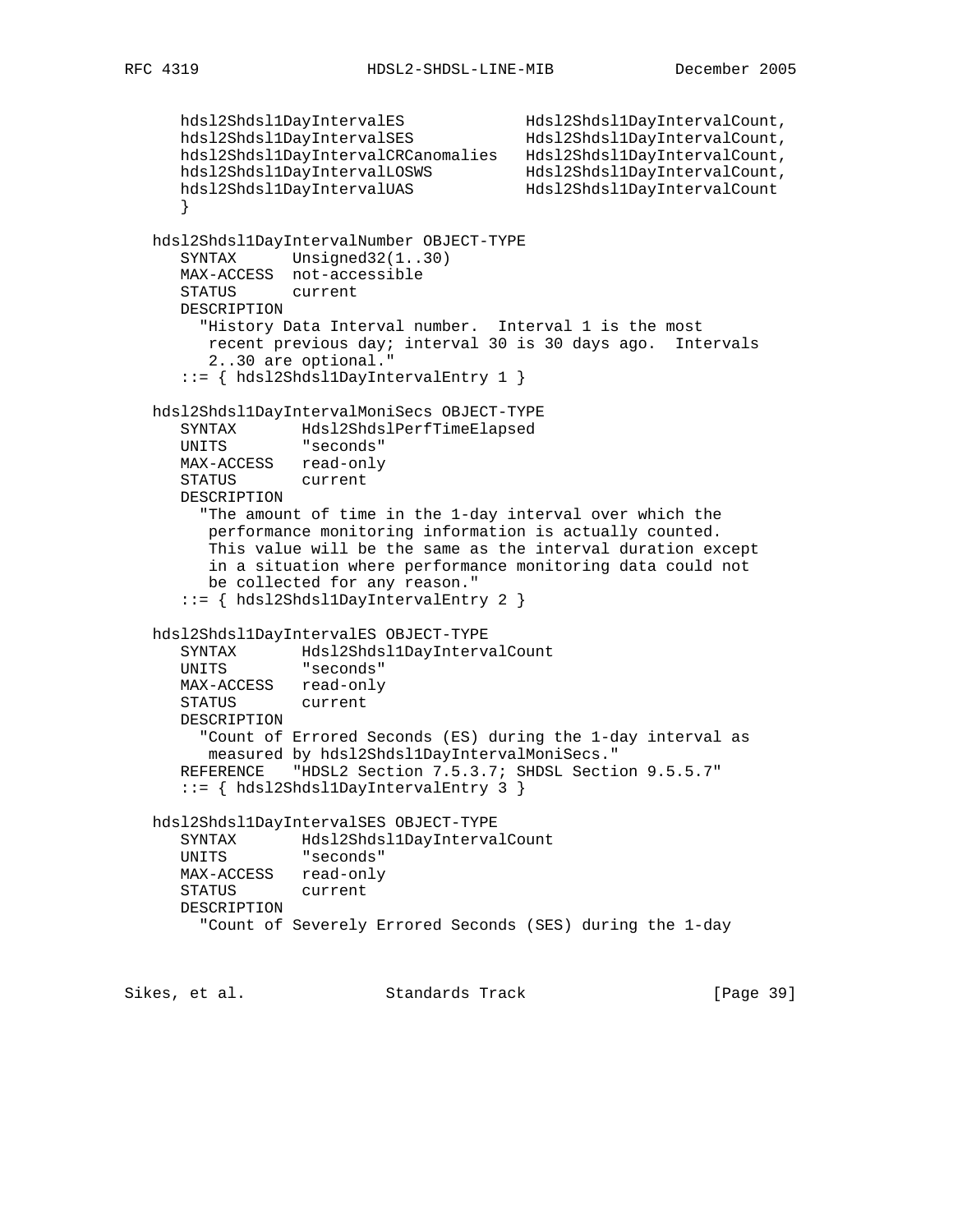```
RFC 4319 HDSL2-SHDSL-LINE-MIB December 2005
```
 interval as measured by hdsl2Shdsl1DayIntervalMoniSecs." REFERENCE "HDSL2 Section 7.5.3.7; SHDSL Section 9.5.5.7" ::= { hdsl2Shdsl1DayIntervalEntry 4 } hdsl2Shdsl1DayIntervalCRCanomalies OBJECT-TYPE SYNTAX Hdsl2Shdsl1DayIntervalCount UNITS "detected CRC Anomalies" MAX-ACCESS read-only STATUS current DESCRIPTION "Count of CRC anomalies during the 1-day interval as measured by hdsl2Shdsl1DayIntervalMoniSecs." REFERENCE "HDSL2 Section 7.5.3.7; SHDSL Section 9.5.5.7" ::= { hdsl2Shdsl1DayIntervalEntry 5 } hdsl2Shdsl1DayIntervalLOSWS OBJECT-TYPE SYNTAX Hdsl2Shdsl1DayIntervalCount UNITS "seconds" MAX-ACCESS read-only STATUS current DESCRIPTION "Count of Loss of Sync Word (LOSW) Seconds during the 1-day interval as measured by hdsl2Shdsl1DayIntervalMoniSecs." REFERENCE "HDSL2 Section 7.5.3.7; SHDSL Section 9.5.5.7" ::= { hdsl2Shdsl1DayIntervalEntry 6 } hdsl2Shdsl1DayIntervalUAS OBJECT-TYPE SYNTAX Hdsl2Shdsl1DayIntervalCount UNITS "seconds" MAX-ACCESS read-only STATUS current DESCRIPTION "Count of Unavailable Seconds (UAS) during the 1-day interval as measured by hdsl2Shdsl1DayIntervalMoniSecs." REFERENCE "HDSL2 Section 7.5.3.7; SHDSL Section 9.5.5.7" ::= { hdsl2Shdsl1DayIntervalEntry 7 } -- Maintenance Group  $$  hdsl2ShdslEndpointMaintTable OBJECT-TYPE SYNTAX SEQUENCE OF Hdsl2ShdslEndpointMaintEntry MAX-ACCESS not-accessible STATUS current DESCRIPTION "This table supports maintenance operations (e.g., loopbacks) to be performed on HDSL2/SHDSL segment endpoints. This table contains live data from equipment. As such, it is NOT

Sikes, et al. Standards Track [Page 40]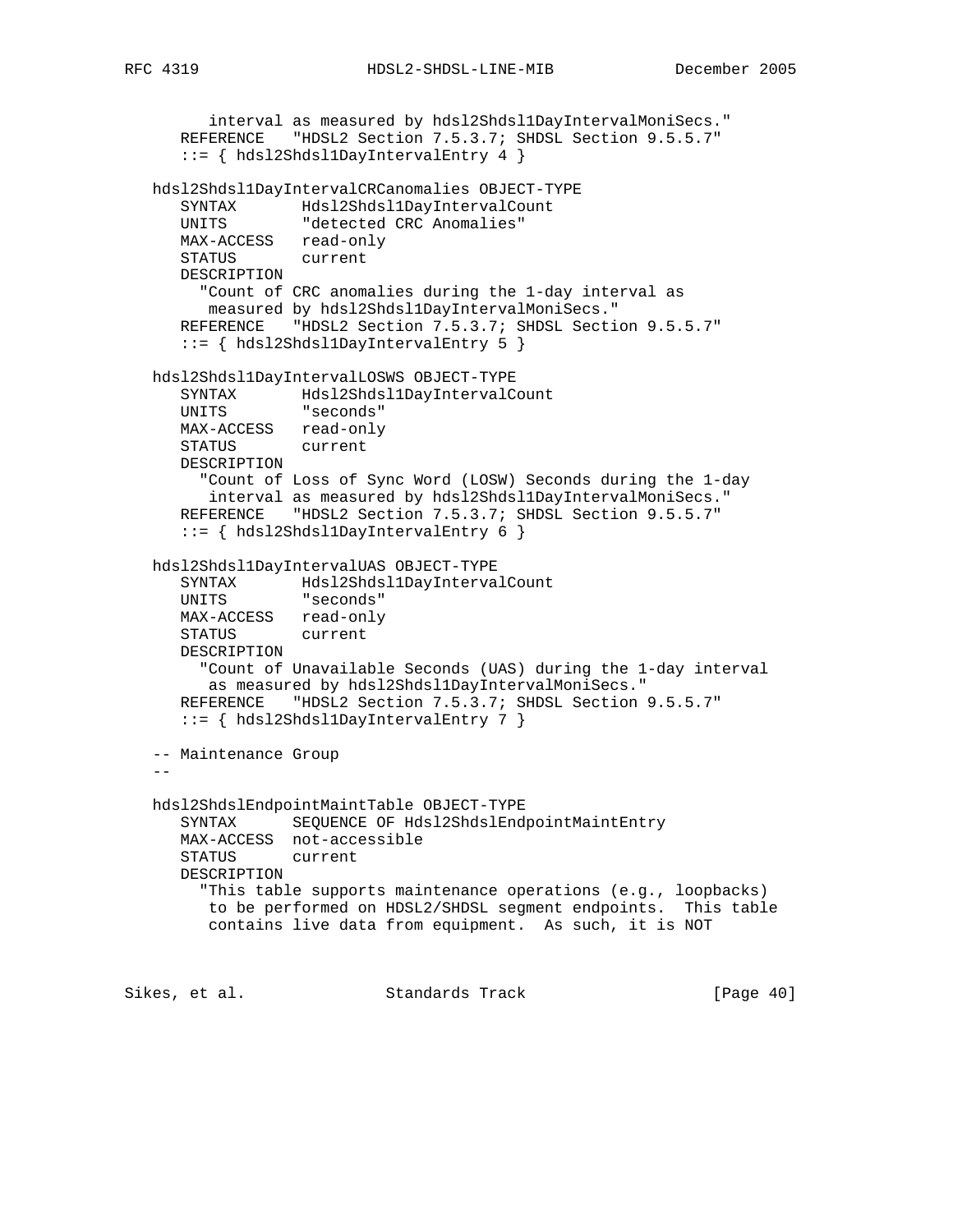```
 persistent."
      ::= { hdsl2ShdslMibObjects 8 }
   hdsl2ShdslEndpointMaintEntry OBJECT-TYPE
      SYNTAX Hdsl2ShdslEndpointMaintEntry
      MAX-ACCESS not-accessible
      STATUS current
      DESCRIPTION
        "An entry in the hdsl2ShdslEndpointMaintTable. Each entry
        corresponds to a single segment endpoint and is indexed by the
        ifIndex of the HDSL2/SHDSL line, the UnitId of the associated
        unit, and the side of the unit."
      INDEX { ifIndex, hdsl2ShdslInvIndex, hdsl2ShdslEndpointSide }
      ::= { hdsl2ShdslEndpointMaintTable 1 }
   Hdsl2ShdslEndpointMaintEntry ::=
      SEQUENCE
\{hdsl2ShdslMaintLoopbackConfig INTEGER,
hdsl2ShdslMaintTipRingReversal INTEGER,
hdsl2ShdslMaintPowerBackOff INTEGER,
 hdsl2ShdslMaintSoftRestart INTEGER
      }
   hdsl2ShdslMaintLoopbackConfig OBJECT-TYPE
      SYNTAX INTEGER
\{ noLoopback(1),
                normalLoopback(2),
                specialLoopback(3)
 }
      MAX-ACCESS read-write
      STATUS current
      DESCRIPTION
        "This object controls configuration of loopbacks for the
        associated segment endpoint. The status of the loopback
        is obtained via the hdsl2ShdslEndpointCurrStatus object."
      ::= { hdsl2ShdslEndpointMaintEntry 1 }
   hdsl2ShdslMaintTipRingReversal OBJECT-TYPE
      SYNTAX INTEGER
\{ normal(1),
                reversed(2)
 }
      MAX-ACCESS read-only
      STATUS current
      DESCRIPTION
```
Sikes, et al. Standards Track [Page 41]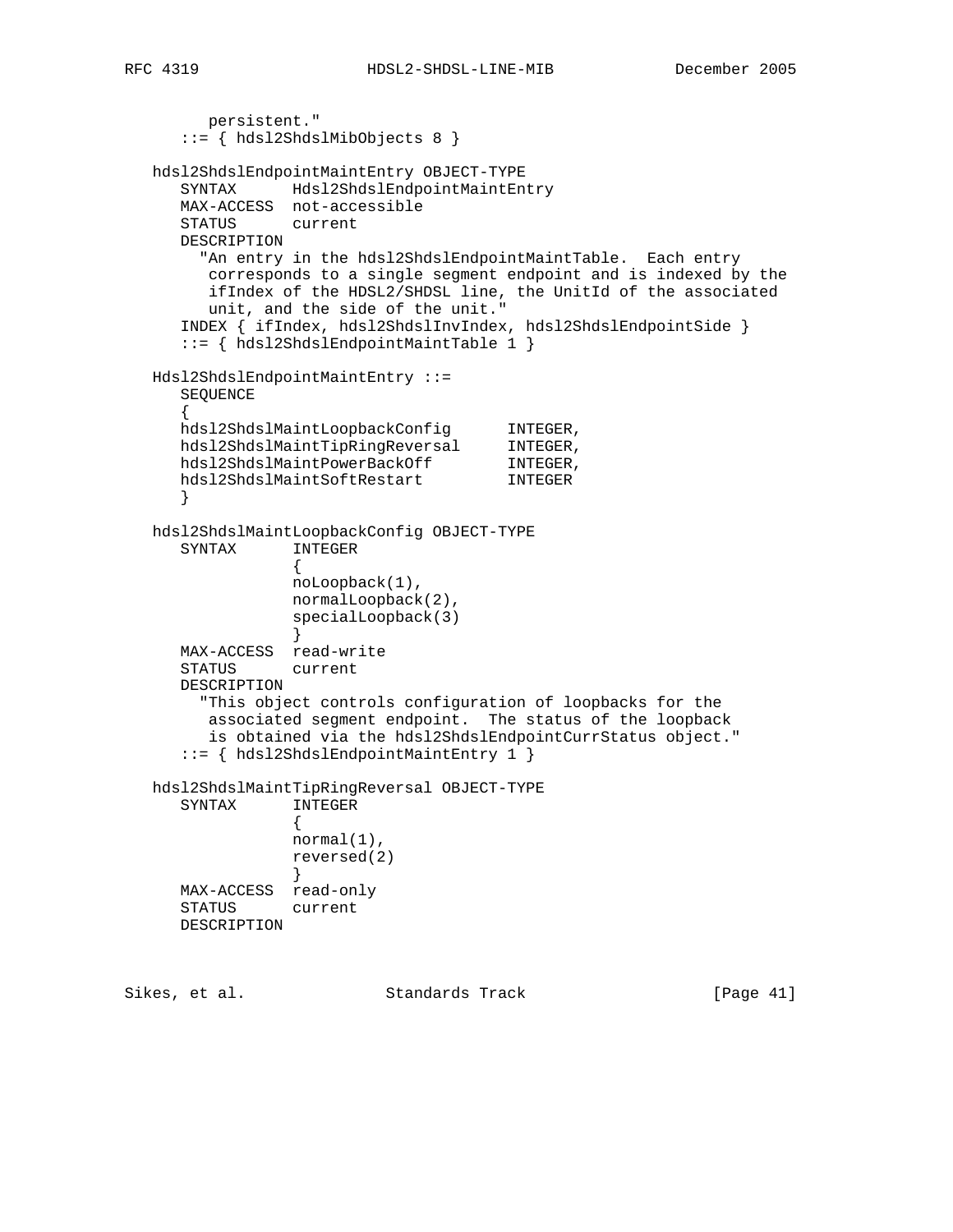```
 "This object indicates the state of the tip/ring pair at the
         associated segment endpoint."
      ::= { hdsl2ShdslEndpointMaintEntry 2 }
   hdsl2ShdslMaintPowerBackOff OBJECT-TYPE
      SYNTAX INTEGER
\{ default(1),
                 enhanced(2)
 }
      MAX-ACCESS read-write
      STATUS current
      DESCRIPTION
        "This object configures the receiver at the associated
         segment endpoint to operate in default or enhanced power
         backoff mode."
      ::= { hdsl2ShdslEndpointMaintEntry 3 }
   hdsl2ShdslMaintSoftRestart OBJECT-TYPE
      SYNTAX INTEGER
\{ ready(1),
                 restart(2)
 }
      MAX-ACCESS read-write
      STATUS current
      DESCRIPTION
        "This object enables the manager to trigger a soft restart
         of the modem at the associated segment endpoint. The
         manager may only set this object to the 'restart(2)'
         value, which initiates a restart. The agent will perform a
         restart after approximately 5 seconds. Following the 5 second
         period, the agent will restore the object to the 'ready(1)'
         state."
      ::= { hdsl2ShdslEndpointMaintEntry 4 }
   hdsl2ShdslUnitMaintTable OBJECT-TYPE
      SYNTAX SEQUENCE OF Hdsl2ShdslUnitMaintEntry
      MAX-ACCESS not-accessible
      STATUS current
      DESCRIPTION
        "This table supports maintenance operations for units in a
        HDSL2/SHDSL line. Entries in this table MUST be maintained
         in a persistent manner."
      ::= { hdsl2ShdslMibObjects 9 }
   hdsl2ShdslUnitMaintEntry OBJECT-TYPE
      SYNTAX Hdsl2ShdslUnitMaintEntry
Sikes, et al. Standards Track [Page 42]
```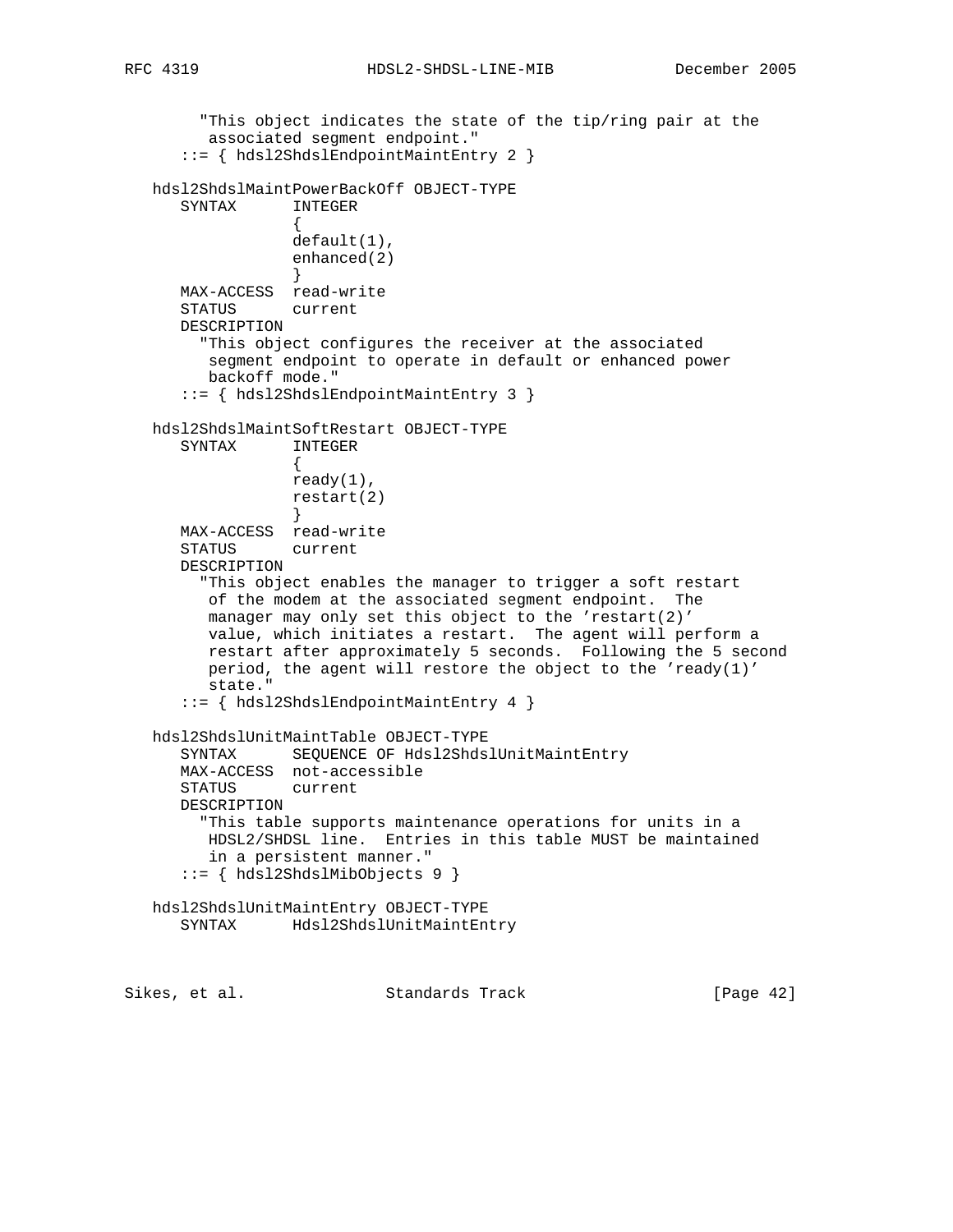MAX-ACCESS not-accessible STATUS current DESCRIPTION "An entry in the hdsl2ShdslUnitMaintTable. Each entry corresponds to a single unit and is indexed by the ifIndex of the HDSL2/SHDSL line and the UnitId of the associated unit." INDEX { ifIndex, hdsl2ShdslInvIndex } ::= { hdsl2ShdslUnitMaintTable 1 } Hdsl2ShdslUnitMaintEntry ::= SEQUENCE  $\{$  hdsl2ShdslMaintLoopbackTimeout Integer32, hdsl2ShdslMaintUnitPowerSource INTEGER } hdsl2ShdslMaintLoopbackTimeout OBJECT-TYPE SYNTAX Integer32(0..4095) UNITS "minutes" MAX-ACCESS read-write STATUS current DESCRIPTION "This object configures the timeout value for loopbacks initiated at segments endpoints contained in the associated unit. A value of 0 disables the timeout." ::= { hdsl2ShdslUnitMaintEntry 1 } hdsl2ShdslMaintUnitPowerSource OBJECT-TYPE SYNTAX INTEGER  $\{$  local(1), span(2) } MAX-ACCESS read-only STATUS current DESCRIPTION "This object indicates the DC power source being used by the associated unit." ::= { hdsl2ShdslUnitMaintEntry 2 } -- Span Configuration Profile Group  $-$  hdsl2ShdslSpanConfProfileTable OBJECT-TYPE SYNTAX SEQUENCE OF Hdsl2ShdslSpanConfProfileEntry MAX-ACCESS not-accessible STATUS current Sikes, et al. Standards Track [Page 43]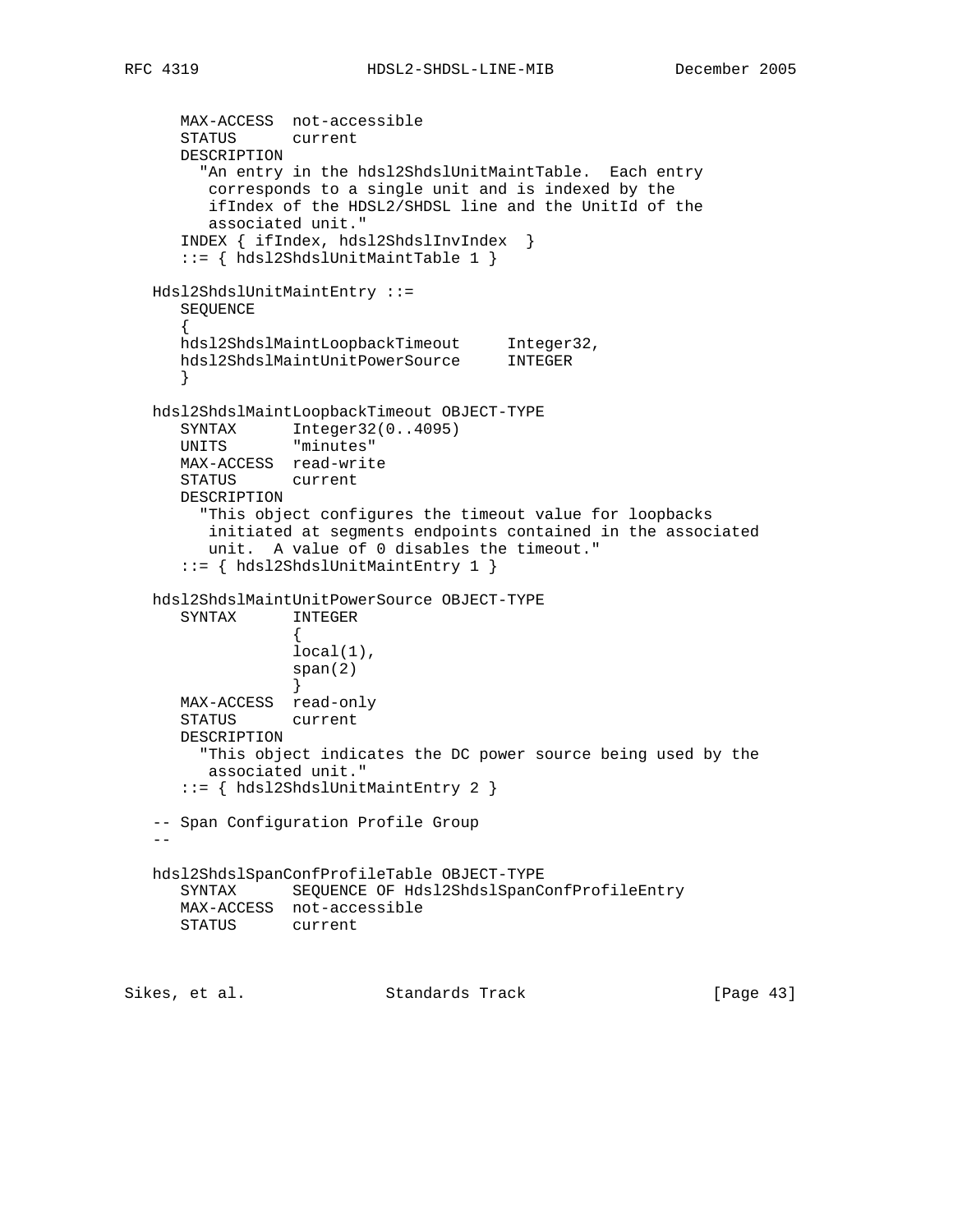RFC 4319 HDSL2-SHDSL-LINE-MIB December 2005

 DESCRIPTION "This table supports definitions of span configuration profiles for SHDSL lines. HDSL2 does not support these configuration options. This table MUST be maintained in a persistent manner." ::= { hdsl2ShdslMibObjects 10 } hdsl2ShdslSpanConfProfileEntry OBJECT-TYPE SYNTAX Hdsl2ShdslSpanConfProfileEntry MAX-ACCESS not-accessible STATUS current DESCRIPTION "Each entry corresponds to a single span configuration profile. Each profile contains a set of span configuration parameters. The configuration parameters in a profile are applied to those lines referencing that profile (see the hdsl2ShdslSpanConfProfile object). Profiles may be created/deleted using the row creation/deletion mechanism via hdsl2ShdslSpanConfProfileRowStatus. If an active entry is referenced in hdsl2ShdslSpanConfProfile, the entry MUST remain active until all references are removed." INDEX { IMPLIED hdsl2ShdslSpanConfProfileName } ::= { hdsl2ShdslSpanConfProfileTable 1 } Hdsl2ShdslSpanConfProfileEntry ::= SEQUENCE { hdsl2ShdslSpanConfProfileName SnmpAdminString, hdsl2ShdslSpanConfWireInterface INTEGER, hdsl2ShdslSpanConfMinLineRate Unsigned32, hdsl2ShdslSpanConfMaxLineRate Unsigned32, hdsl2ShdslSpanConfPSD INTEGER, hdsl2ShdslSpanConfTransmissionMode Hdsl2ShdslTransmissionModeType,<br>eEnabled INTEGER, hdsl2ShdslSpanConfRemoteEnabled hdsl2ShdslSpanConfPowerFeeding INTEGER, hdsl2ShdslSpanConfCurrCondTargetMarginDown Integer32, hdsl2ShdslSpanConfWorstCaseTargetMarginDown Integer32, hdsl2ShdslSpanConfCurrCondTargetMarginUp Integer32, hdsl2ShdslSpanConfWorstCaseTargetMarginUp Integer32, hdsl2ShdslSpanConfUsedTargetMargins BITS, hdsl2ShdslSpanConfReferenceClock Hdsl2ShdslClockReferenceType, hdsl2ShdslSpanConfLineProbeEnable INTEGER, hdsl2ShdslSpanConfProfileRowStatus RowStatus } hdsl2ShdslSpanConfProfileName OBJECT-TYPE

Sikes, et al. Standards Track [Page 44]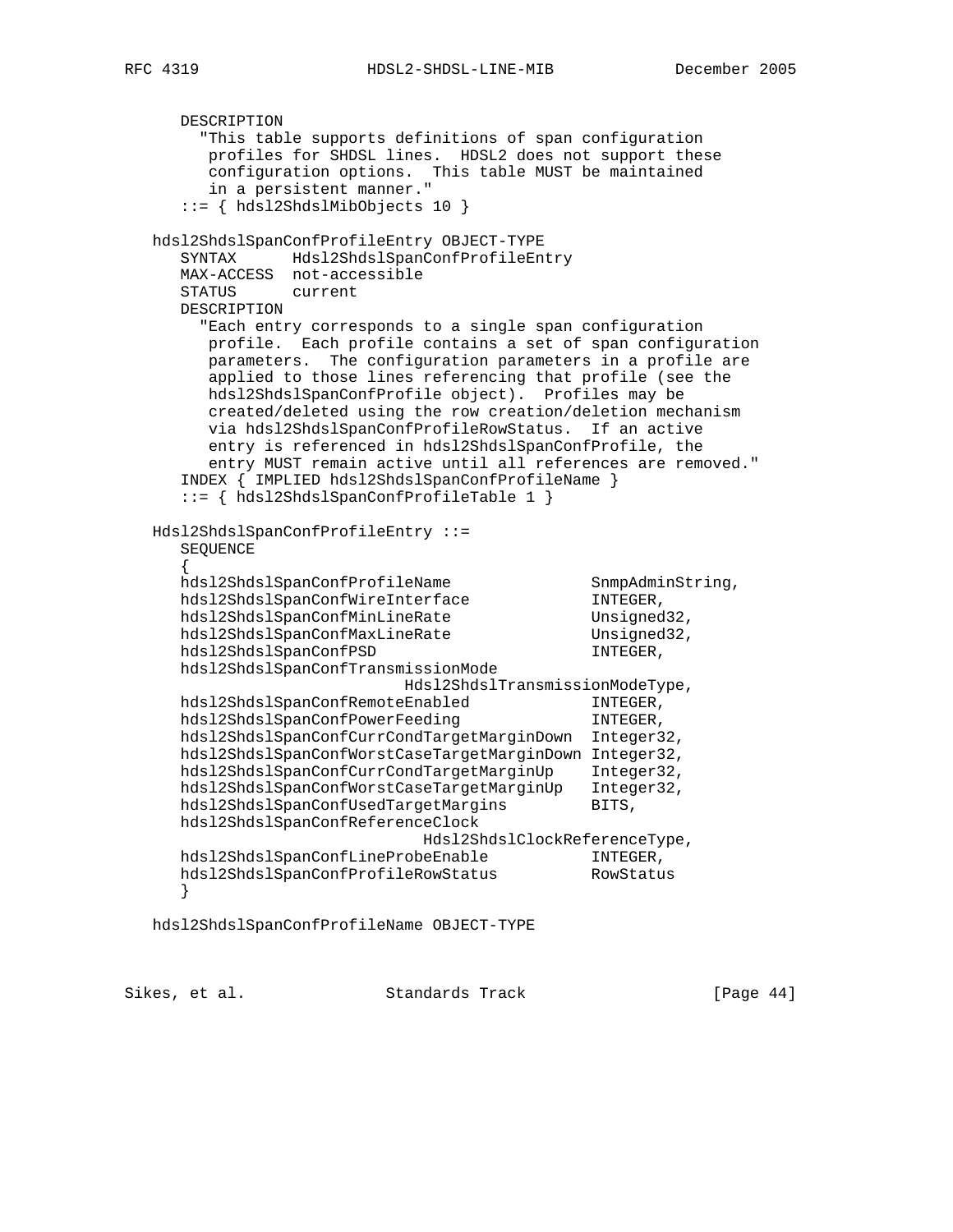```
SYNTAX SnmpAdminString (SIZE(1..32))
 MAX-ACCESS not-accessible
      STATUS current
      DESCRIPTION
        "This object is the unique index associated with this profile.
         Entries in this table are referenced via the object
         hdsl2ShdslSpanConfProfile in Hdsl2ShdslSpanConfEntry."
      ::= { hdsl2ShdslSpanConfProfileEntry 1 }
   hdsl2ShdslSpanConfWireInterface OBJECT-TYPE
      SYNTAX INTEGER
\{ twoWire(1),
                  fourWire(2),
                 sixWire(3),
                 eightWire(4)
 }
      MAX-ACCESS read-create
      STATUS current
      DESCRIPTION
        "This object configures the two-wire or optional four-wire,
         six-wire, or eight-wire operation for SHDSL lines."
     DEFVAL { twoWire }
      ::= { hdsl2ShdslSpanConfProfileEntry 2 }
   hdsl2ShdslSpanConfMinLineRate OBJECT-TYPE
      SYNTAX Unsigned32(0..4294967295)
      UNITS "bps"
      MAX-ACCESS read-create
      STATUS current
      DESCRIPTION
        "This object configures the minimum transmission rate for
         the associated SHDSL Line in bits-per-second (bps) and includes
         both payload (user data) and any applicable framing overhead.
         If the minimum line rate equals the maximum line rate
         (hdsl2ShdslSpanMaxLineRate), the line rate is considered
         'fixed'. If the minimum line rate is less than the
         maximum line rate, the line rate is considered
         'rate-adaptive'."
      DEFVAL { 1552000 }
      ::= { hdsl2ShdslSpanConfProfileEntry 3 }
   hdsl2ShdslSpanConfMaxLineRate OBJECT-TYPE
      SYNTAX Unsigned32(0..4294967295)
      UNITS "bps"
      MAX-ACCESS read-create
      STATUS current
      DESCRIPTION
```
Sikes, et al. Standards Track [Page 45]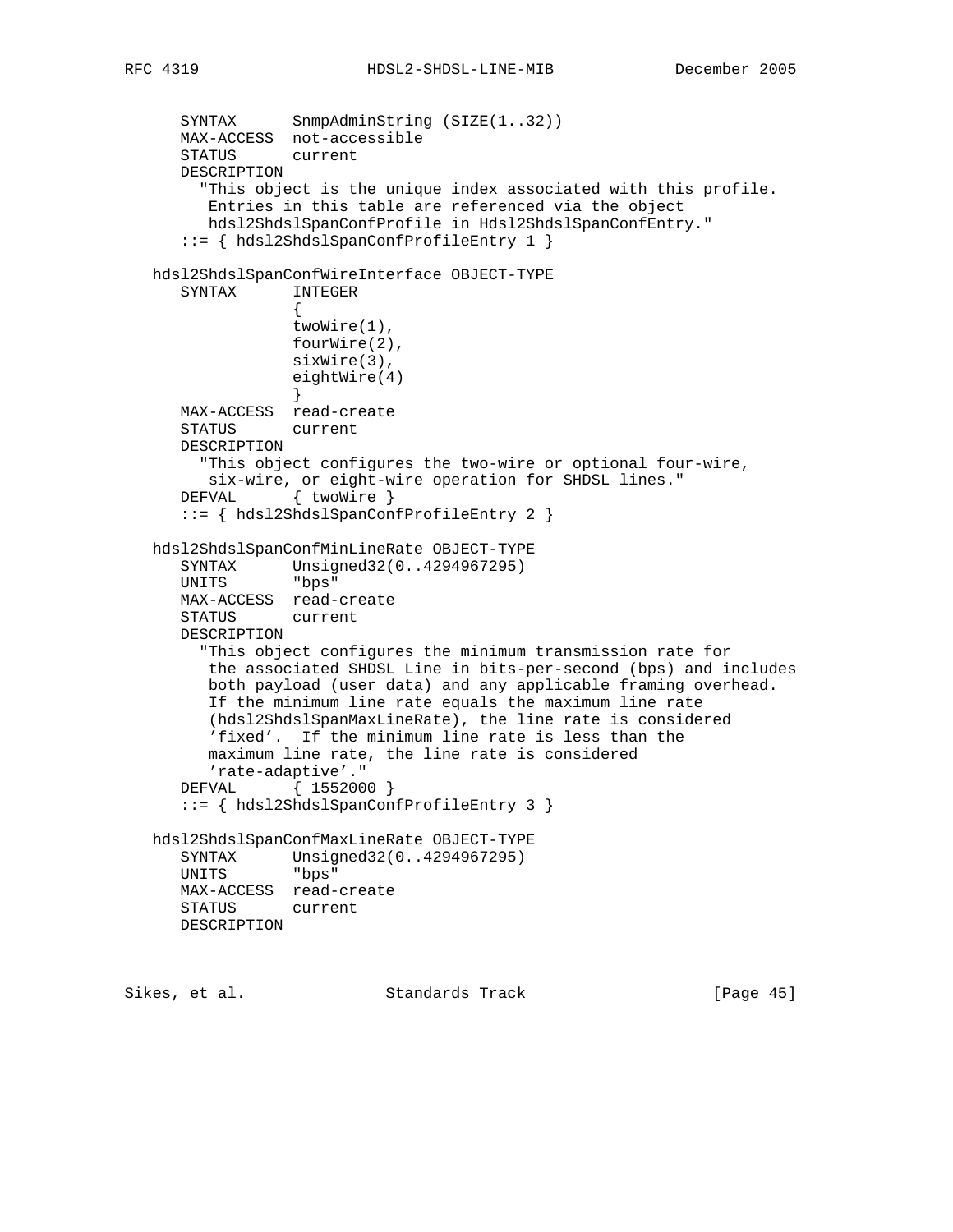"This object configures the maximum transmission rate for the associated SHDSL Line in bits-per-second (bps) and includes both payload (user data) and any applicable framing overhead. If the minimum line rate equals the maximum line rate (hdsl2ShdslSpanMaxLineRate), the line rate is considered 'fixed'. If the minimum line rate is less than the maximum line rate, the line rate is considered 'rate-adaptive'." DEFVAL { 1552000 } ::= { hdsl2ShdslSpanConfProfileEntry 4 } hdsl2ShdslSpanConfPSD OBJECT-TYPE SYNTAX INTEGER  $\{$  symmetric(1), asymmetric(2) } MAX-ACCESS read-create STATUS current DESCRIPTION "This object configures use of symmetric/asymmetric PSD (Power Spectral Density) Mask for the associated SHDSL Line. Support for symmetric PSD is mandatory for all supported data rates. Support for asymmetric PSD is optional." DEFVAL { symmetric } ::= { hdsl2ShdslSpanConfProfileEntry 5 } hdsl2ShdslSpanConfTransmissionMode OBJECT-TYPE SYNTAX Hdsl2ShdslTransmissionModeType MAX-ACCESS read-create STATUS current DESCRIPTION "This object specifies the regional setting for the SHDSL line." DEFVAL { { region1 } } ::= { hdsl2ShdslSpanConfProfileEntry 6 } hdsl2ShdslSpanConfRemoteEnabled OBJECT-TYPE SYNTAX INTEGER  $\{$  enabled(1), disabled(2) } MAX-ACCESS read-create STATUS current DESCRIPTION "This object enables/disables support for remote management of the units in an SHDSL line from the STU-R via the EOC."

Sikes, et al. Standards Track [Page 46]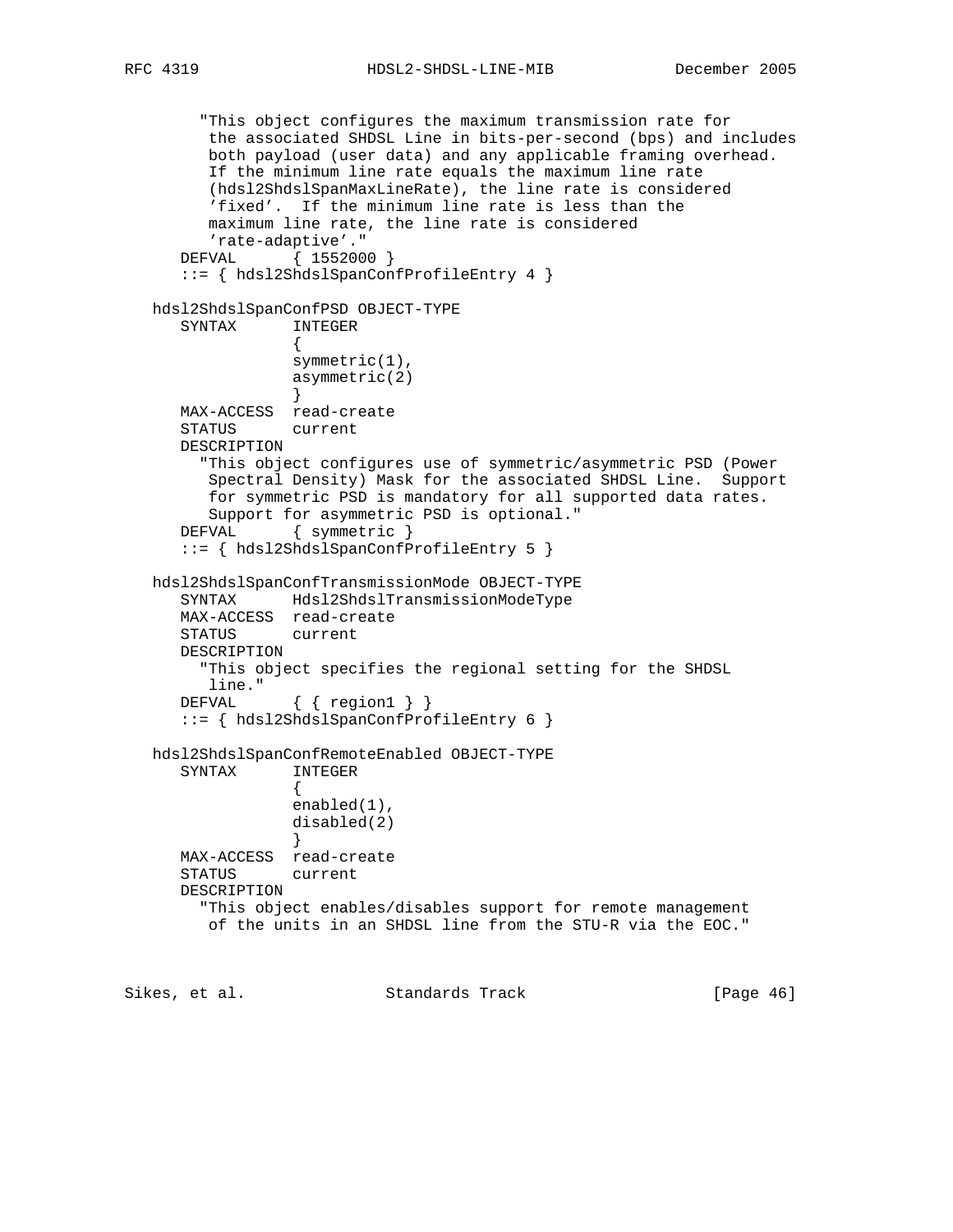```
DEFVAL { enabled }
      ::= { hdsl2ShdslSpanConfProfileEntry 7 }
   hdsl2ShdslSpanConfPowerFeeding OBJECT-TYPE
      SYNTAX INTEGER
\{ noPower(1),
                 powerFeed(2),
                 wettingCurrent(3)
 }
      MAX-ACCESS read-create
      STATUS current
      DESCRIPTION
        "This object enables/disables support for optional power
        feeding in an SHDSL line."
      DEFVAL { noPower }
      ::= { hdsl2ShdslSpanConfProfileEntry 8 }
   hdsl2ShdslSpanConfCurrCondTargetMarginDown OBJECT-TYPE
     SYNTAX Integer32(-10..21)
      UNITS "dB"
      MAX-ACCESS read-create
      STATUS current
      DESCRIPTION
        "This object specifies the downstream current condition target
         SNR margin for an SHDSL line. The SNR margin is the difference
         between the desired SNR and the actual SNR. Target SNR margin
         is the desired SNR margin for a unit."
     DEFVAL { 0 }
      ::= { hdsl2ShdslSpanConfProfileEntry 9 }
   hdsl2ShdslSpanConfWorstCaseTargetMarginDown OBJECT-TYPE
     SYNTAX Integer32(-10..21)
      UNITS "dB"
      MAX-ACCESS read-create
      STATUS current
      DESCRIPTION
        "This object specifies the downstream worst-case target SNR
         margin for an SHDSL line. The SNR margin is the difference
         between the desired SNR and the actual SNR. Target SNR
         margin is the desired SNR margin for a unit."
     DEFVAL { 0 }
      ::= { hdsl2ShdslSpanConfProfileEntry 10 }
   hdsl2ShdslSpanConfCurrCondTargetMarginUp OBJECT-TYPE
     SYNTAX Integer32(-10..21)
      UNITS "dB"
      MAX-ACCESS read-create
```
Sikes, et al. Standards Track [Page 47]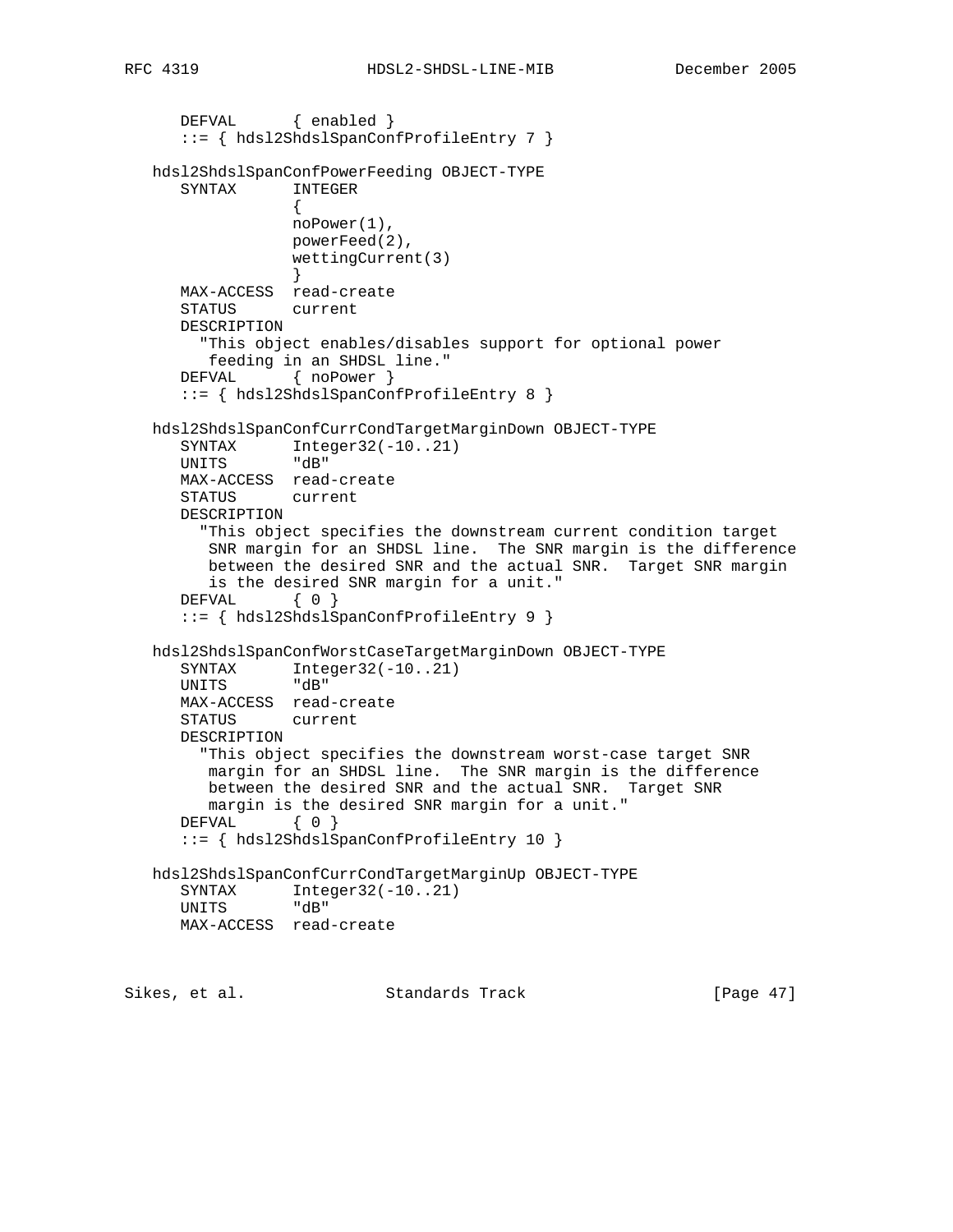```
 STATUS current
      DESCRIPTION
        "This object specifies the upstream current-condition target
         SNR margin for an SHDSL line. The SNR margin is the difference
         between the desired SNR and the actual SNR. Target SNR margin
         is the desired SNR margin for a unit."
     DEFVAL { 0 }
      ::= { hdsl2ShdslSpanConfProfileEntry 11 }
   hdsl2ShdslSpanConfWorstCaseTargetMarginUp OBJECT-TYPE
     SYNTAX Integer32(-10..21)
      UNITS "dB"
      MAX-ACCESS read-create
      STATUS current
      DESCRIPTION
        "This object specifies the upstream worst-case target SNR
         margin for an SHDSL line. The SNR margin is the difference
         between the desired SNR and the actual SNR. Target SNR margin
        is the desired SNR margin for a unit."
      DEFVAL { 0 }
      ::= { hdsl2ShdslSpanConfProfileEntry 12 }
   hdsl2ShdslSpanConfUsedTargetMargins OBJECT-TYPE
      SYNTAX BITS
\{ currCondDown(0),
                 worstCaseDown(1),
                 currCondUp(2),
                 worstCaseUp(3)
 }
      MAX-ACCESS read-create
      STATUS current
      DESCRIPTION
        "Indicates whether a target SNR margin is enabled or
         disabled. This is a bit-map of possible settings. The
         various bit positions are as follows:
         currCondDown - current-condition downstream target SNR
                        margin enabled
         worstCaseDown - worst-case downstream target SNR margin
                         enabled
         currCondUp - current-condition upstream target SNR
                        margin enabled
         worstCaseUp - worst-case upstream target SNR margin
                         enabled."
Sikes, et al. Standards Track [Page 48]
```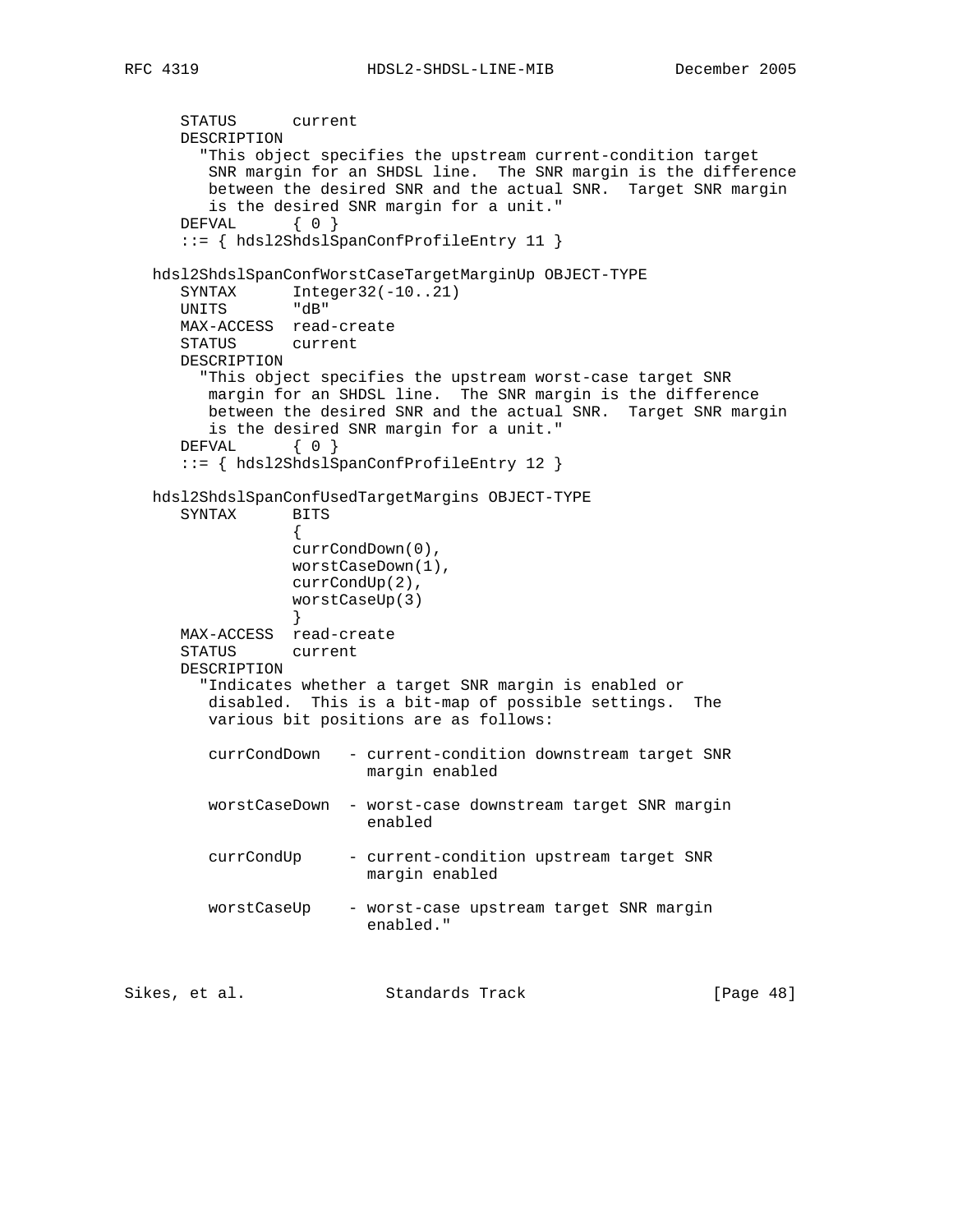```
 DEFVAL { { currCondDown } }
      ::= { hdsl2ShdslSpanConfProfileEntry 13 }
   hdsl2ShdslSpanConfReferenceClock OBJECT-TYPE
      SYNTAX Hdsl2ShdslClockReferenceType
      MAX-ACCESS read-create
      STATUS current
      DESCRIPTION
        "This object configures the clock reference for the STU-C
         in an SHDSL Line."
     DEFVAL { localClk }
      ::= { hdsl2ShdslSpanConfProfileEntry 14 }
   hdsl2ShdslSpanConfLineProbeEnable OBJECT-TYPE
      SYNTAX INTEGER
\{ disable(1),
                 enable(2)
 }
      MAX-ACCESS read-create
      STATUS current
      DESCRIPTION
        "This object enables/disables support for Line Probe of
         the units in an SHDSL line. When Line Probe is enabled, the
         system performs Line Probing to find the best possible
         rate. If Line Probe is disabled, the rate adaptation phase
         is skipped to shorten set up time."
     DEFVAL { disable }
      ::= { hdsl2ShdslSpanConfProfileEntry 15 }
   hdsl2ShdslSpanConfProfileRowStatus OBJECT-TYPE
      SYNTAX RowStatus
      MAX-ACCESS read-create
      STATUS current
      DESCRIPTION
        "This object controls creation/deletion of the associated
         entry in this table per the semantics of RowStatus. If an
         active entry is referenced in hdsl2ShdslSpanConfProfile, the
         entry MUST remain active until all references are removed."
       ::= { hdsl2ShdslSpanConfProfileEntry 16 }
   -- Segment Endpoint Alarm Configuration Profile group
 --
   hdsl2ShdslEndpointAlarmConfProfileTable OBJECT-TYPE
      SYNTAX SEQUENCE OF Hdsl2ShdslEndpointAlarmConfProfileEntry
      MAX-ACCESS not-accessible
      STATUS current
Sikes, et al.                 Standards Track                 [Page 49]
```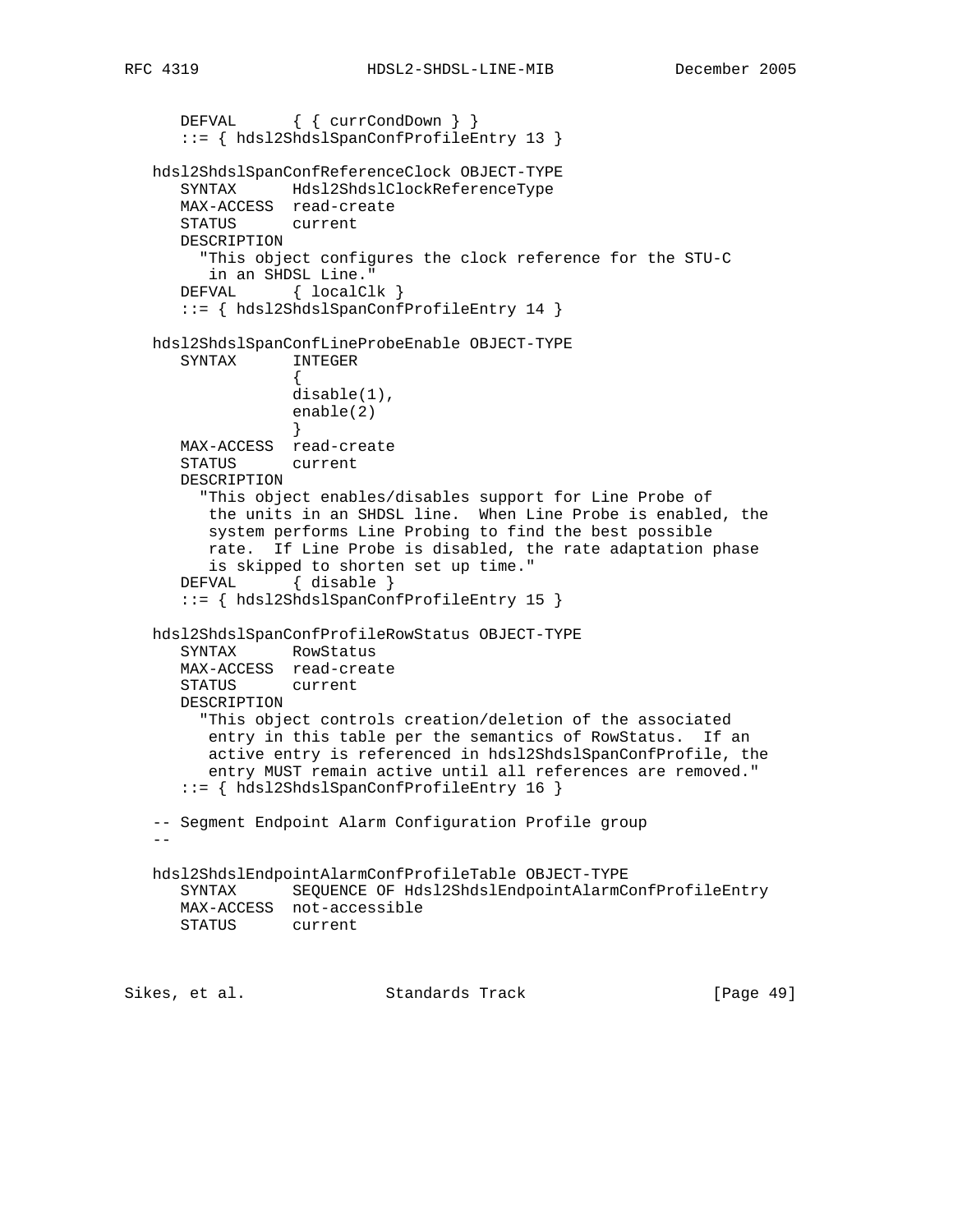```
 DESCRIPTION
        "This table supports definitions of alarm configuration
         profiles for HDSL2/SHDSL segment endpoints. This table
         MUST be maintained in a persistent manner."
      ::= { hdsl2ShdslMibObjects 11 }
   hdsl2ShdslEndpointAlarmConfProfileEntry OBJECT-TYPE
      SYNTAX Hdsl2ShdslEndpointAlarmConfProfileEntry
      MAX-ACCESS not-accessible
      STATUS current
      DESCRIPTION
        "Each entry corresponds to a single alarm configuration profile.
         Each profile contains a set of parameters for setting alarm
         thresholds for various performance attributes monitored at
         HDSL2/SHDSL segment endpoints. Profiles may be created/deleted
         using the row creation/deletion mechanism via
         hdsl2ShdslEndpointAlarmConfProfileRowStatus. If an active
         entry is referenced in either hdsl2ShdslSpanConfAlarmProfile
         or hdsl2ShdslEndpointAlarmConfProfile, the entry MUST remain
         active until all references are removed."
      INDEX { IMPLIED hdsl2ShdslEndpointAlarmConfProfileName }
      ::= { hdsl2ShdslEndpointAlarmConfProfileTable 1 }
   Hdsl2ShdslEndpointAlarmConfProfileEntry ::=
      SEQUENCE
\{ hdsl2ShdslEndpointAlarmConfProfileName SnmpAdminString,
 hdsl2ShdslEndpointThreshLoopAttenuation Integer32,
hdsl2ShdslEndpointThreshSNRMargin 1nteger32,
      hdsl2ShdslEndpointThreshES
                                   Hdsl2ShdslPerfIntervalThreshold,
      hdsl2ShdslEndpointThreshSES
                                   Hdsl2ShdslPerfIntervalThreshold,
      hdsl2ShdslEndpointThreshCRCanomalies Integer32,
      hdsl2ShdslEndpointThreshLOSWS
                                   Hdsl2ShdslPerfIntervalThreshold,
      hdsl2ShdslEndpointThreshUAS
                                   Hdsl2ShdslPerfIntervalThreshold,
      hdsl2ShdslEndpointAlarmConfProfileRowStatus RowStatus
      }
   hdsl2ShdslEndpointAlarmConfProfileName OBJECT-TYPE
     SYNTAX SnmpAdminString (SIZE(1..32))
      MAX-ACCESS not-accessible
      STATUS current
      DESCRIPTION
        "This object is the unique index associated with this profile."
      ::= { hdsl2ShdslEndpointAlarmConfProfileEntry 1 }
```
Sikes, et al. Standards Track [Page 50]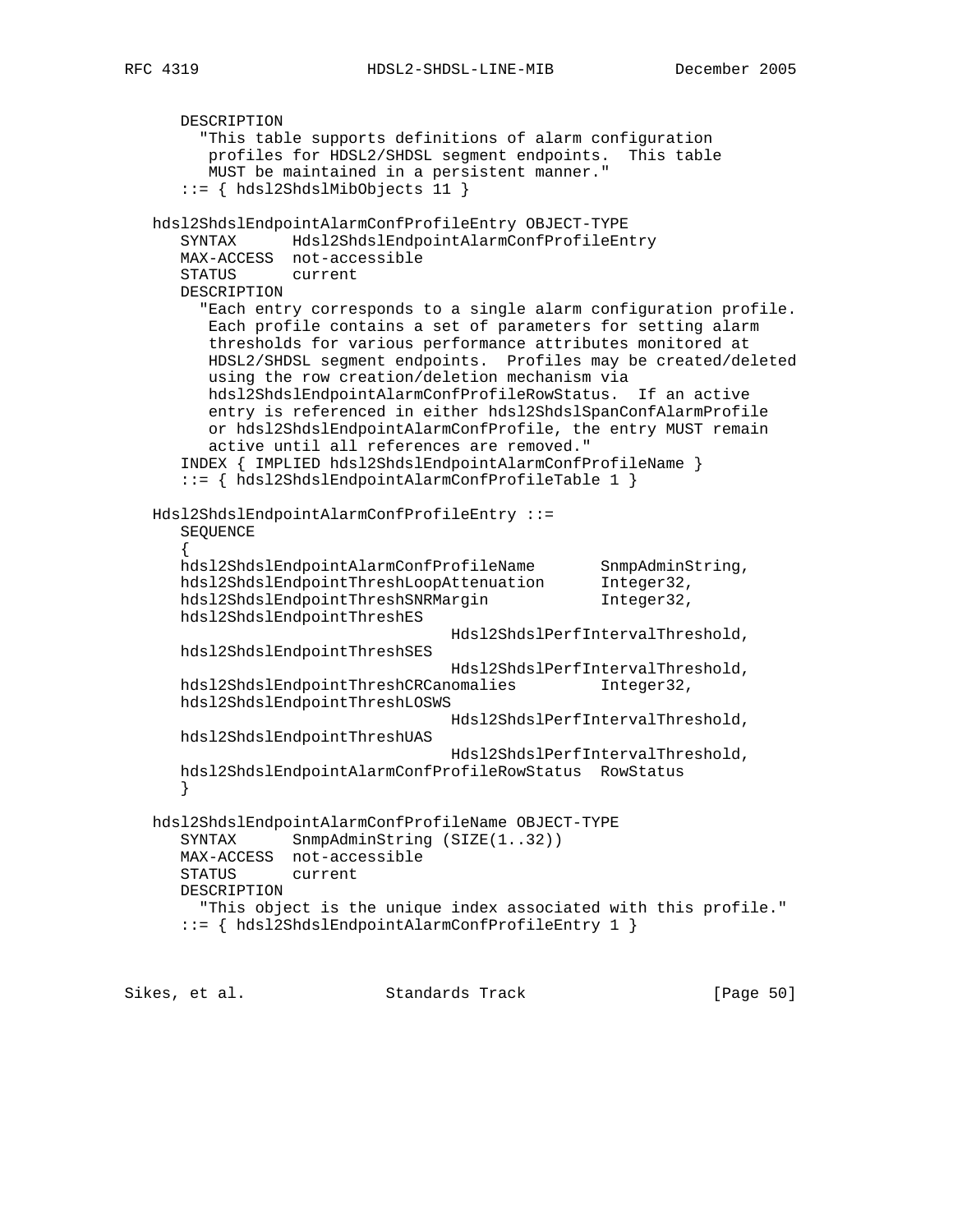```
 hdsl2ShdslEndpointThreshLoopAttenuation OBJECT-TYPE
      SYNTAX Integer32(-127..128)
      UNITS "dB"
      MAX-ACCESS read-create
      STATUS current
      DESCRIPTION
        "This object configures the loop attenuation alarm threshold.
         When the current value of hdsl2ShdslEndpointCurrAtn reaches
         or exceeds this threshold, an hdsl2ShdslLoopAttenCrossing
         MAY be generated."
     DEFVAL { 0 }
      ::= { hdsl2ShdslEndpointAlarmConfProfileEntry 2 }
   hdsl2ShdslEndpointThreshSNRMargin OBJECT-TYPE
     SYNTAX Integer32(-127..128)
      UNITS "dB"
      MAX-ACCESS read-create
      STATUS current
      DESCRIPTION
        "This object configures the SNR margin alarm threshold.
        When the current value of hdsl2ShdslEndpointCurrSnrMgn
         reaches or drops below this threshold, a
        hdsl2ShdslSNRMarginCrossing MAY be generated."
     DEFVAL { 0 }
      ::= { hdsl2ShdslEndpointAlarmConfProfileEntry 3 }
   hdsl2ShdslEndpointThreshES OBJECT-TYPE
 SYNTAX Hdsl2ShdslPerfIntervalThreshold
 UNITS "seconds"
      MAX-ACCESS read-create
      STATUS current
      DESCRIPTION
        "This object configures the threshold for the number of
        Errored Seconds (ES) within any given 15-minute performance
         data collection interval. If the value of Errored Seconds
         in a particular 15-minute collection interval reaches/
         exceeds this value, an hdsl2ShdslPerfESThresh MAY be
         generated. At most, one notification will be sent per
         interval per endpoint."
     DEFVAL { 0 }
      ::= { hdsl2ShdslEndpointAlarmConfProfileEntry 4 }
   hdsl2ShdslEndpointThreshSES OBJECT-TYPE
      SYNTAX Hdsl2ShdslPerfIntervalThreshold
      UNITS "seconds"
      MAX-ACCESS read-create
      STATUS current
      DESCRIPTION
```
Sikes, et al. Standards Track [Page 51]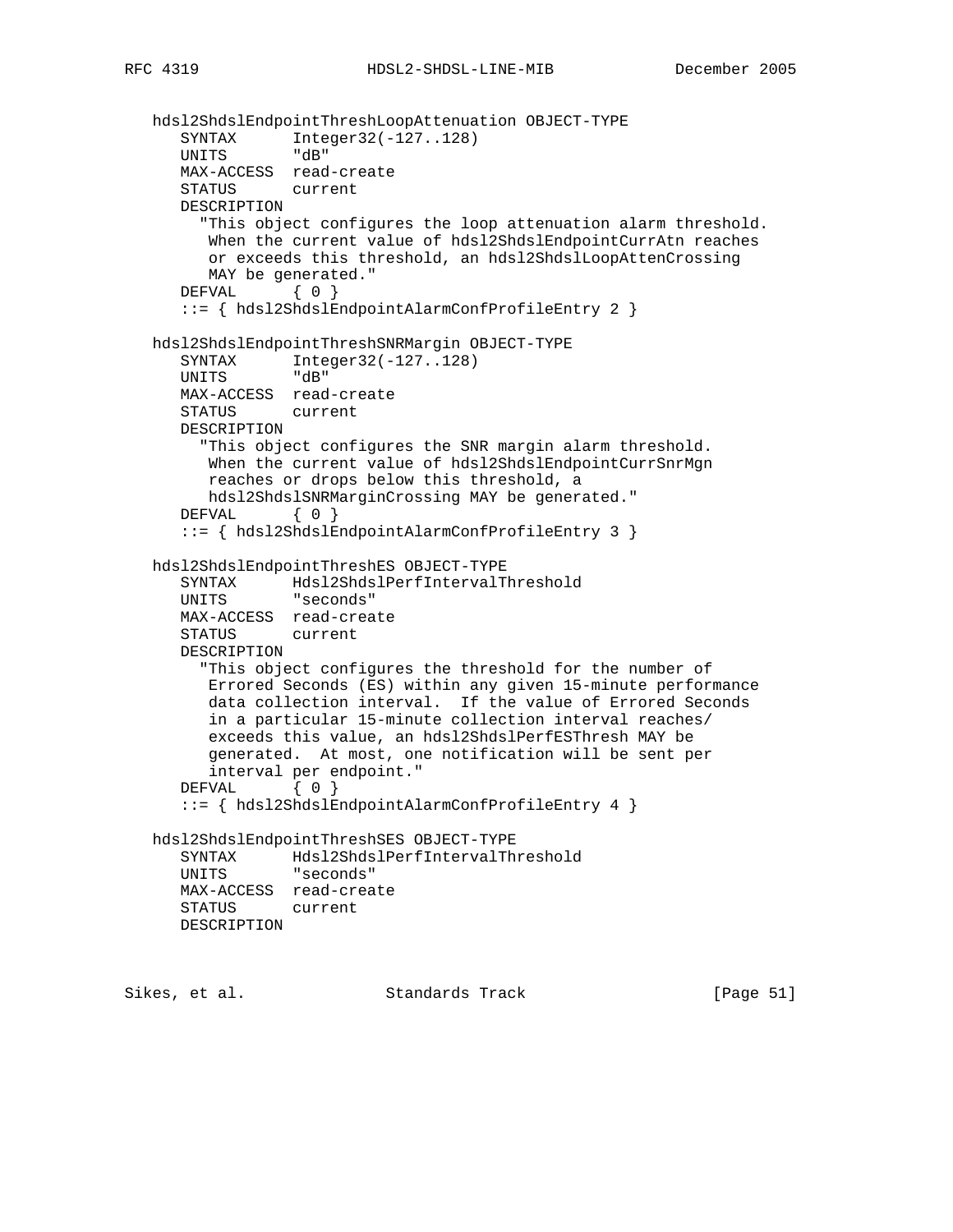RFC 4319 HDSL2-SHDSL-LINE-MIB December 2005

```
 "This object configures the threshold for the number of
      Severely Errored Seconds (SES) within any given 15-minute
       performance data collection interval. If the value of
       Severely Errored Seconds in a particular 15-minute collection
       interval reaches/exceeds this value, an hdsl2ShdslPerfSESThresh
      MAY be generated. At most, one notification will be sent per
      interval per endpoint."
   DEFVAL { 0 }
    ::= { hdsl2ShdslEndpointAlarmConfProfileEntry 5 }
 hdsl2ShdslEndpointThreshCRCanomalies OBJECT-TYPE
    SYNTAX Integer32
    UNITS "detected CRC Anomalies"
    MAX-ACCESS read-create
    STATUS current
    DESCRIPTION
      "This object configures the threshold for the number of
      CRC anomalies within any given 15-minute performance data
      collection interval. If the value of CRC anomalies in a
      particular 15-minute collection interval reaches/exceeds
      this value, an hdsl2ShdslPerfCRCanomaliesThresh MAY be
      generated. At most, one notification will be sent per
      interval per endpoint."
   DEFVAL { 0 }
    ::= { hdsl2ShdslEndpointAlarmConfProfileEntry 6 }
 hdsl2ShdslEndpointThreshLOSWS OBJECT-TYPE
    SYNTAX Hdsl2ShdslPerfIntervalThreshold
    UNITS "seconds"
   MAX-ACCESS read-create
    STATUS current
    DESCRIPTION
      "This object configures the threshold for the number of
      Loss of Sync Word (LOSW) Seconds within any given 15-minute
      performance data collection interval. If the value of LOSW
      in a particular 15-minute collection interval reaches/exceeds
       this value, an hdsl2ShdslPerfLOSWSThresh MAY be generated.
       At most, one notification will be sent per interval per
       endpoint."
   DEFVAL { 0 }
    ::= { hdsl2ShdslEndpointAlarmConfProfileEntry 7 }
 hdsl2ShdslEndpointThreshUAS OBJECT-TYPE
   SYNTAX Hdsl2ShdslPerfIntervalThreshold
    UNITS "seconds"
    MAX-ACCESS read-create
    STATUS current
   DESCRIPTION
```
Sikes, et al. Standards Track [Page 52]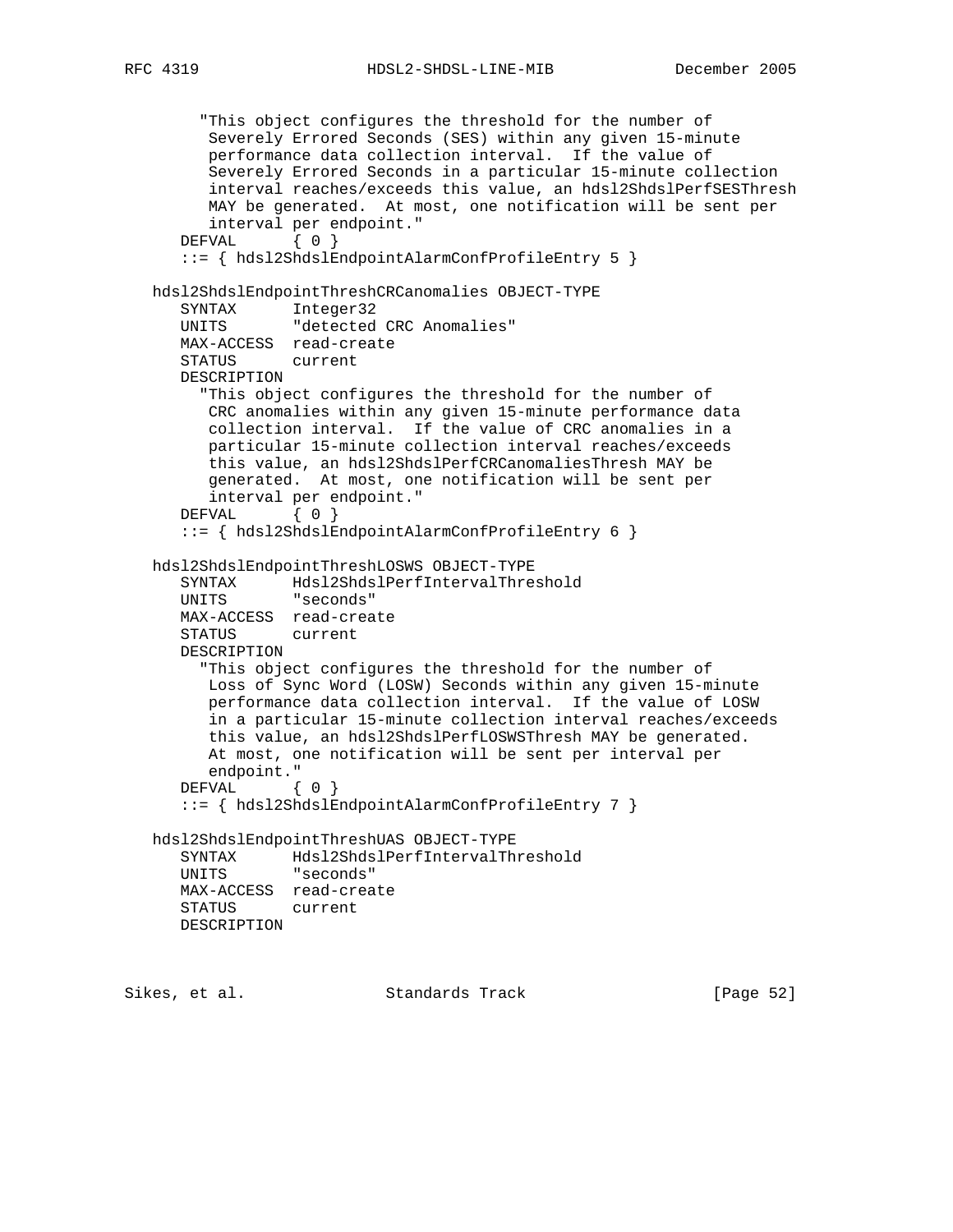```
 "This object configures the threshold for the number of
         Unavailable Seconds (UAS) within any given 15-minute
         performance data collection interval. If the value of UAS
         in a particular 15-minute collection interval reaches/exceeds
         this value, an hdsl2ShdslPerfUASThresh MAY be generated.
         At most, one notification will be sent per interval per
         endpoint."
     DEFVAL { 0 }
      ::= { hdsl2ShdslEndpointAlarmConfProfileEntry 8 }
   hdsl2ShdslEndpointAlarmConfProfileRowStatus OBJECT-TYPE
      SYNTAX RowStatus
      MAX-ACCESS read-create
      STATUS current
      DESCRIPTION
        "This object controls creation/deletion of the associated
         entry in this table as per the semantics of RowStatus.
         If an active entry is referenced in either
         hdsl2ShdslSpanConfAlarmProfile or
         hdsl2ShdslEndpointAlarmConfProfile, the entry MUST remain
         active until all references are removed."
       ::= { hdsl2ShdslEndpointAlarmConfProfileEntry 9 }
   -- Notifications Group
  - hdsl2ShdslNotifications OBJECT IDENTIFIER ::= { hdsl2ShdslMIB 0 }
   hdsl2ShdslLoopAttenCrossing NOTIFICATION-TYPE
      OBJECTS
      {
      hdsl2ShdslEndpointCurrAtn,
      hdsl2ShdslEndpointThreshLoopAttenuation
      }
      STATUS current
      DESCRIPTION
        "This notification indicates that the loop attenuation
         threshold (as per the hdsl2ShdslEndpointThreshLoopAttenuation
         value) has been reached/exceeded for the HDSL2/SHDSL segment
         endpoint."
       ::= { hdsl2ShdslNotifications 1 }
   hdsl2ShdslSNRMarginCrossing NOTIFICATION-TYPE
      OBJECTS
\{ hdsl2ShdslEndpointCurrSnrMgn,
      hdsl2ShdslEndpointThreshSNRMargin
```

```
 }
```
Sikes, et al. Standards Track [Page 53]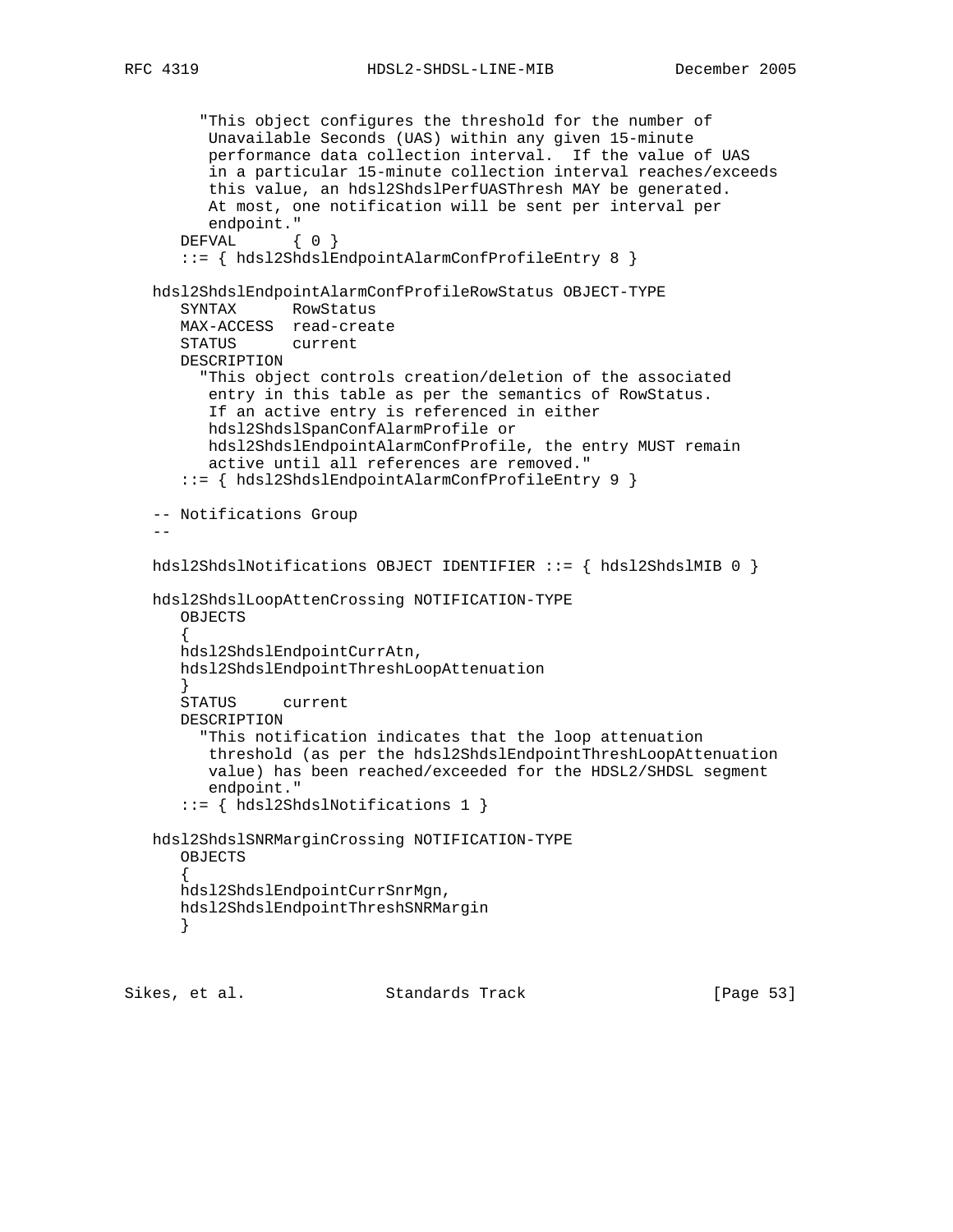```
 STATUS current
      DESCRIPTION
        "This notification indicates that the SNR margin threshold (as
         per the hdsl2ShdslEndpointThreshSNRMargin value) has been
         reached/exceeded for the HDSL2/SHDSL segment endpoint."
      ::= { hdsl2ShdslNotifications 2 }
   hdsl2ShdslPerfESThresh NOTIFICATION-TYPE
      OBJECTS
\{ hdsl2ShdslEndpointCurr15MinES,
      hdsl2ShdslEndpointThreshES
 }
      STATUS current
      DESCRIPTION
        "This notification indicates that the errored seconds
         threshold (as per the hdsl2ShdslEndpointThreshES value)
         has been reached/exceeded for the HDSL2/SHDSL segment
         endpoint."
      ::= { hdsl2ShdslNotifications 3 }
   hdsl2ShdslPerfSESThresh NOTIFICATION-TYPE
      OBJECTS
\{ hdsl2ShdslEndpointCurr15MinSES,
      hdsl2ShdslEndpointThreshSES
 }
      STATUS current
      DESCRIPTION
        "This notification indicates that the severely errored seconds
         threshold (as per the hdsl2ShdslEndpointThreshSES value) has
         been reached/exceeded for the HDSL2/SHDSL segment endpoint."
      ::= { hdsl2ShdslNotifications 4 }
   hdsl2ShdslPerfCRCanomaliesThresh NOTIFICATION-TYPE
     OBJECTS
\{ hdsl2ShdslEndpointCurr15MinCRCanomalies,
      hdsl2ShdslEndpointThreshCRCanomalies
 }
      STATUS current
      DESCRIPTION
        "This notification indicates that the CRC anomalies threshold
         (as per the hdsl2ShdslEndpointThreshCRCanomalies value) has
         been reached/exceeded for the HDSL2/SHDSL segment endpoint."
      ::= { hdsl2ShdslNotifications 5 }
   hdsl2ShdslPerfLOSWSThresh NOTIFICATION-TYPE
```
Sikes, et al. Standards Track [Page 54]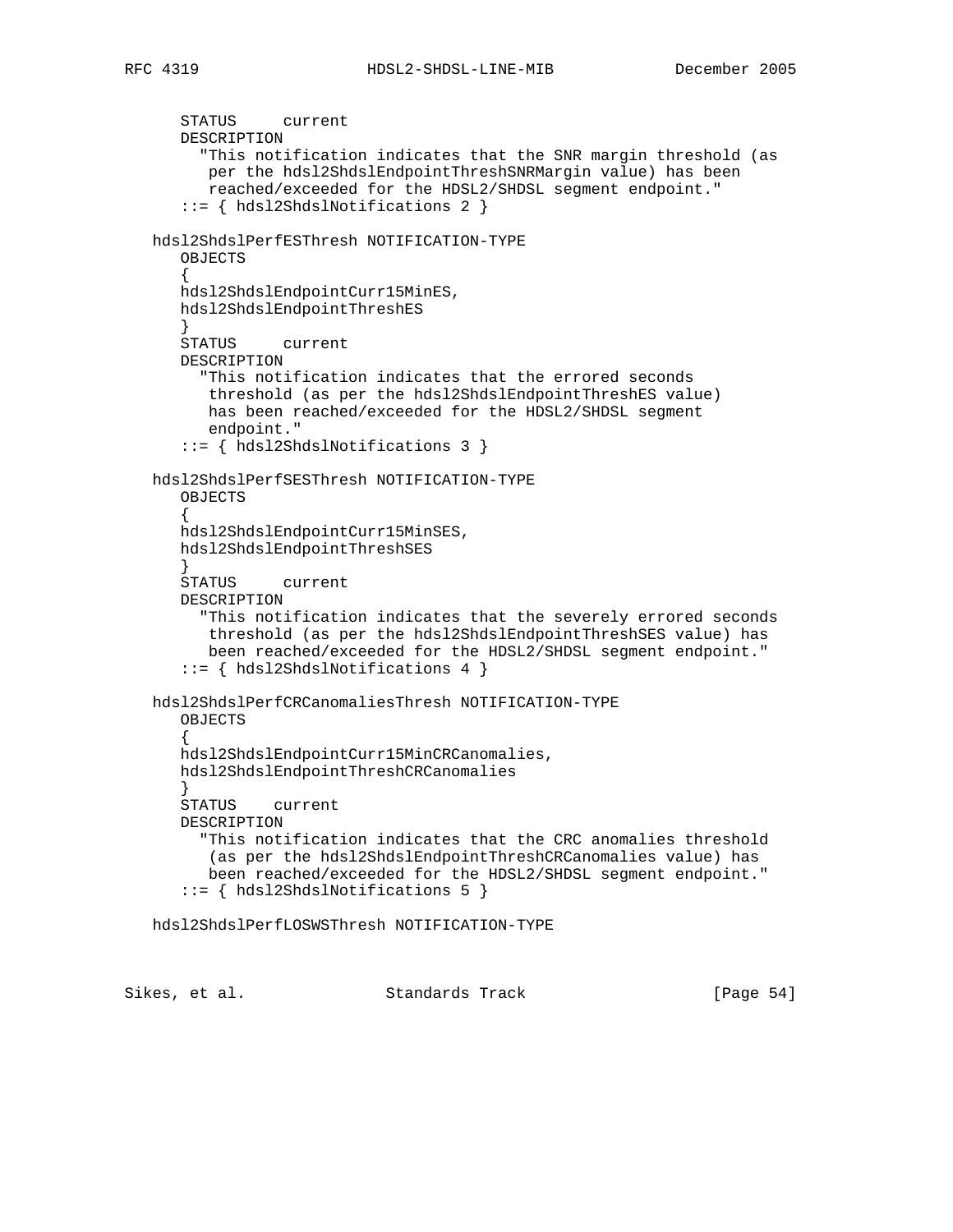```
 OBJECTS
\{ hdsl2ShdslEndpointCurr15MinLOSWS,
      hdsl2ShdslEndpointThreshLOSWS
 }
      STATUS current
      DESCRIPTION
        "This notification indicates that the LOSW Seconds threshold
         (as per the hdsl2ShdslEndpointThreshLOSWS value) has been
         reached/exceeded for the HDSL2/SHDSL segment endpoint."
      ::= { hdsl2ShdslNotifications 6 }
   hdsl2ShdslPerfUASThresh NOTIFICATION-TYPE
      OBJECTS
\{ hdsl2ShdslEndpointCurr15MinUAS,
      hdsl2ShdslEndpointThreshUAS
 }
      STATUS current
      DESCRIPTION
        "This notification indicates that the unavailable seconds
         threshold (as per the hdsl2ShdslEndpointThreshUAS value) has
         been reached/exceeded for the HDSL2/SHDSL segment endpoint."
      ::= { hdsl2ShdslNotifications 7 }
   hdsl2ShdslSpanInvalidNumRepeaters NOTIFICATION-TYPE
      OBJECTS
      {
      hdsl2ShdslSpanConfNumRepeaters
      }
      STATUS current
      DESCRIPTION
        "This notification indicates that a mismatch has been detected
         between the number of repeater/regenerator units configured
         for an HDSL2/SHDSL line via the hdsl2ShdslSpanConfNumRepeaters
         object and the actual number of repeater/regenerator units
         discovered via the EOC."
       ::= { hdsl2ShdslNotifications 8 }
   hdsl2ShdslLoopbackFailure NOTIFICATION-TYPE
      OBJECTS
\{ hdsl2ShdslMaintLoopbackConfig
 }
      STATUS current
      DESCRIPTION
        "This notification indicates that an endpoint maintenance
         loopback command failed for an HDSL2/SHDSL segment."
```
Sikes, et al. Standards Track [Page 55]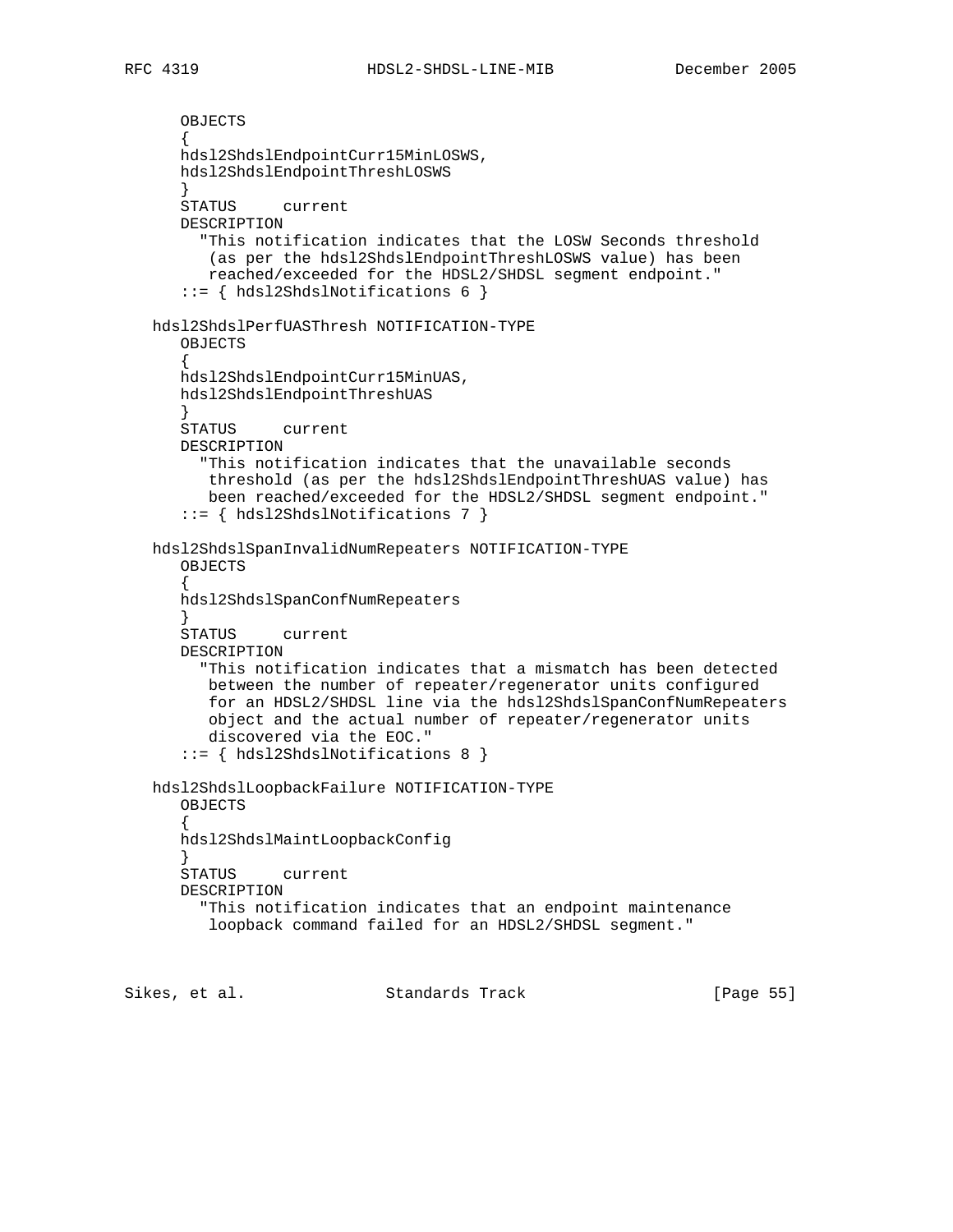```
 ::= { hdsl2ShdslNotifications 9 }
   hdsl2ShdslpowerBackoff NOTIFICATION-TYPE
      OBJECTS
\{ hdsl2ShdslEndpointCurrStatus
      }
      STATUS current
      DESCRIPTION
        "This notification indicates that the bit setting for
         powerBackoff in the hdsl2ShdslEndpointCurrStatus object for
         this endpoint has changed."
      ::= { hdsl2ShdslNotifications 10 }
   hdsl2ShdsldeviceFault NOTIFICATION-TYPE
      OBJECTS
\{ hdsl2ShdslEndpointCurrStatus
 }
      STATUS current
      DESCRIPTION
        "This notification indicates that the bit setting for
         deviceFault in the hdsl2ShdslEndpointCurrStatus object for
         this endpoint has changed."
      ::= { hdsl2ShdslNotifications 11 }
   hdsl2ShdsldcContinuityFault NOTIFICATION-TYPE
      OBJECTS
\{ hdsl2ShdslEndpointCurrStatus
      }
      STATUS current
      DESCRIPTION
        "This notification indicates that the bit setting for
         dcContinuityFault in the hdsl2ShdslEndpointCurrStatus object
         for this endpoint has changed."
      ::= { hdsl2ShdslNotifications 12 }
   hdsl2ShdslconfigInitFailure NOTIFICATION-TYPE
      OBJECTS
\{ hdsl2ShdslEndpointCurrStatus
 }
      STATUS current
      DESCRIPTION
        "This notification indicates that the bit setting for
         configInitFailure in the hdsl2ShdslEndpointCurrStatus object
         for this endpoint has changed."
```
Sikes, et al. Standards Track [Page 56]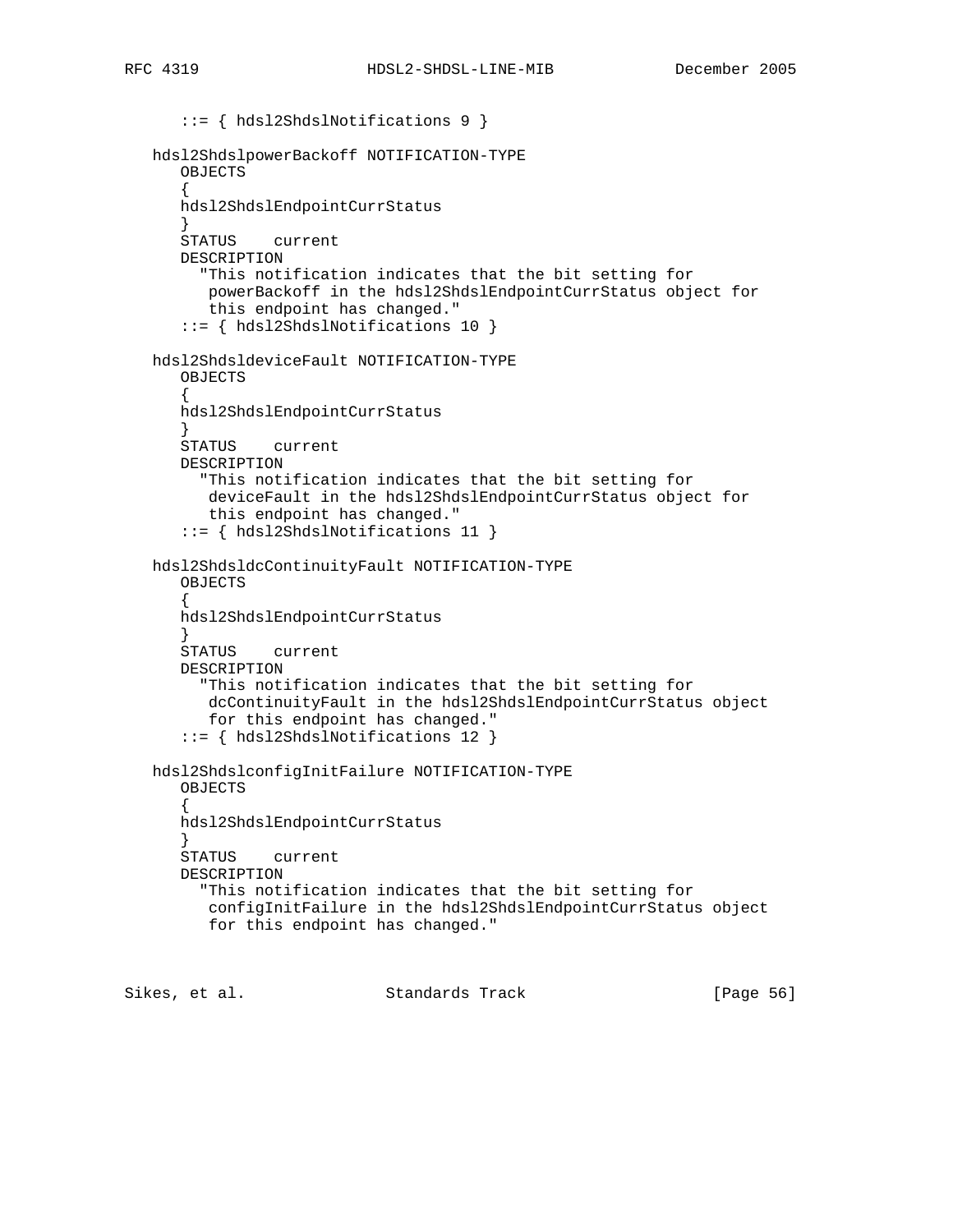```
 ::= { hdsl2ShdslNotifications 13 }
   hdsl2ShdslprotocolInitFailure NOTIFICATION-TYPE
      OBJECTS
\{ hdsl2ShdslEndpointCurrStatus
      }
      STATUS current
      DESCRIPTION
        "This notification indicates that the bit setting for
         protocolInitFailure in the hdsl2ShdslEndpointCurrStatus
         object for this endpoint has changed."
       ::= { hdsl2ShdslNotifications 14 }
   hdsl2ShdslnoNeighborPresent NOTIFICATION-TYPE
      OBJECTS
\{ hdsl2ShdslEndpointCurrStatus
 }
      STATUS current
      DESCRIPTION
        "This notification indicates that the bit setting for
        noNeighborPresent in the hdsl2ShdslEndpointCurrStatus object
         for this endpoint has changed."
       ::= { hdsl2ShdslNotifications 15 }
   hdsl2ShdslLocalPowerLoss NOTIFICATION-TYPE
      OBJECTS
\{ hdsl2ShdslInvVendorID
      }
      STATUS current
      DESCRIPTION
        "This notification indicates impending unit failure due to
        loss of local power (last gasp)."
      ::= { hdsl2ShdslNotifications 16 }
    -- conformance information
- hdsl2ShdslConformance OBJECT IDENTIFIER ::= { hdsl2ShdslMIB 3 }
   hdsl2ShdslGroups OBJECT IDENTIFIER ::=
                { hdsl2ShdslConformance 1 }
   hdsl2ShdslCompliances OBJECT IDENTIFIER ::=
                { hdsl2ShdslConformance 2 }
   -- agent compliance statements
Sikes, et al. Standards Track [Page 57]
```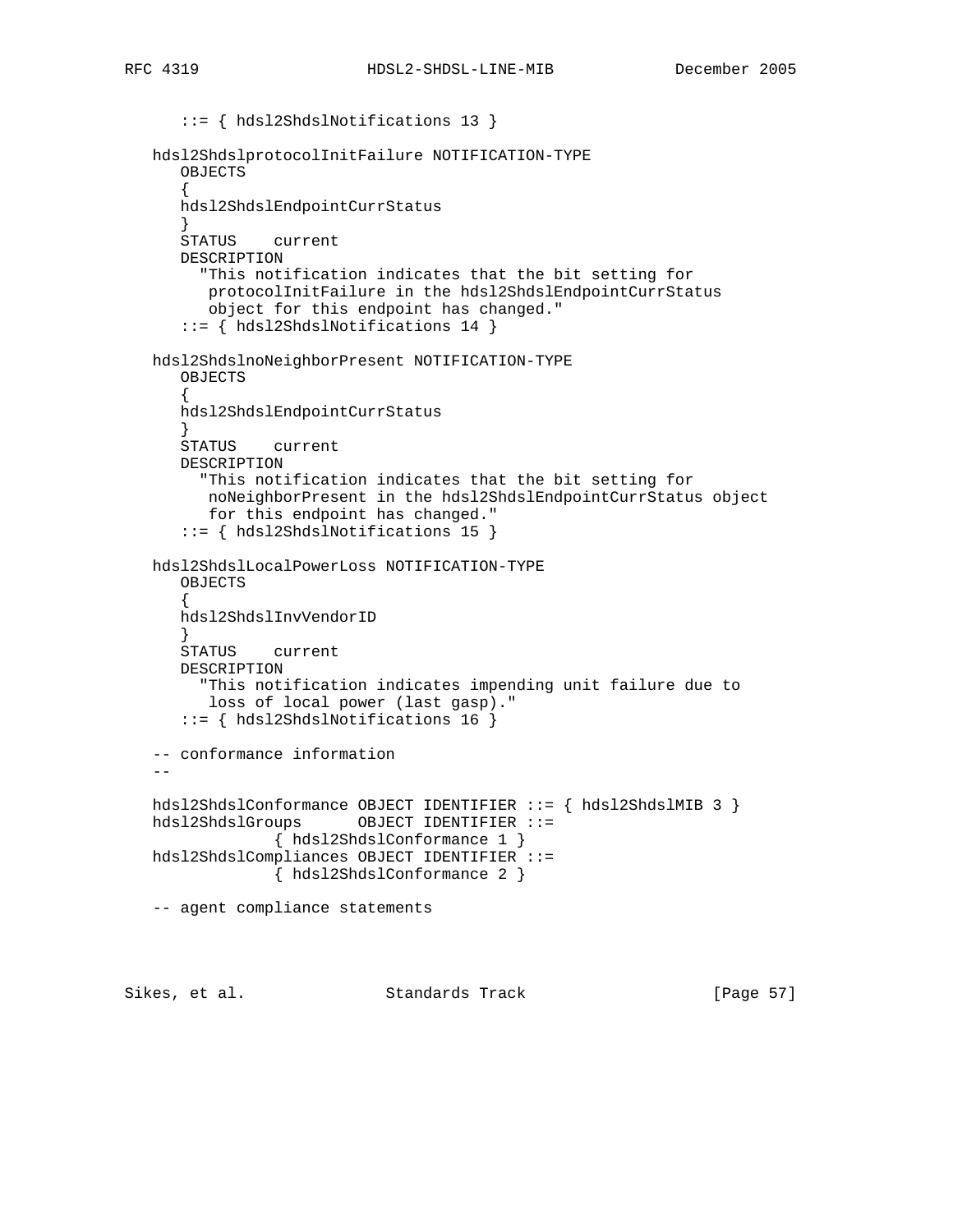```
 hdsl2ShdslLineMibCompliance MODULE-COMPLIANCE
      STATUS deprecated
      DESCRIPTION
         "The compliance statement for SNMP entities that implement
        HDSL2 and SHDSL. The version of SHDSL supported in this
        compliance statement is g.shdsl.
        **** This compliance statement is deprecated. ****"
      MODULE
      MANDATORY-GROUPS
\{ hdsl2ShdslSpanConfGroup,
      hdsl2ShdslSpanStatusGroup,
      hdsl2ShdslInventoryGroup,
      hdsl2ShdslEndpointConfGroup,
      hdsl2ShdslEndpointCurrGroup,
      hdsl2Shdsl15MinIntervalGroup,
      hdsl2Shdsl1DayIntervalGroup,
      hdsl2ShdslMaintenanceGroup,
      hdsl2ShdslEndpointAlarmConfGroup,
      hdsl2ShdslNotificationGroup
      }
   GROUP hdsl2ShdslInventoryShdslGroup
      DESCRIPTION
         "Support for this group is only required for implementations
        supporting SHDSL lines."
   GROUP hdsl2ShdslSpanShdslStatusGroup
      DESCRIPTION
        "Support for this group is only required for implementations
        supporting SHDSL lines."
   GROUP hdsl2ShdslSpanConfProfileGroup
      DESCRIPTION
         "Support for this group is only required for implementations
         supporting SHDSL lines."
   OBJECT hdsl2ShdslSpanConfWireInterface
      SYNTAX INTEGER
\{ twoWire(1),
                  fourWire(2)
 }
      DESCRIPTION
         "An implementation only has to support the range as
        applicable for the original g.shdsl specification defined
        in RFC 3276."
```
Sikes, et al. Standards Track [Page 58]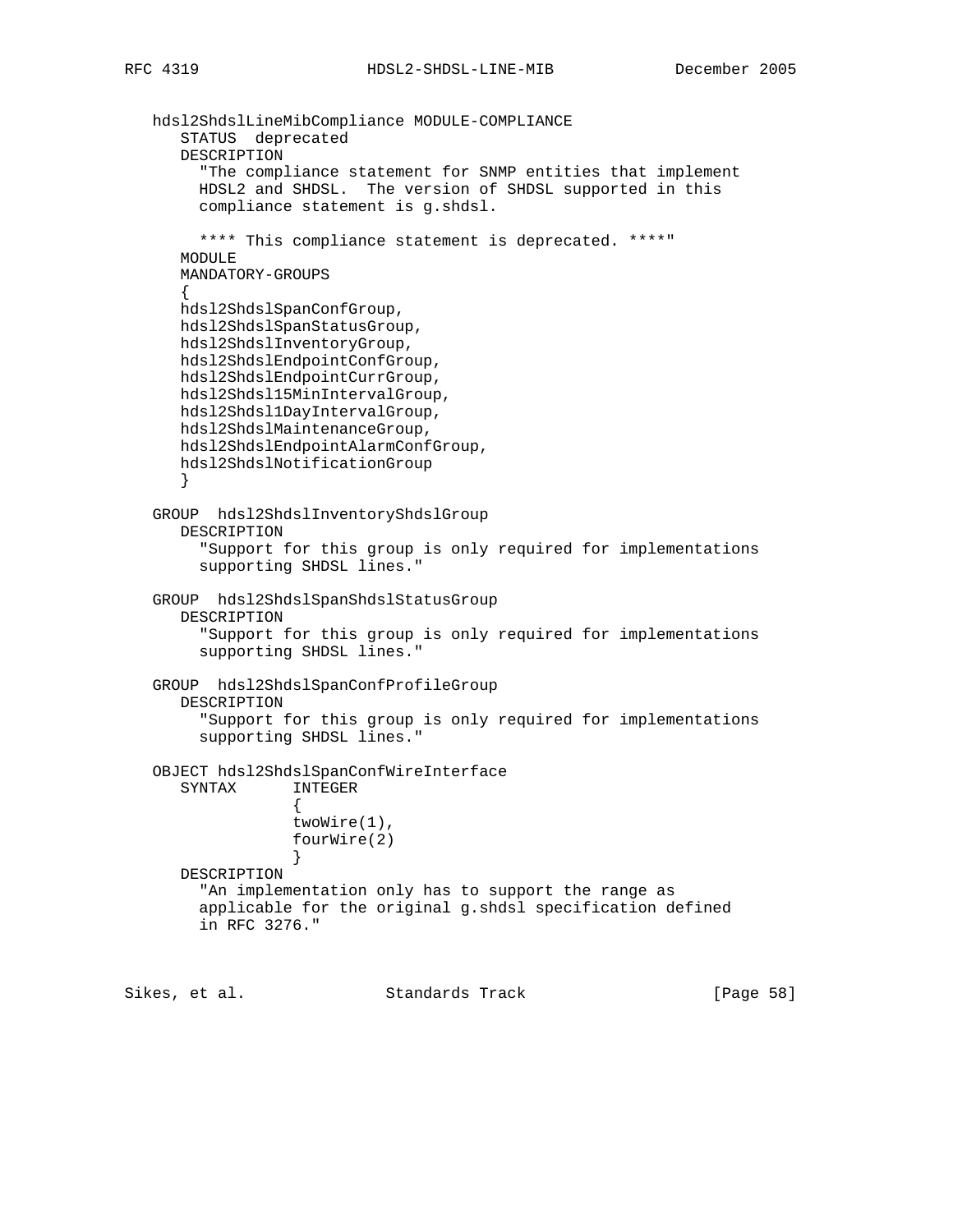OBJECT hdsl2ShdslStatusMaxAttainableLineRate SYNTAX Unsigned32(0..4112000) DESCRIPTION "An implementation only has to support the range as applicable for the original g.shdsl specification defined in RFC 3276." OBJECT hdsl2ShdslStatusActualLineRate SYNTAX Unsigned32(0..4112000) DESCRIPTION "An implementation only has to support the range as applicable for the original g.shdsl specification defined in RFC 3276." OBJECT hdsl2ShdslSpanConfMinLineRate SYNTAX Unsigned32(0..4112000) DESCRIPTION "An implementation only has to support the range as applicable for the original g.shdsl specification defined in RFC 3276." OBJECT hdsl2ShdslSpanConfMaxLineRate SYNTAX Unsigned32(0..4112000) DESCRIPTION "An implementation only has to support the range as applicable for the original g.shdsl specification defined in RFC 3276." ::= { hdsl2ShdslCompliances 1 } hdsl2GshdslbisLineMibCompliance MODULE-COMPLIANCE STATUS current DESCRIPTION "The compliance statement for SNMP entities that implement HDSL2 and SHDSL. The version of SHDSL supported in this compliance statement is g.shdsl.bis." MODULE MANDATORY-GROUPS  $\{$  hdsl2ShdslSpanConfGroup, hdsl2ShdslSpanStatusGroup, hdsl2ShdslInventoryGroup, hdsl2ShdslEndpointConfGroup, hdsl2ShdslEndpointCurrGroup, hdsl2Shdsl15MinIntervalGroup, hdsl2Shdsl1DayIntervalGroup, hdsl2ShdslMaintenanceGroup, hdsl2ShdslEndpointAlarmConfGroup,

Sikes, et al. Standards Track [Page 59]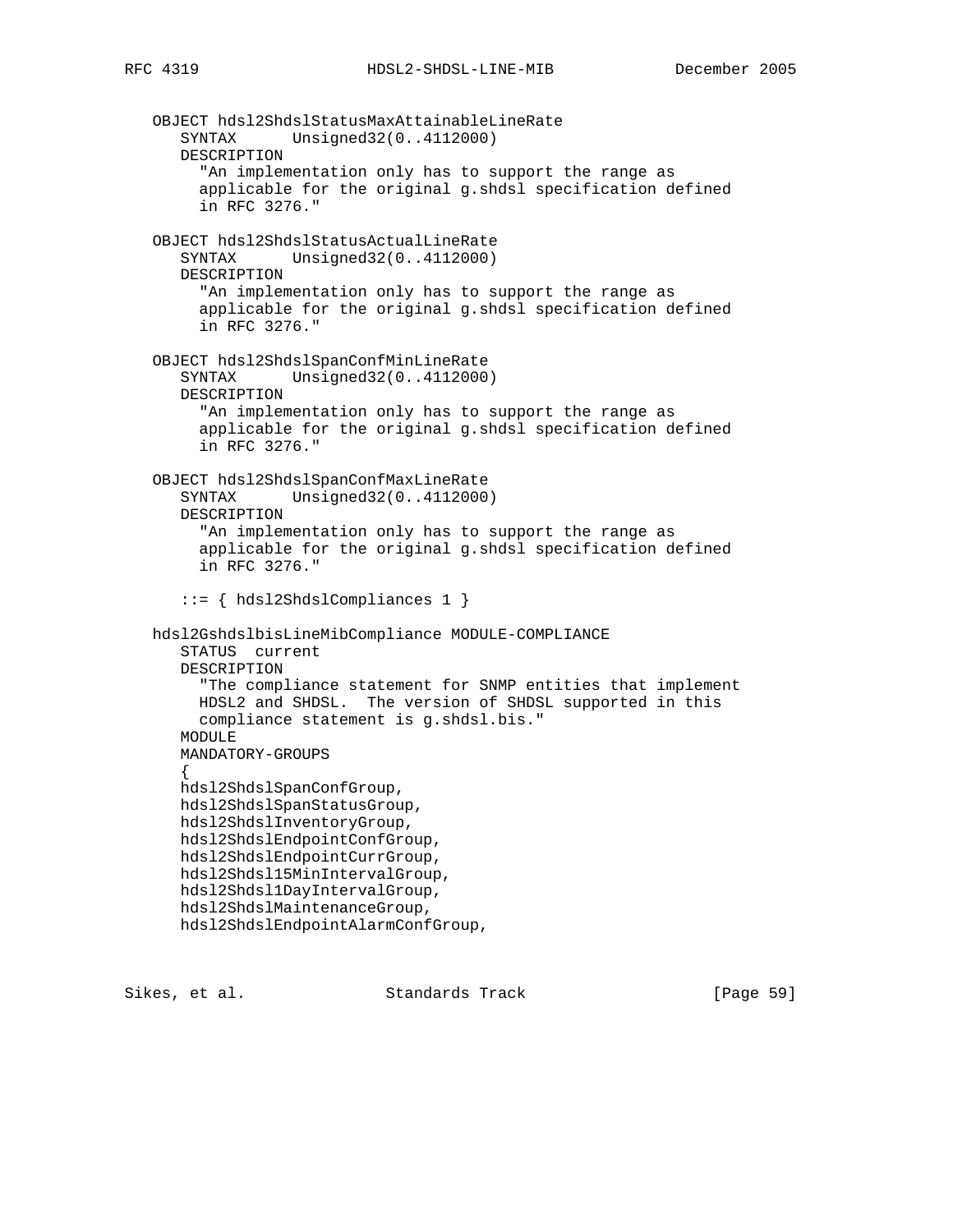```
 hdsl2ShdslNotificationGroup
      }
   GROUP hdsl2ShdslInventoryShdslGroup
      DESCRIPTION
         "Support for this group is only required for implementations
        supporting SHDSL lines."
   GROUP hdsl2ShdslSpanShdslStatusGroup
      DESCRIPTION
         "Support for this group is only required for implementations
         supporting SHDSL lines."
   GROUP hdsl2ShdslSpanConfProfileGroup
      DESCRIPTION
         "Support for this group is only required for implementations
        supporting SHDSL lines."
   GROUP hdsl2ShdslWirePairGroup
      DESCRIPTION
         "Support for this group is only required for implementations
        supporting SHDSL lines."
   GROUP hdsl2ShdslPayloadRateGroup
      DESCRIPTION
        "Support for this group is only required for implementations
        supporting SHDSL lines."
       ::= { hdsl2ShdslCompliances 2 }
   -- units of conformance
 --
   hdsl2ShdslSpanConfGroup OBJECT-GROUP
      OBJECTS
\{ hdsl2ShdslSpanConfNumRepeaters,
      hdsl2ShdslSpanConfProfile,
      hdsl2ShdslSpanConfAlarmProfile
 }
      STATUS current
      DESCRIPTION
        "This group supports objects for configuring span-related
         parameters for HDSL2/SHDSL lines."
      ::= { hdsl2ShdslGroups 1 }
   hdsl2ShdslSpanStatusGroup OBJECT-GROUP
      OBJECTS
```
Sikes, et al. Standards Track [Page 60]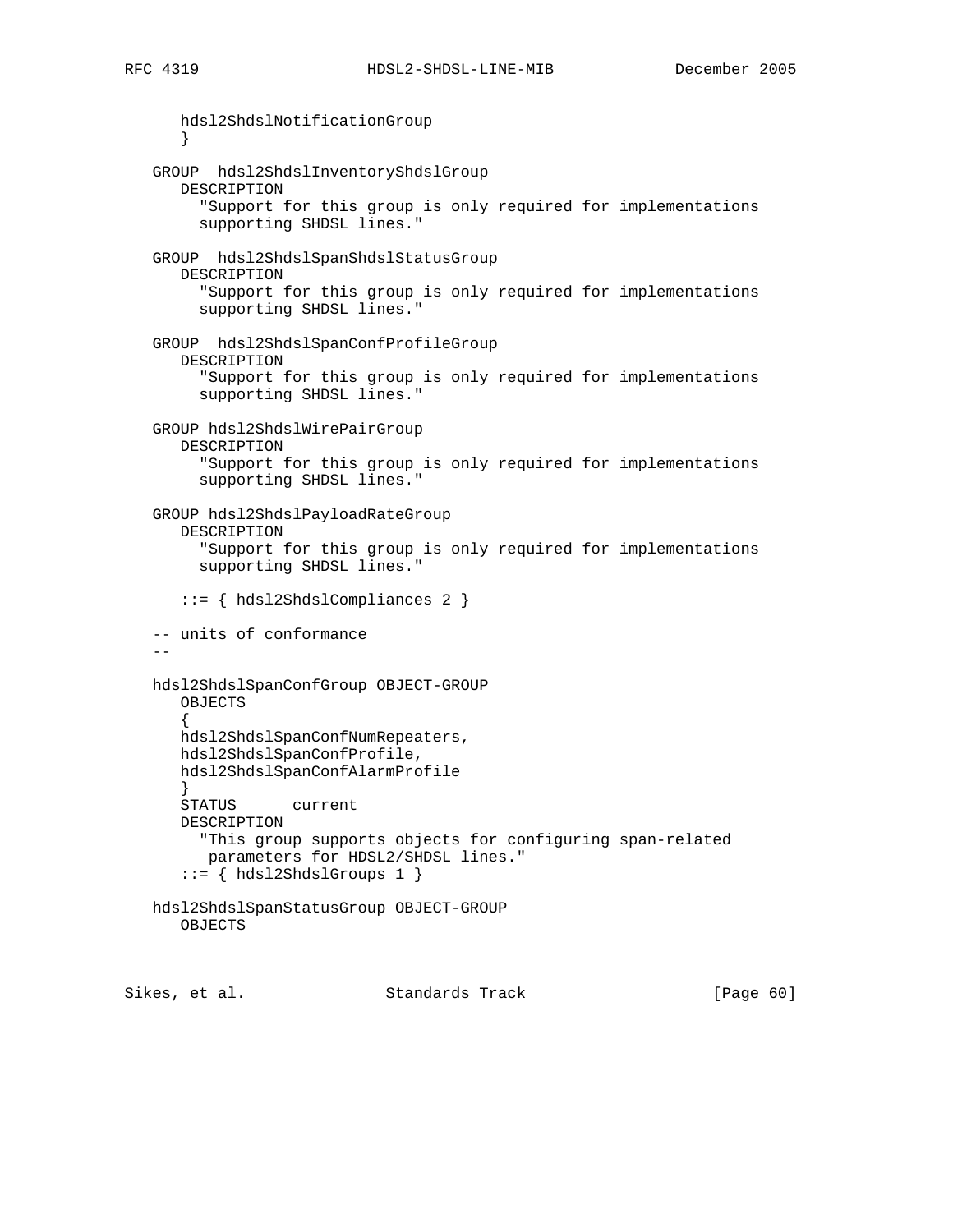```
\{ hdsl2ShdslStatusNumAvailRepeaters
      }
      STATUS current
      DESCRIPTION
        "This group supports objects for retrieving span-related
         status for HDSL2/SHDSL lines."
     ::= \{ hds12Shds1Groups 2 \} hdsl2ShdslInventoryShdslGroup OBJECT-GROUP
      OBJECTS
\{ hdsl2ShdslInvTransmissionModeCapability
 }
      STATUS current
      DESCRIPTION
        "This group supports objects for retrieving SHDSL-specific
         inventory information."
      ::= { hdsl2ShdslGroups 3 }
   hdsl2ShdslSpanShdslStatusGroup OBJECT-GROUP
      OBJECTS
\{ hdsl2ShdslStatusMaxAttainableLineRate,
      hdsl2ShdslStatusActualLineRate,
      hdsl2ShdslStatusTransmissionModeCurrent
 }
      STATUS current
      DESCRIPTION
        "This group supports objects for retrieving SHDSL-specific
         span-related status."
     ::= \{ hds12Shds1Groups 4 \} hdsl2ShdslInventoryGroup OBJECT-GROUP
      OBJECTS
\{ hdsl2ShdslInvVendorID,
      hdsl2ShdslInvVendorModelNumber,
      hdsl2ShdslInvVendorSerialNumber,
      hdsl2ShdslInvVendorEOCSoftwareVersion,
      hdsl2ShdslInvStandardVersion,
      hdsl2ShdslInvVendorListNumber,
      hdsl2ShdslInvVendorIssueNumber,
      hdsl2ShdslInvVendorSoftwareVersion,
      hdsl2ShdslInvEquipmentCode,
      hdsl2ShdslInvVendorOther
 }
      STATUS current
```
Sikes, et al. Standards Track [Page 61]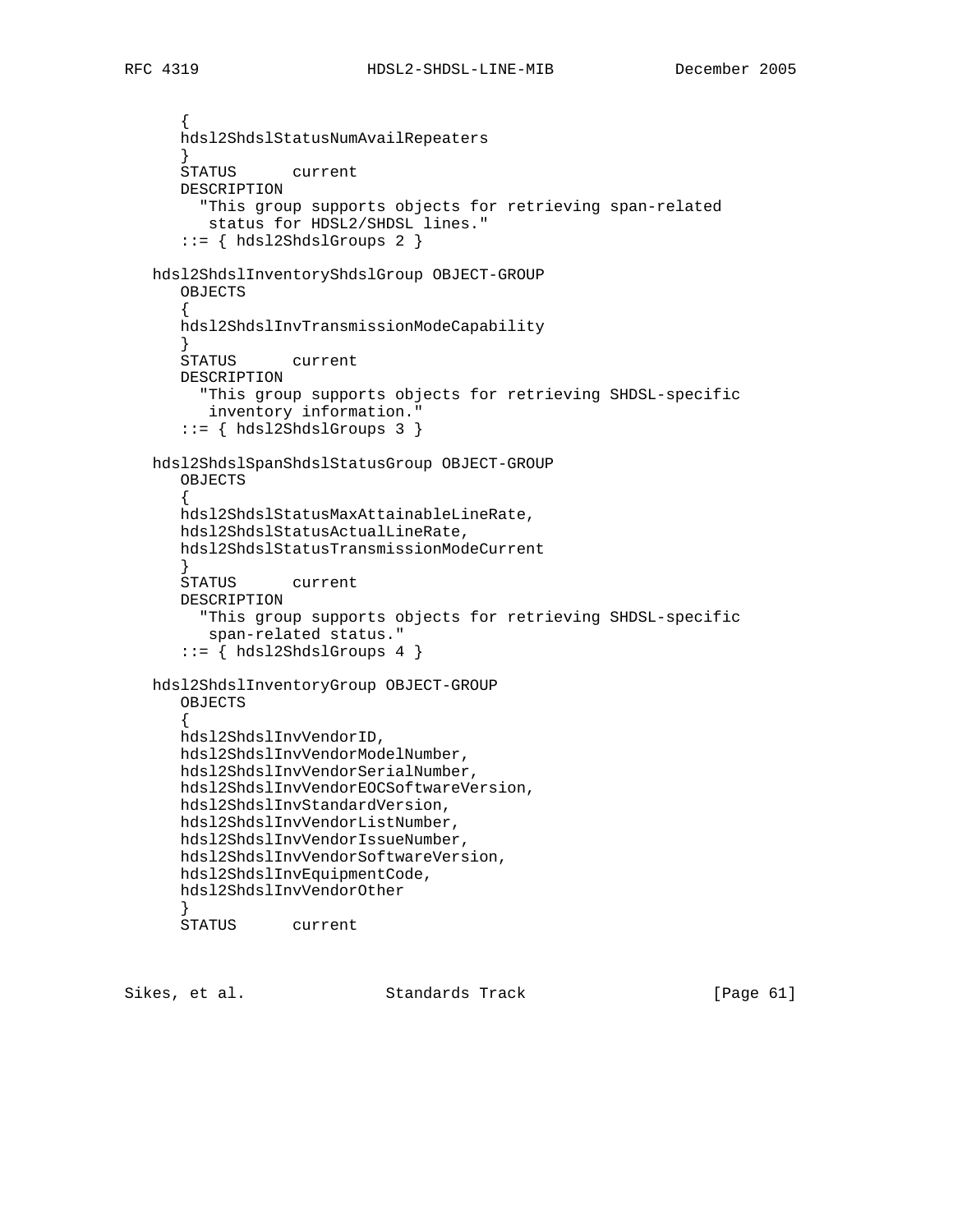```
 DESCRIPTION
         "This group supports objects that provide unit inventory
         information about the units in HDSL2/SHDSL lines."
       ::= { hdsl2ShdslGroups 5 }
   hdsl2ShdslEndpointConfGroup OBJECT-GROUP
       OBJECTS
       {
      hdsl2ShdslEndpointCurrAtn
       }
      STATUS current
      DESCRIPTION
         "This group supports objects for configuring parameters for
         segment endpoints in HDSL2/SHDSL lines."
      ::= { hdsl2ShdslGroups 6 }
   hdsl2ShdslEndpointCurrGroup OBJECT-GROUP
      OBJECTS
\{ hdsl2ShdslEndpointCurrAtn,
      hdsl2ShdslEndpointCurrSnrMgn,
      hdsl2ShdslEndpointCurrStatus,
      hdsl2ShdslEndpointES,
      hdsl2ShdslEndpointSES,
      hdsl2ShdslEndpointCRCanomalies,
      hdsl2ShdslEndpointLOSWS,
      hdsl2ShdslEndpointUAS,
      hdsl2ShdslEndpointCurr15MinTimeElapsed,
      hdsl2ShdslEndpointCurr15MinES,
      hdsl2ShdslEndpointCurr15MinSES,
      hdsl2ShdslEndpointCurr15MinCRCanomalies,
      hdsl2ShdslEndpointCurr15MinLOSWS,
      hdsl2ShdslEndpointCurr15MinUAS,
      hdsl2ShdslEndpointCurr1DayTimeElapsed,
      hdsl2ShdslEndpointCurr1DayES,
      hdsl2ShdslEndpointCurr1DaySES,
      hdsl2ShdslEndpointCurr1DayCRCanomalies,
      hdsl2ShdslEndpointCurr1DayLOSWS,
      hdsl2ShdslEndpointCurr1DayUAS
 }
      STATUS current
      DESCRIPTION
        "This group supports objects that provide current status and
         performance measurements relating to segment endpoints in
         HDSL2/SHDSL lines."
       ::= { hdsl2ShdslGroups 7 }
   hdsl2Shdsl15MinIntervalGroup OBJECT-GROUP
```
Sikes, et al. Standards Track [Page 62]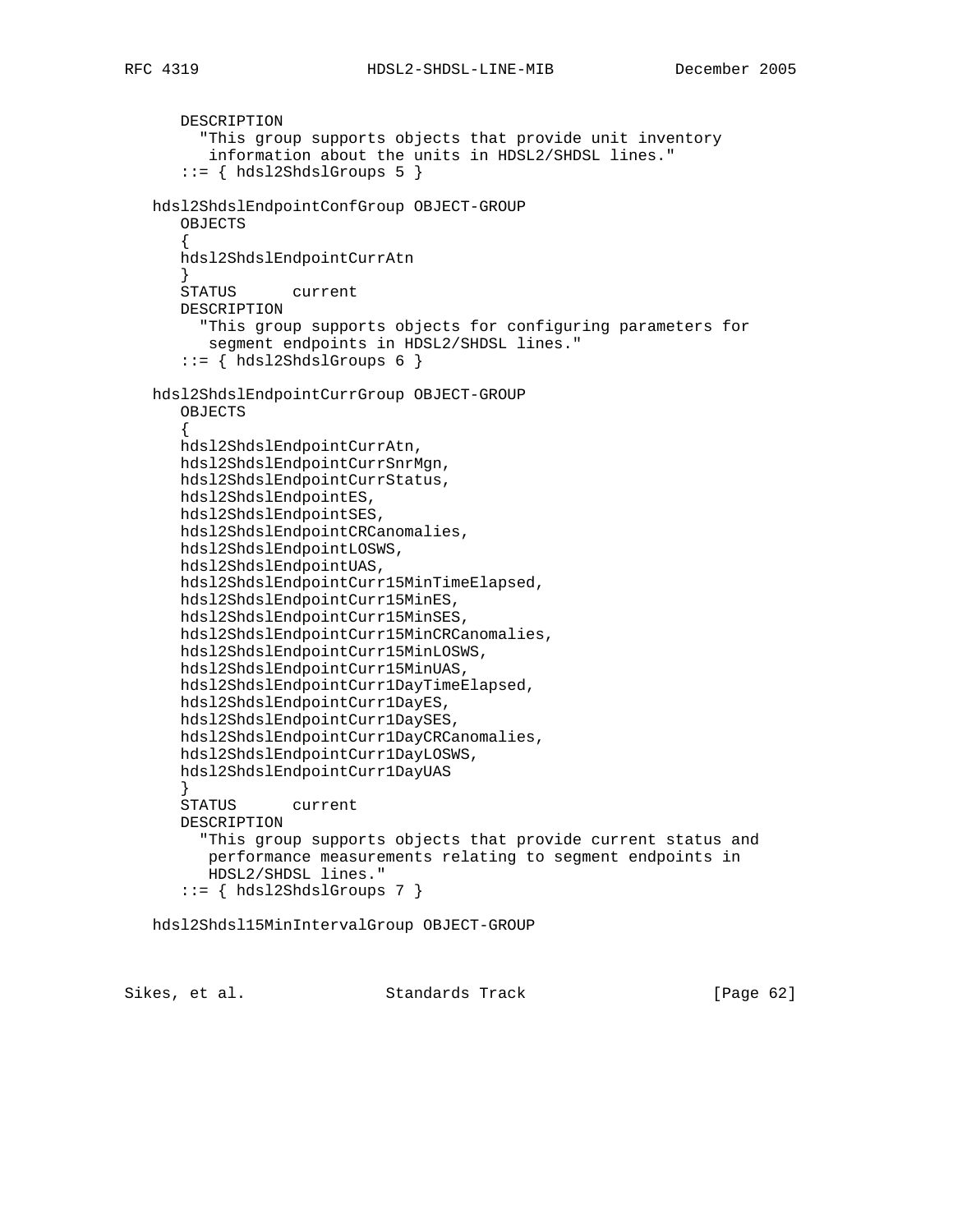```
 OBJECTS
       {
      hdsl2Shdsl15MinIntervalES,
      hdsl2Shdsl15MinIntervalSES,
      hdsl2Shdsl15MinIntervalCRCanomalies,
      hdsl2Shdsl15MinIntervalLOSWS,
      hdsl2Shdsl15MinIntervalUAS
      }
      STATUS current
      DESCRIPTION
        "This group supports objects that maintain historic
         performance measurements relating to segment endpoints in
         HDSL2/SHDSL lines in 15-minute intervals."
      ::= { hdsl2ShdslGroups 8 }
   hdsl2Shdsl1DayIntervalGroup OBJECT-GROUP
      OBJECTS
\{ hdsl2Shdsl1DayIntervalMoniSecs,
      hdsl2Shdsl1DayIntervalES,
      hdsl2Shdsl1DayIntervalSES,
      hdsl2Shdsl1DayIntervalCRCanomalies,
      hdsl2Shdsl1DayIntervalLOSWS,
      hdsl2Shdsl1DayIntervalUAS
      }
      STATUS current
      DESCRIPTION
         "This group supports objects that maintain historic
         performance measurements relating to segment endpoints in
         HDSL2/SHDSL lines in 1-day intervals."
       ::= { hdsl2ShdslGroups 9 }
   hdsl2ShdslMaintenanceGroup OBJECT-GROUP
      OBJECTS
\{ hdsl2ShdslMaintLoopbackConfig,
      hdsl2ShdslMaintTipRingReversal,
      hdsl2ShdslMaintPowerBackOff,
      hdsl2ShdslMaintSoftRestart,
      hdsl2ShdslMaintLoopbackTimeout,
      hdsl2ShdslMaintUnitPowerSource
 }
      STATUS current
      DESCRIPTION
        "This group supports objects that provide support for
         maintenance actions for HDSL2/SHDSL lines."
     ::= { hdsl2ShdslGroups 10 }
```
Sikes, et al. Standards Track [Page 63]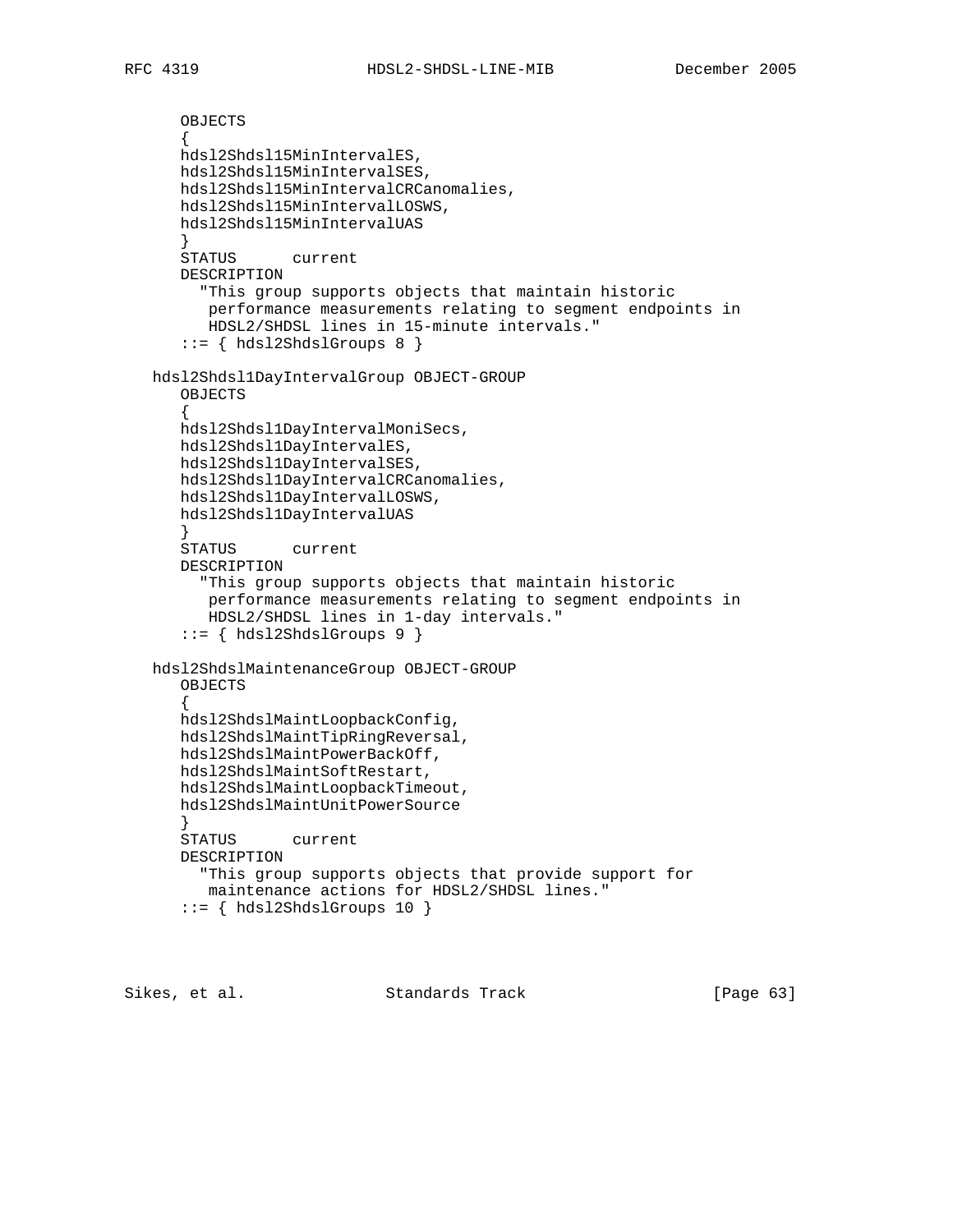```
 hdsl2ShdslEndpointAlarmConfGroup OBJECT-GROUP
      OBJECTS
       {
      hdsl2ShdslEndpointAlarmConfProfile,
      hdsl2ShdslEndpointThreshLoopAttenuation,
      hdsl2ShdslEndpointThreshSNRMargin,
      hdsl2ShdslEndpointThreshES,
      hdsl2ShdslEndpointThreshSES,
      hdsl2ShdslEndpointThreshCRCanomalies,
      hdsl2ShdslEndpointThreshLOSWS,
      hdsl2ShdslEndpointThreshUAS,
      hdsl2ShdslEndpointAlarmConfProfileRowStatus
 }
      STATUS current
      DESCRIPTION
         "This group supports objects that allow configuration of alarm
         thresholds for various performance parameters for HDSL2/SHDSL
         lines."
       ::= { hdsl2ShdslGroups 11 }
   hdsl2ShdslNotificationGroup NOTIFICATION-GROUP
      NOTIFICATIONS
\{ hdsl2ShdslLoopAttenCrossing,
      hdsl2ShdslSNRMarginCrossing,
      hdsl2ShdslPerfESThresh,
      hdsl2ShdslPerfSESThresh,
      hdsl2ShdslPerfCRCanomaliesThresh,
      hdsl2ShdslPerfLOSWSThresh,
      hdsl2ShdslPerfUASThresh,
      hdsl2ShdslSpanInvalidNumRepeaters,
      hdsl2ShdslLoopbackFailure,
      hdsl2ShdslpowerBackoff,
      hdsl2ShdsldeviceFault,
      hdsl2ShdsldcContinuityFault,
      hdsl2ShdslconfigInitFailure,
      hdsl2ShdslprotocolInitFailure,
      hdsl2ShdslnoNeighborPresent,
      hdsl2ShdslLocalPowerLoss
 }
      STATUS current
      DESCRIPTION
        "This group supports notifications of significant conditions
         associated with HDSL2/SHDSL lines."
     ::= { hdsl2ShdslGroups 12 }
   hdsl2ShdslSpanConfProfileGroup OBJECT-GROUP
      OBJECTS
```
Sikes, et al. Standards Track [Page 64]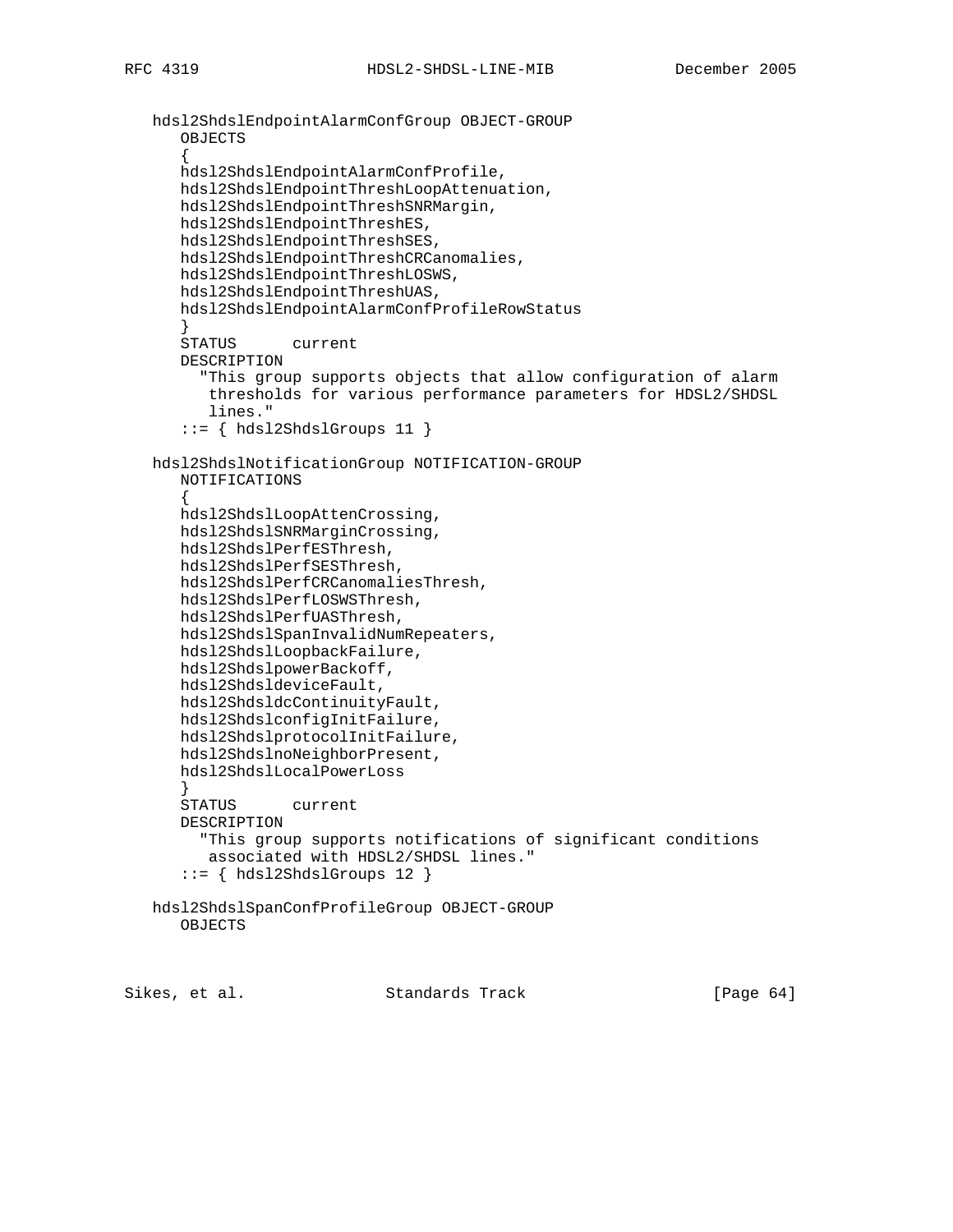```
\{ hdsl2ShdslSpanConfWireInterface,
      hdsl2ShdslSpanConfMinLineRate,
      hdsl2ShdslSpanConfMaxLineRate,
      hdsl2ShdslSpanConfPSD,
      hdsl2ShdslSpanConfTransmissionMode,
      hdsl2ShdslSpanConfRemoteEnabled,
      hdsl2ShdslSpanConfPowerFeeding,
      hdsl2ShdslSpanConfCurrCondTargetMarginDown,
      hdsl2ShdslSpanConfWorstCaseTargetMarginDown,
      hdsl2ShdslSpanConfCurrCondTargetMarginUp,
      hdsl2ShdslSpanConfWorstCaseTargetMarginUp,
      hdsl2ShdslSpanConfUsedTargetMargins,
      hdsl2ShdslSpanConfReferenceClock,
      hdsl2ShdslSpanConfLineProbeEnable,
      hdsl2ShdslSpanConfProfileRowStatus
 }
      STATUS current
      DESCRIPTION
        "This group supports objects that constitute configuration
         profiles for configuring span-related parameters in SHDSL
         lines."
       ::= { hdsl2ShdslGroups 13 }
   hdsl2ShdslWirePairGroup OBJECT-GROUP
      OBJECTS
      {
      hdsl2ShdslEndpointCurrTipRingReversal,
      hdsl2ShdslEndpointCurrActivationState
      }
      STATUS current
      DESCRIPTION
        "This group supports objects that provide the status
         of SHDSL-specific wire pairs."
      ::= { hdsl2ShdslGroups 14 }
   hdsl2ShdslPayloadRateGroup OBJECT-GROUP
      OBJECTS
\{ hdsl2ShdslStatusMaxAttainablePayloadRate,
      hdsl2ShdslStatusActualPayloadRate
 }
      STATUS current
      DESCRIPTION
        "This group supports objects for retrieving payload rates
         that exclude any framing overhead."
      ::= { hdsl2ShdslGroups 15 }
```
Sikes, et al. Standards Track [Page 65]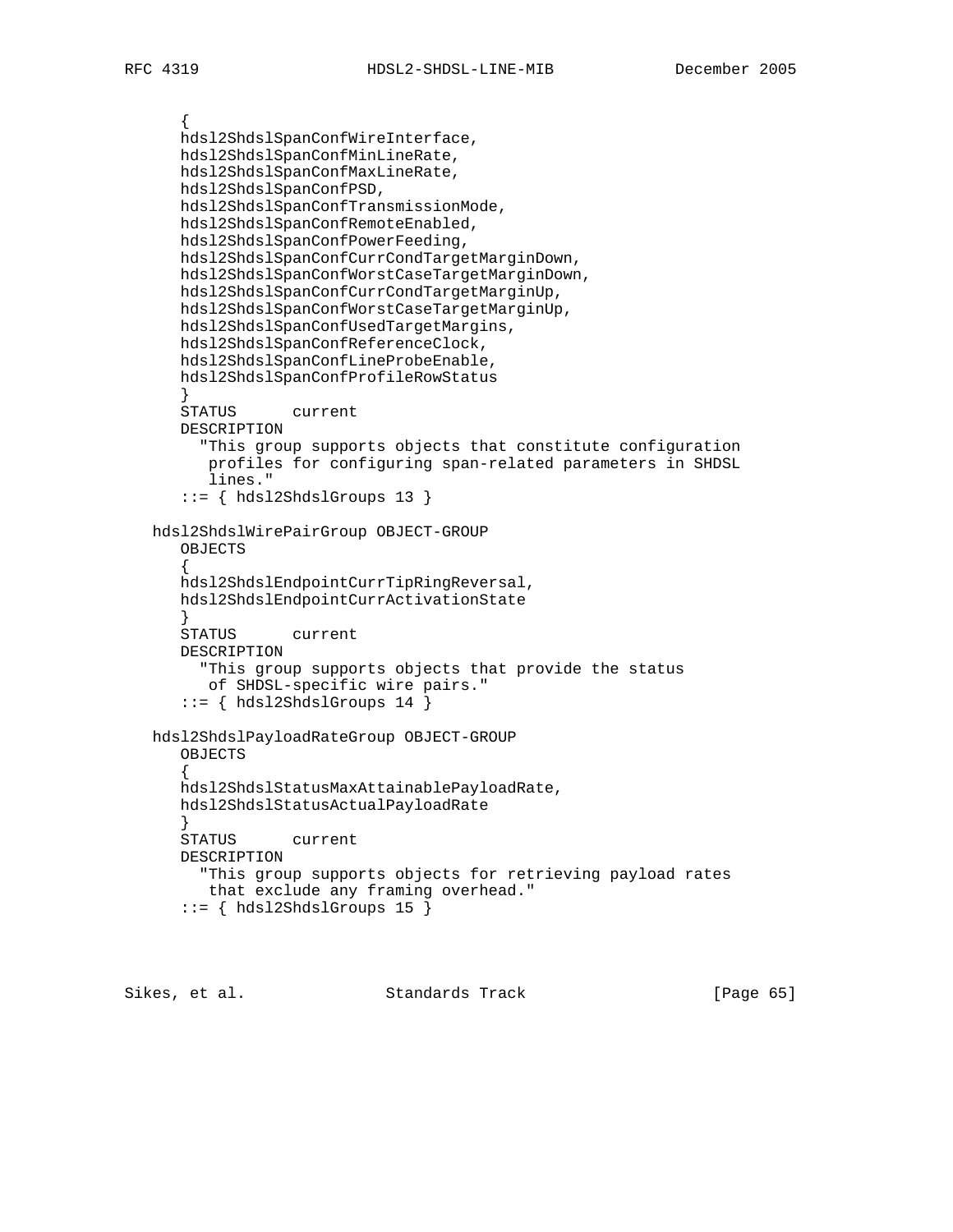END

4. Implementation Analysis

 A management application that supports RFC 3276 could mistakenly flag a unit that responds with a rate or wire pair that exceeds the ranges and/or enumerations specified in RFC 3276. For example, a G.shdsl.bis line with four wire pairs would report statistics for wire pairs that do not exist in RFC 3276. That is, a GET-NEXT request issues with the object identifier:

hdsl2ShdslEndpointCurrAtn.1.1.1.2

might return

hdsl2ShdslEndpointCurrAtn.1.1.1.3 = 0

with a G.shdsl.bis unit and

hdsl2ShdslEndpointCurrSnrMgn.1.1.1.1 = 0

with an HDSL2 unit as these objects are indexed by

 INDEX { ifIndex, hdsl2ShdslInvIndex, hdsl2ShdslendpointSide, hdsl2ShdslEndpointWirePair }

 A management application intended to manage G.shdsl.bis agents SHOULD be modified to accept this sequence.

 One should note that this same unmodified management application is still capable of managing G.shdsl.bis agents albeit to the degree of G.SHDSL (non-bis) limitations. That is, it can create and monitor configurations limited to two wire pairs with an upper-rate limit of 4112000 bits/second.

5. Security Considerations

 There are a number of management objects defined in this MIB module with a MAX-ACCESS clause of read-write and/or read-create. Such objects may be considered sensitive or vulnerable in some network environments. The support for SET operations in a non-secure environment without proper protection can have a negative effect on network operations. These are the tables and objects and their sensitivity/vulnerability:

Sikes, et al. Standards Track [Page 66]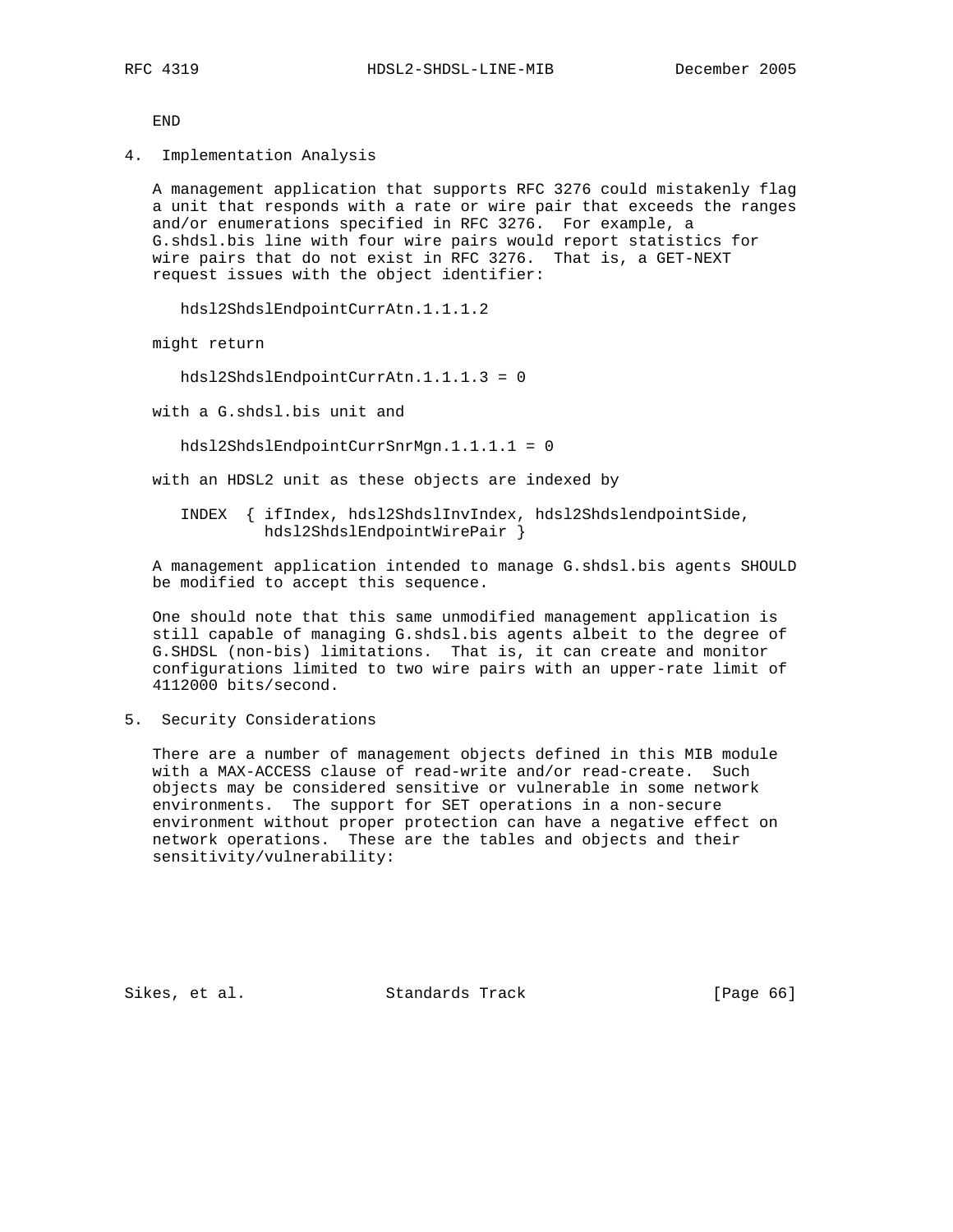- - o hdsl2ShdslSpanConfTable

 The table consists of the following objects that support SET operations:

- \* hdsl2ShdslSpanConfNumRepeaters
- \* hdsl2ShdslSpanConfProfile
- \* hdsl2ShdslSpanConfAlarmProfile

 Unauthorized changes to hdsl2ShdslSpanConfNumRepeaters could result in an hdsl2ShdslSpanInvalidNumRepeaters notification. Note the discussion on hdsl2ShdslSpanInvalidNumRepeaters in the Notifications section above.

 Unauthorized changes to hdsl2ShdslSpanConfProfile could have an adverse operational effect on a span. Reference the hdsl2ShdslSpanConfProfileTable discussion below.

 Unauthorized changes to hdsl2ShdslSpanConfAlarmProfile could have a contrary effect on notifications. Reference the hdsl2ShdslEndpointAlarmConfProfileTable discussion below.

o hdsl2ShdslEndpointConfTable

 This table contains one object, hdsl2ShdslEndpointAlarmConfProfile, that supports SET operations. Unauthorized changes could have an undesirable notifications. Reference the hdsl2ShdslEndpointAlarmConfProfileTable discussion below.

o hdsl2ShdslEndpointMaintTable

 The table consists of the following objects that support SET operations:

- \* hdsl2ShdslMaintLoopbackConfig
- \* hdsl2ShdslMaintPowerBackoff
- \* hdsl2ShdslMaintSoftRestart

 Unauthorized changes to hdsl2ShdslMaintLoopbackConfig could prevent end-to-end data transfer due to an activation of a loopback.

 Unauthorized changes to hdsl2ShdslMaintPowerBackoff could result in an increased in bundle interference.

Sikes, et al. Standards Track [Page 67]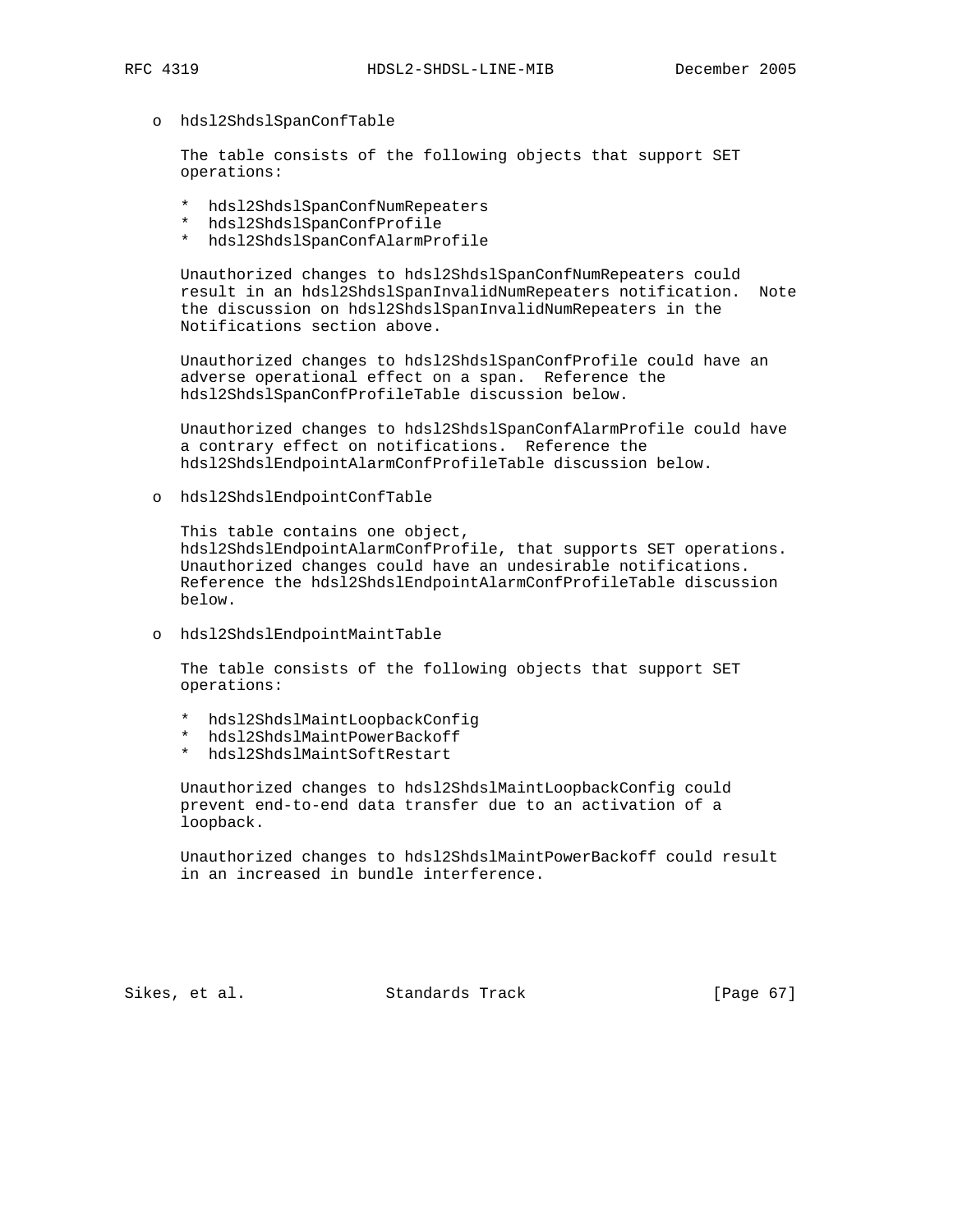Unauthorized changes to hdsl2ShdslMaintSoftRestart could result in a temporary interruption of end-to-end data transfer as the result of the triggering of a soft restart.

o hdsl2ShdslUnitMaintTable

 This table contains one object, hdsl2ShdslMaintLoopbackTimeout, that supports SET operations. An unauthorized change to this object could result in the timeout value for loopbacks being increased, decreased, or disabled.

o hdsl2ShdslSpanConfProfileTable

 The table consists of the following objects that support SET operations:

- \* hdsl2ShdslSpanConfWireInterface
- \* hdsl2ShdslSpanConfMinLineRate
- \* hdsl2ShdslSpanConfMaxLineRate
- \* hdsl2ShdslSpanConfPSD
- \* hdsl2ShdslSpanConfTransmissionMode
- \* hdsl2ShdslSpanConfRemoteEnabled
- \* hdsl2ShdslSpanConfPowerFeeding
- \* hdsl2ShdslSpanConfCurrCondTargetMarginDown
- \* hdsl2ShdslSpanConfWorstCaseTargetMarginDown
- \* hdsl2ShdslSpanConfCurrCondTargetMarginUp
- \* hdsl2ShdslSpanConfWorstCaseTargetMarginUp
- hdsl2ShdslSpanConfUsedTargetMargins
- hdsl2ShdslSpanConfReferenceClock
- hdsl2ShdslSpanConfLineProbeEnable
- \* hdsl2ShdslSpanConfProfileRowStatus

 Setting any of the objects to an incorrect value could have an adverse operational effect on a span.

 Unauthorized changes to the hdsl2ShdslSpanConfWireInterface could result in the failure of a span to achieve activation to a state that would permit data flow. For example, setting this object to six-wire or eight-wire operation when one of the units in the span only supports two-wire or four-wire operation would likely prevent an expected end-to-end data transfer capability.

 Unauthorized changes to hdsl2ShdslSpanConfMinLineRate or hdsl2ShdslSpanConfMaxLineRate could have an adverse effect on performance. The range of allowable line rates could be altered such that the span may not be able to train to a line rate that

Sikes, et al. Standards Track [Page 68]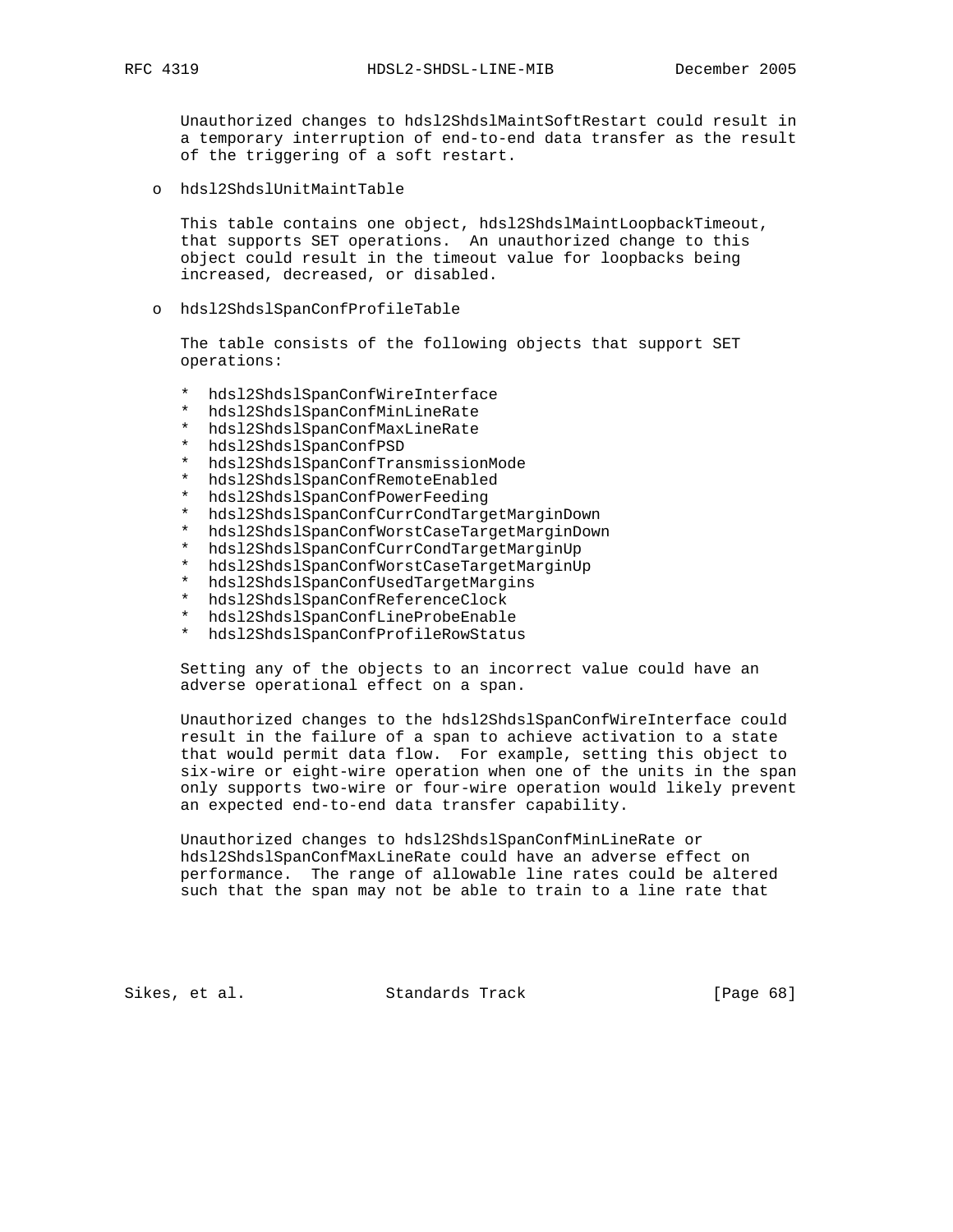would permit any end-user data to traverse the span or the span could train to a line rate that is either greater than or less than the line rate that the provider has pledged.

 Unauthorized changes to hdsl2ShdslSpanConfPSD or hdsl2ShdslSpanConfTransmissionMode could have a detrimental effect on loop reach, performance, or spectral compatibility.

 Unauthorized changes to hdsl2ShdslSpanConfRemoteEnable could alter the remote management ability of units.

 Unauthorized changes to hdsl2ShdslSpanConfPowerFeeding could shutdown units that are expected to be fed power remotely. Changing the configuration such that wetting current is not supplied may result in corrosion of electrical contacts.

 Unauthorized changes to hdsl2ShdslSpanConfCurrCondTargetMarginDown, hdsl2ShdslSpanConfWorstCaseTargetMarginDown, hdsl2ShdslSpanConfCurrCondTargetMarginUp, hdsl2ShdslSpanConfWorstCaseTargetMarginUp, or hdsl2ShdslSpanConfUsedTargetMargins could result in invalid parameters used to determine if a data rate can be supported under current and worst-case noise.

 Unauthorized changes to hdsl2ShdslSpanConfReferenceClock could result in the selection of a clock source that might either prevent any data from being transferred or impair data transfer. In addition, an increase in CRC anomalies may be experienced.

 Unauthorized changes to hdsl2ShdslSpanConfLineProbeEnable could have a negative effect on selecting the optimum rate or power level based on current line conditions.

 Unauthorized changes to row status could result in unwanted profiles being created or brought into service. Also, changes to the row status could result in profiles being inadvertently deleted or taken out of service.

o hdsl2ShdslEndpointAlarmConfProfileTable

 The table consists of the following objects that support SET operations:

- \* hdsl2ShdslEndpointThreshLoopAttenuation
- \* hdsl2ShdslEndpointThreshSNRMargin
- \* hdsl2ShdslEndpointThreshES
- \* hdsl2ShdslEndpointThreshSES

Sikes, et al. Standards Track [Page 69]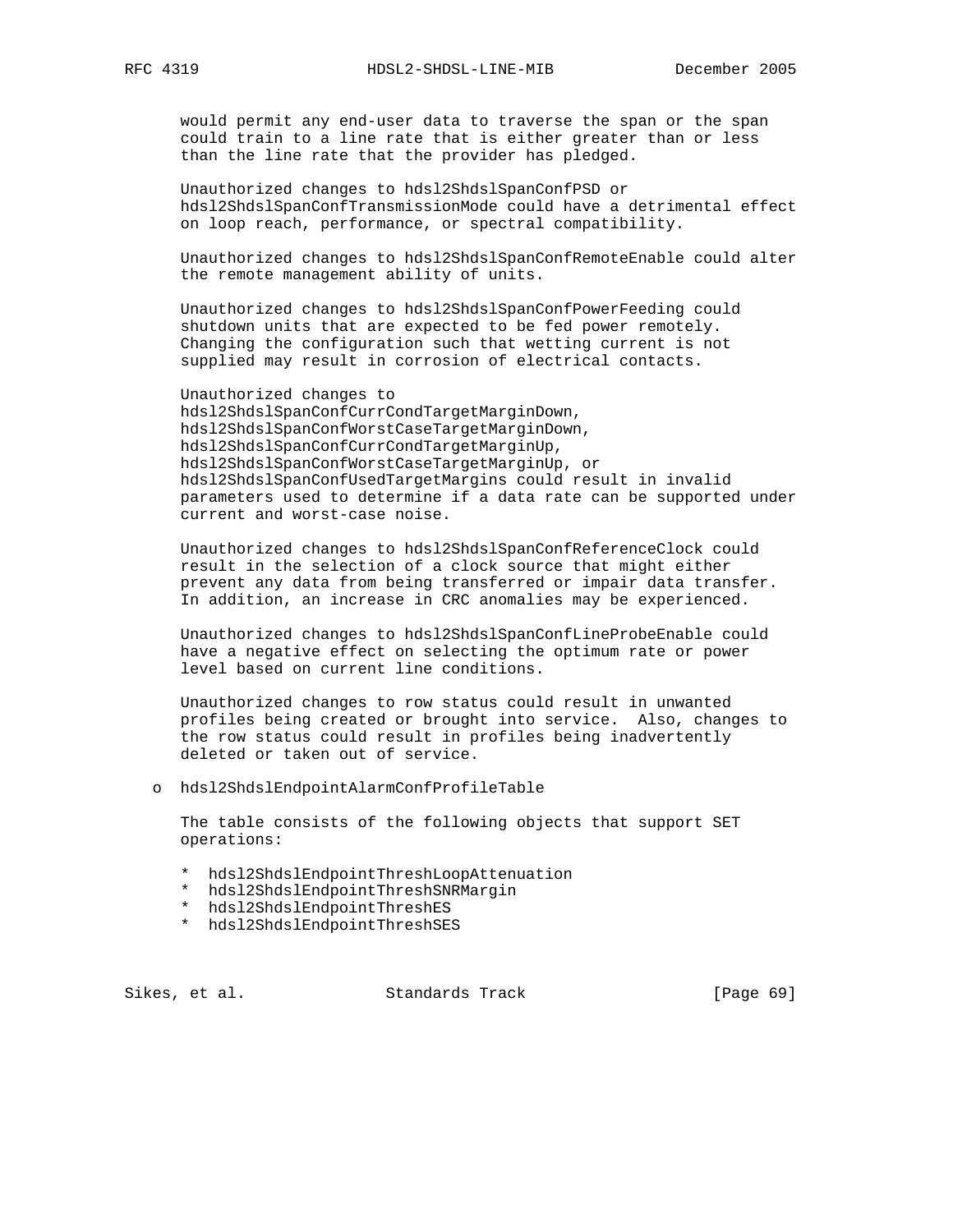- \* hdsl2ShdslEndpointThreshCRCanomalies
- \* hdsl2ShdslEndpointThreshLOSWS
- \* hdsl2ShdslEndpointThreshUAS
- \* hdsl2ShdslEndpointAlarmConfProfileRowStatus

 Increasing any of the threshold values could result in a notification being suppressed or deferred. Setting a threshold to 0 could result in a notification being suppressed. Suppressing or deferring a notification could prevent the timely delivery of important diagnostic information. Decreasing any of the threshold values could result in a notification being sent from the network falsely reporting a threshold crossing.

 Changing a threshold value could also have an impact on the amount of notifications the agent sends. This document adds a paragraph, which was not in RFC 3276 [RFC3276], to the Notifications section that provides general guidance to the rate limiting of notifications. Agent implementations not adhering to the rate limiting desires could result in notifications being generated at an uncontrolled rate. Unauthorized changes to a threshold value could result in an undesired notification rate.

 Unauthorized changes to row status could result in unwanted profiles being created or brought into service. Also, changes to the row status could result in profiles being inadvertently deleted or taken out of service.

 Some of the readable objects in this MIB module (i.e., objects with a MAX-ACCESS other than not-accessible) may be considered sensitive or vulnerable in some network environments. It is thus important to control even GET and/or NOTIFY access to these objects and possibly to even encrypt the values of these objects when sending them over the network via SNMP. These are the tables and objects and their sensitivity/vulnerability:

o hdsl2ShdslInventoryTable

 Access to these objects would allow an intruder to obtain information about which vendor's equipment is in use on the network. Further, such information is considered sensitive in many environments for competitive reasons.

- \* hdsl2ShdslInvVendorID
- \* hdsl2ShdslInvVendorModelNumber
- \* hdsl2ShdslInvVendorSerialNumber
- \* hdsl2ShdslInvVendorEOCSoftwareVersion
- \* hdsl2ShdslInvStandardVersion
- \* hdsl2ShdslInvVendorListNumber

Sikes, et al. Standards Track [Page 70]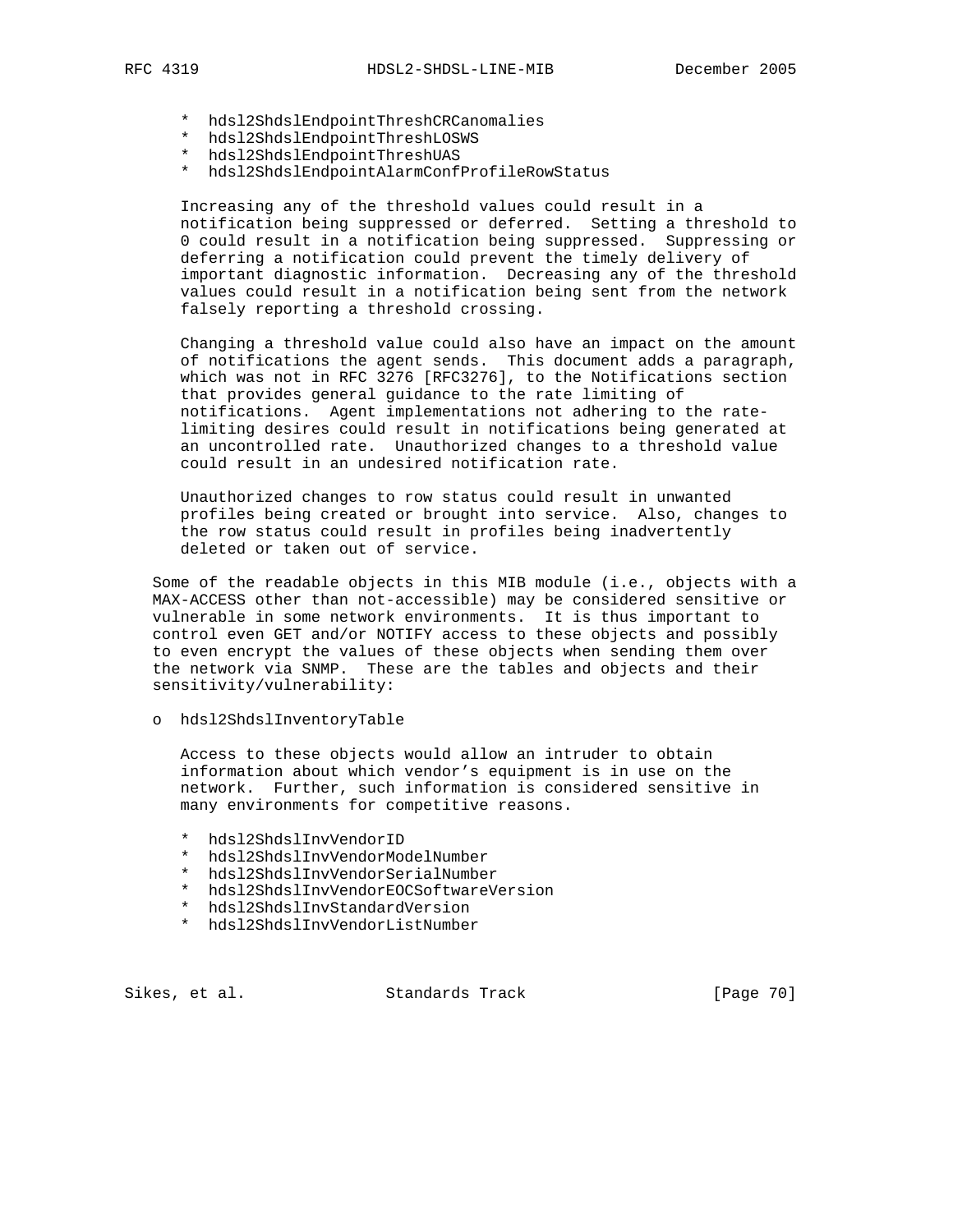- - \* hdsl2ShdslInvVendorIssueNumber
	- \* hdsl2ShdslInvVendorSoftwareVersion
	- \* hdsl2ShdslInvEquipmentCode
	- \* hdsl2ShdslInvVendorOther
	- \* hdsl2ShdslInvTransmissionModeCapability

 SNMP versions prior to SNMPv3 did not include adequate security. Even if the network itself is secure (for example by using IPsec), even then, there is no control as to who on the secure network is allowed to access and GET/SET (read/change/create/delete) the objects in this MIB module.

 It is RECOMMENDED that implementers consider the security features as provided by the SNMPv3 framework (see [RFC3410], Section 8), including full support for the SNMPv3 cryptographic mechanisms (for authentication and privacy).

 Further, deployment of SNMP versions prior to SNMPv3 is NOT RECOMMENDED. Instead, it is RECOMMENDED to deploy SNMPv3 and to enable cryptographic security. It is then a customer/operator responsibility to ensure that the SNMP entity giving access to an instance of this MIB module is properly configured to give access to the objects only to those principals (users) that have legitimate rights to indeed GET or SET (change/create/delete) them.

6. Acknowledgements

 The authors are deeply grateful to the authors of the ADSL LINE MIB (RFC 2662 [RFC2662]), Gregory Bathrick and Faye Ly, as much of the text and structure of this document originate in their documents.

 The authors are also grateful to the authors of FR MFR MIB (RFC 3020 [RFC3020]), Prayson Pate, Bob Lynch, and Kenneth Rehbehn, as the majority of the Security Considerations section was lifted from their document.

 The authors also acknowledge the importance of the contributions and suggestions regarding interface indexing structures received from David Horton of CITR.

 The authors are extremely thankful to Bert Wijnen, Randy Presuhn, and C. M. Heard for their extensive review and the many suggestions they provided.

Sikes, et al. Standards Track [Page 71]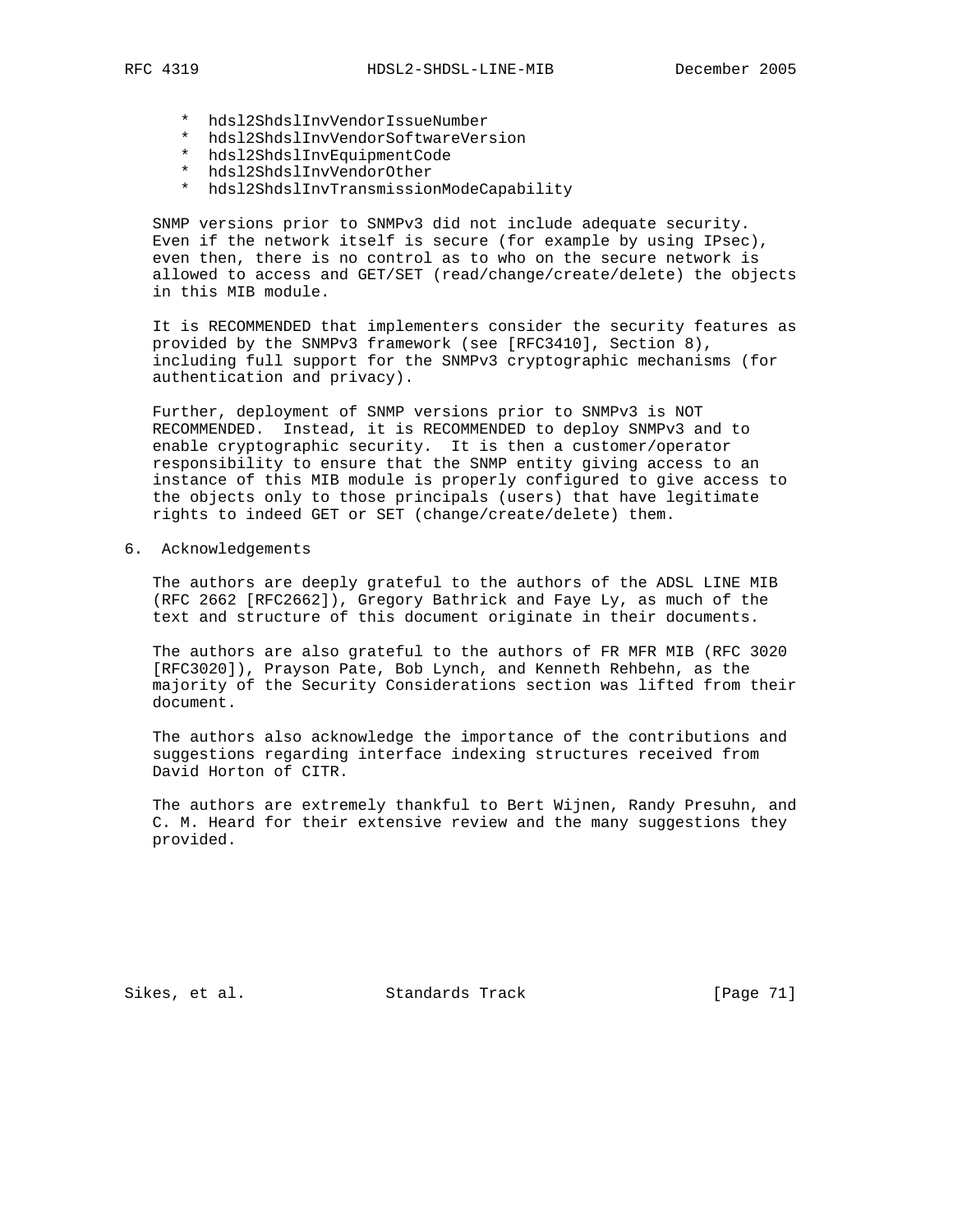Other contributions were received from the following:

 Matt Beanland (Extel Communications) Philip Bergstresser (Adtran) Steve Blackwell (Centillium) Umberto Bonollo (NEC Australia) John Egan (Metalink BroadBand) Yagal Hachmon (RAD) Mark Johnson (Red Point) Sharon Mantin (Orckit) Moti Morgenstern (ECI) Raymond Murphy (Ericsson) Lee Nipper (Verilink) Randy Presuhn (BMC Software) Katy Sherman (Orckit) Mike Sneed (ECI) Jon Turney (DSL Solutions) Aron Wahl (Memotec) Bert Wijnen (Lucent) Jim Wilson (for Mindspeed) Michael Wrobel (Memotec)

- 7. References
- 7.1. Normative References
	- [G.991.2] Blackwell, S., "Single-Pair High-Speed Digital Subscriber Line (SHDSL) Transceivers", ITU-T G.991.2, December 2003.
	- [RFC2119] Bradner, S., "Key words for use in RFCs to Indicate Requirement Levels", BCP 14, RFC 2119, March 1997.
	- [RFC2578] McCloghrie, K., Perkins, D., and J. Schoenwaelder, "Structure of Management Information Version 2 (SMIv2)", STD 58, RFC 2578, April 1999.
	- [RFC2579] McCloghrie, K., Perkins, D., and J. Schoenwaelder, "Textual Conventions for SMIv2", STD 58, RFC 2579, April 1999.
	- [RFC2580] McCloghrie, K., Perkins, D., and J. Schoenwaelder, "Conformance Statements for SMIv2", STD 58, RFC 2580, April 1999.
	- [RFC2863] McCloghrie, K. and F. Kastenholz, "The Interfaces Group MIB", RFC 2863, June 2000.

Sikes, et al. Standards Track [Page 72]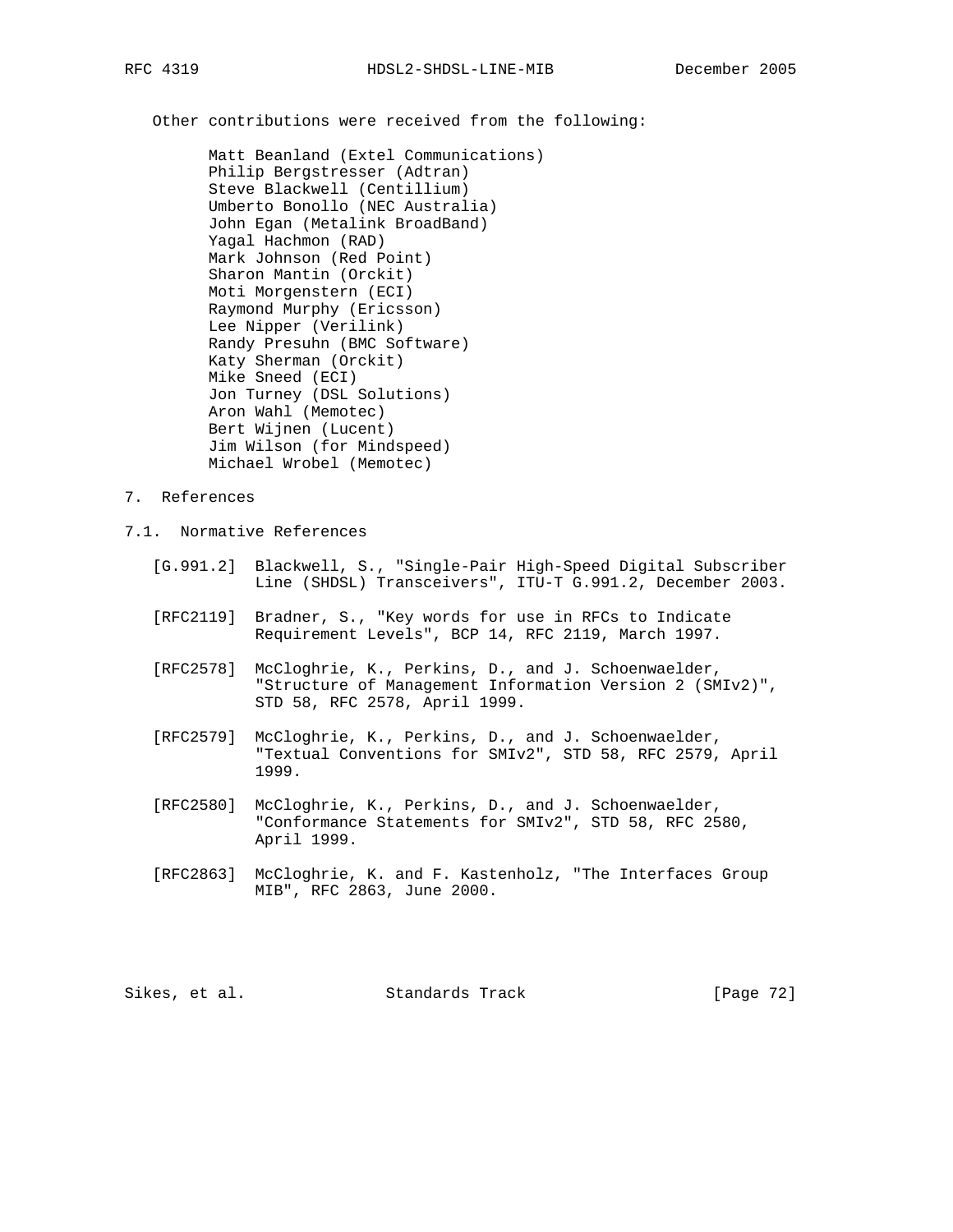- [RFC3411] Harrington, D., Presuhn, R., and B. Wijnen, "An Architecture for Describing Simple Network Management Protocol (SNMP) Management Frameworks", STD 62, RFC 3411, December 2002.
- [RFC3593] Tesink, K., "Textual Conventions for MIB Modules Using Performance History Based on 15 Minute Intervals", RFC 3593, September 2003.
- [T1E1.4] American National Standards Institute, "ANSI T1E1.4/2000- 006", February 2000.
- 7.2. Informative References
	- [RFC2662] Bathrick, G. and F. Ly, "Definitions of Managed Objects for the ADSL Lines", RFC 2662, August 1999.
	- [RFC3020] Pate, P., Lynch, B., and K. Rehbehn, "Definitions of Managed Objects for Monitoring and Controlling the UNI/NNI Multilink Frame Relay Function", RFC 3020, December 2000.
	- [RFC3276] Ray, B. and R. Abbi, "Definitions of Managed Objects for High Bit-Rate DSL - 2nd generation (HDSL2) and Single-Pair High-Speed Digital Subscriber Line (SHDSL) Lines Processing", RFC 3276, May 2002.
	- [RFC3410] Case, J., Mundy, R., Partain, D., and B. Stewart, "Introduction and Applicability Statements for Internet- Standard Management Framework", RFC 3410, December 2002.
	- [RFC3418] Presuhn, R., "Management Information Base (MIB) for the Simple Network Management Protocol (SNMP)", STD 62, RFC 3418, December 2002.

Sikes, et al. Standards Track [Page 73]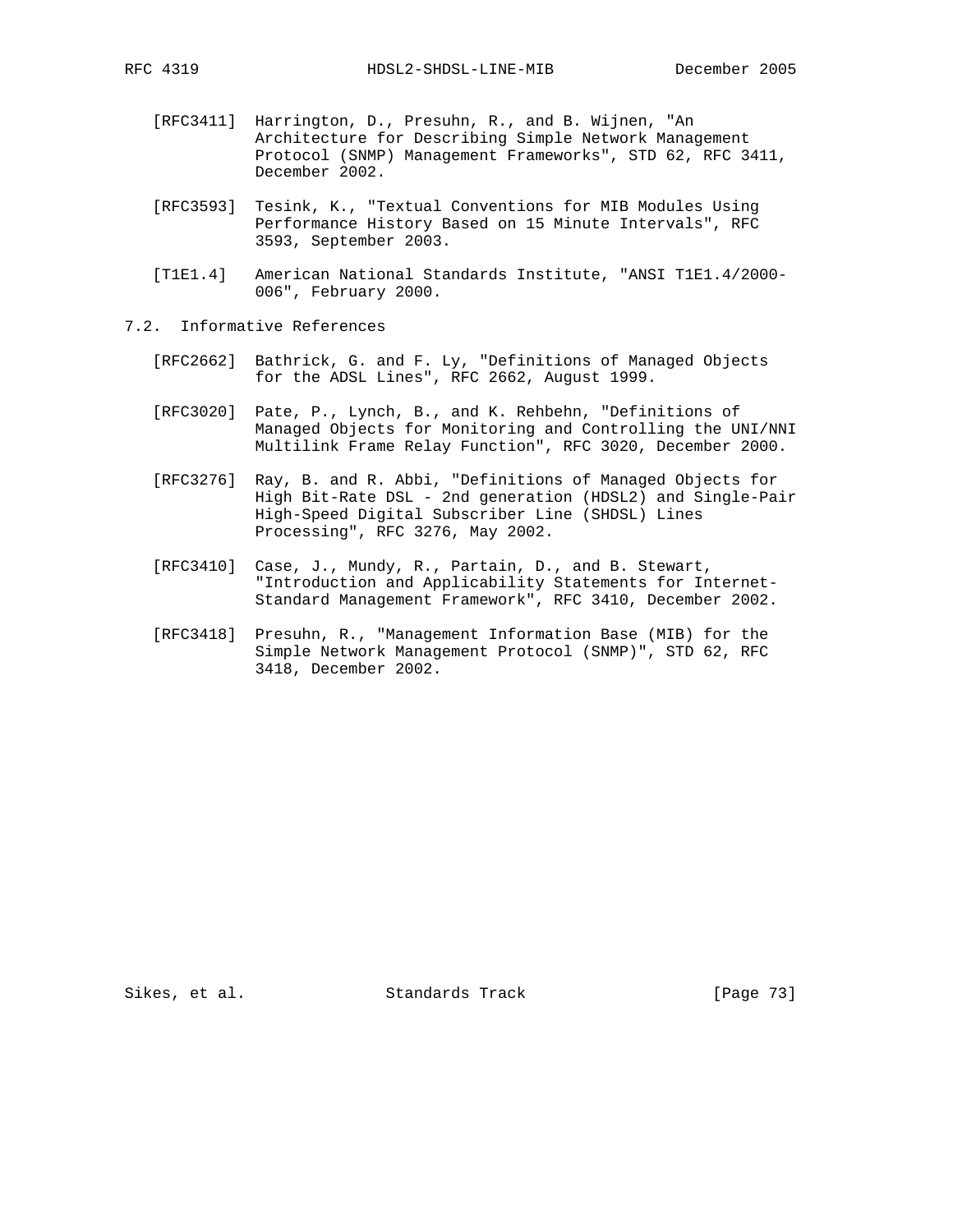Authors' Addresses Clay Sikes Zhone Technologies, Inc. Florida Design Center 8454 126th Ave. N. Largo, FL 33773 US Phone: +1 727 530 8257 Fax: +1 727 532 5698 EMail: csikes@zhone.com Bob Ray PESA Switching Systems, Inc. 330-A Wynn Drive Huntsville, AL 35805 US Phone: +1 256 726 9200 ext. 142 Fax: +1 256 726 9271 EMail: rray@pesa.com Rajesh Abbi Alcatel USA 2301 Sugar Bush Road Raleigh, NC 27612 US Phone: +1 919-850-6194 Fax: +1 919-850-6670 EMail: Rajesh.Abbi@alcatel.com

Sikes, et al. Standards Track [Page 74]